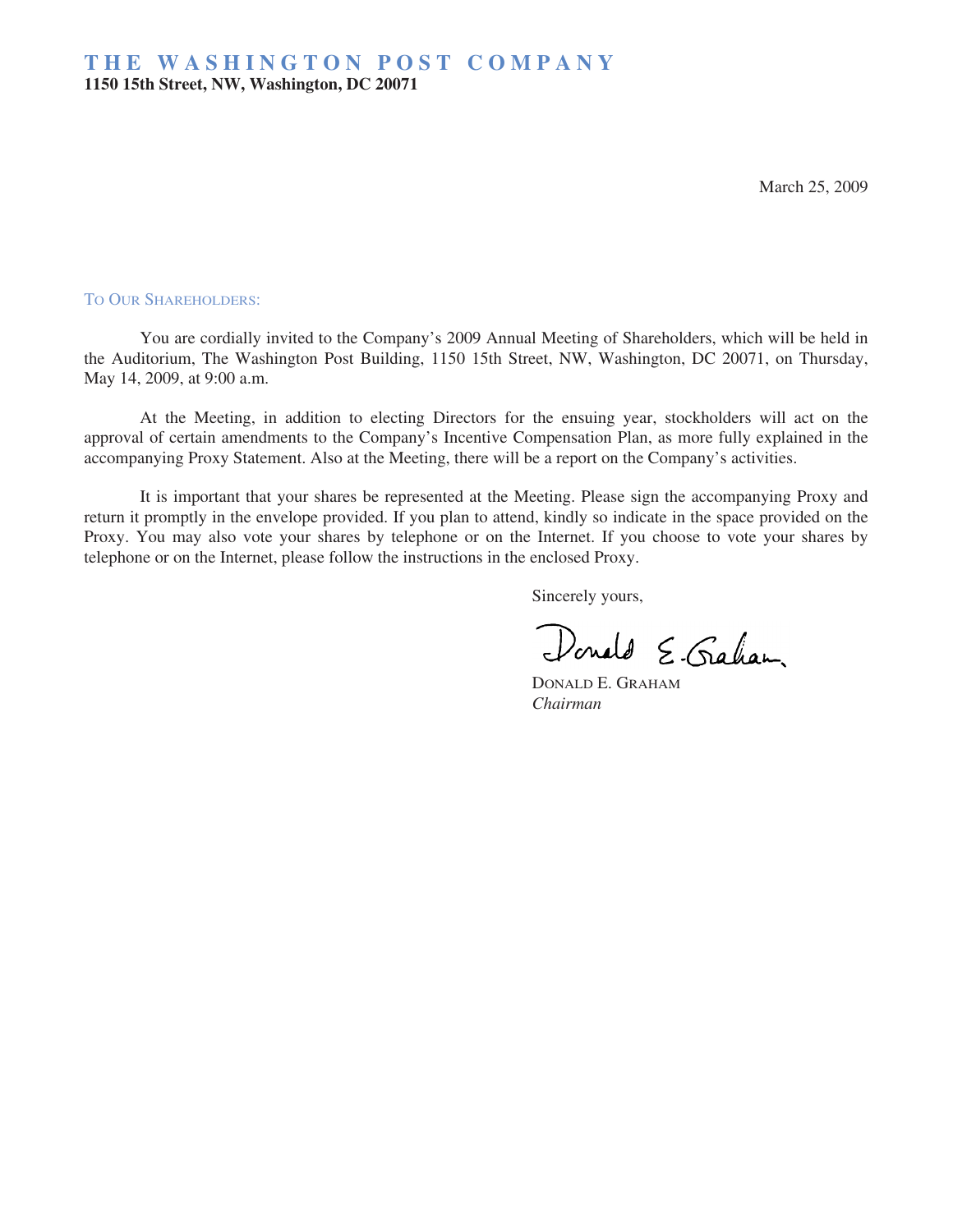## **THE WASHINGTON POST COMPANY**

## **Notice of Annual Meeting of Shareholders — May 14, 2009**

The Annual Meeting of Shareholders of The Washington Post Company will be held in the Auditorium, The Washington Post Building, 1150 15th Street, NW, Washington, DC 20071, on Thursday, May 14, 2009, at 9:00 a.m., Eastern Daylight Saving Time, for the following purposes:

- 1. To elect Directors for the ensuing year, as more fully described in the accompanying Proxy Statement.
- 2. To consider and act upon certain amendments to the Company's Incentive Compensation Plan.
- 3. To transact such other business as may properly come before the Meeting or any adjournment thereof.

The Board of Directors has fixed the close of business on March 9, 2009, as the record date for the determination of shareholders entitled to notice of and to vote at the Annual Meeting.

It is important that your shares be represented and voted at the Meeting. Please sign and return your Proxy at your earliest convenience. You may also vote your shares by telephone or on the Internet. If you choose to vote your shares by telephone or on the Internet, please follow the instructions on the enclosed Proxy. You may revoke your Proxy at any time before it has been voted at the Annual Meeting. You may vote in person at the Annual Meeting even if you returned a Proxy, provided that you first revoke your Proxy.

By Order of the Board of Directors,

VERONICA DILLON, Secretary

March 25, 2009 Washington, DC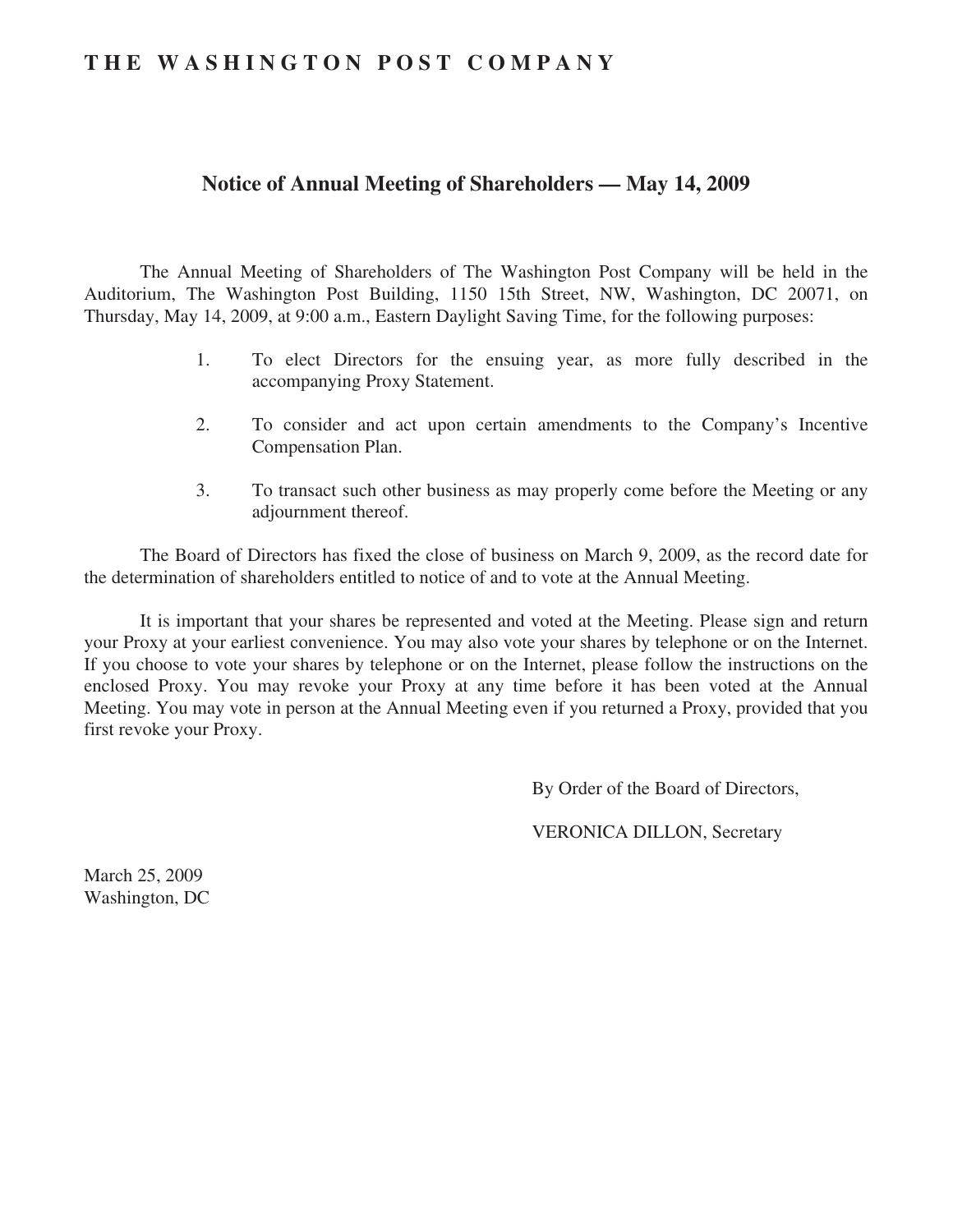## **THE WASHINGTON POST COMPANY**

**1150 15th Street, NW, Washington, DC 20071**

This Proxy Statement contains information relating to the 2009 Annual Meeting of Shareholders of The Washington Post Company (the "Company") to be held at the Company's headquarters, 1150 15th Street, NW, Washington, DC 20071, on Thursday, May 14, 2009, at 9:00 a.m., Eastern Daylight Saving Time, or any adjournments thereof, for the purposes set forth in the accompanying Notice of the 2009 Annual Meeting of Shareholders. This Proxy Statement and the accompanying forms of proxy and voting instructions are being delivered to shareholders on or about March 25, 2009. The Board of Directors of the Company is making this proxy solicitation.

**Important notice regarding the availability of Proxy materials for the Annual Meeting of Shareholders to be held on May, 14, 2009. This Proxy Statement and the Annual Report to Shareholders are available at www.washpostco.com.**

#### **QUESTIONS AND ANSWERS**

#### **Q: What am I voting on?**

A: You are voting on the election of Directors for a term of one year. A Board of ten Directors is to be elected, seven by the holders of Class A Stock voting separately as a class and three by the holders of Class B Stock voting separately as a class. All Directors will hold office until the next Annual Meeting and until their respective successors shall have been elected and shall have qualified or as otherwise provided in the bylaws of the Company.

In the event that any nominee withdraws or for any reason is not able to serve as a Director, Donald E. Graham, Hal S. Jones, Veronica Dillon and Gerald M. Rosberg, acting as your proxies, may vote for such other person as the Board of Directors may nominate.

In addition, you are voting on whether to approve certain amendments (as more fully described in this Proxy Statement) to the Company's Incentive Compensation Plan.

#### **Q: What are the voting recommendations of the Board?**

A: The Board recommends voting for each of the nominated Directors listed on the proxy card. The Board knows of no reason that would cause any nominee to be unable to act or to refuse to accept nomination or election.

The Board recommends voting for the approval of the amendments to the Company's Incentive Compensation Plan (as more fully described in this Proxy Statement).

#### **Q: Will any other matters be voted on?**

A: We are not aware of any matters other than the election of Directors and the approval of certain amendments to the Company's Incentive Compensation Plan that you will be asked to vote on at the Meeting. If any other matter is properly brought before the Meeting, Donald E. Graham, Hal S. Jones, Veronica Dillon and Gerald M. Rosberg, acting as your proxies, will vote for you at their discretion.

#### **Q: How do I vote?**

A: There are four ways to vote:

- By Internet at www.investorvote.com. We encourage you to vote this way.
- By toll-free telephone at 1-800-652-8683.
- By completing and mailing your proxy card.
- By written ballot at the Meeting.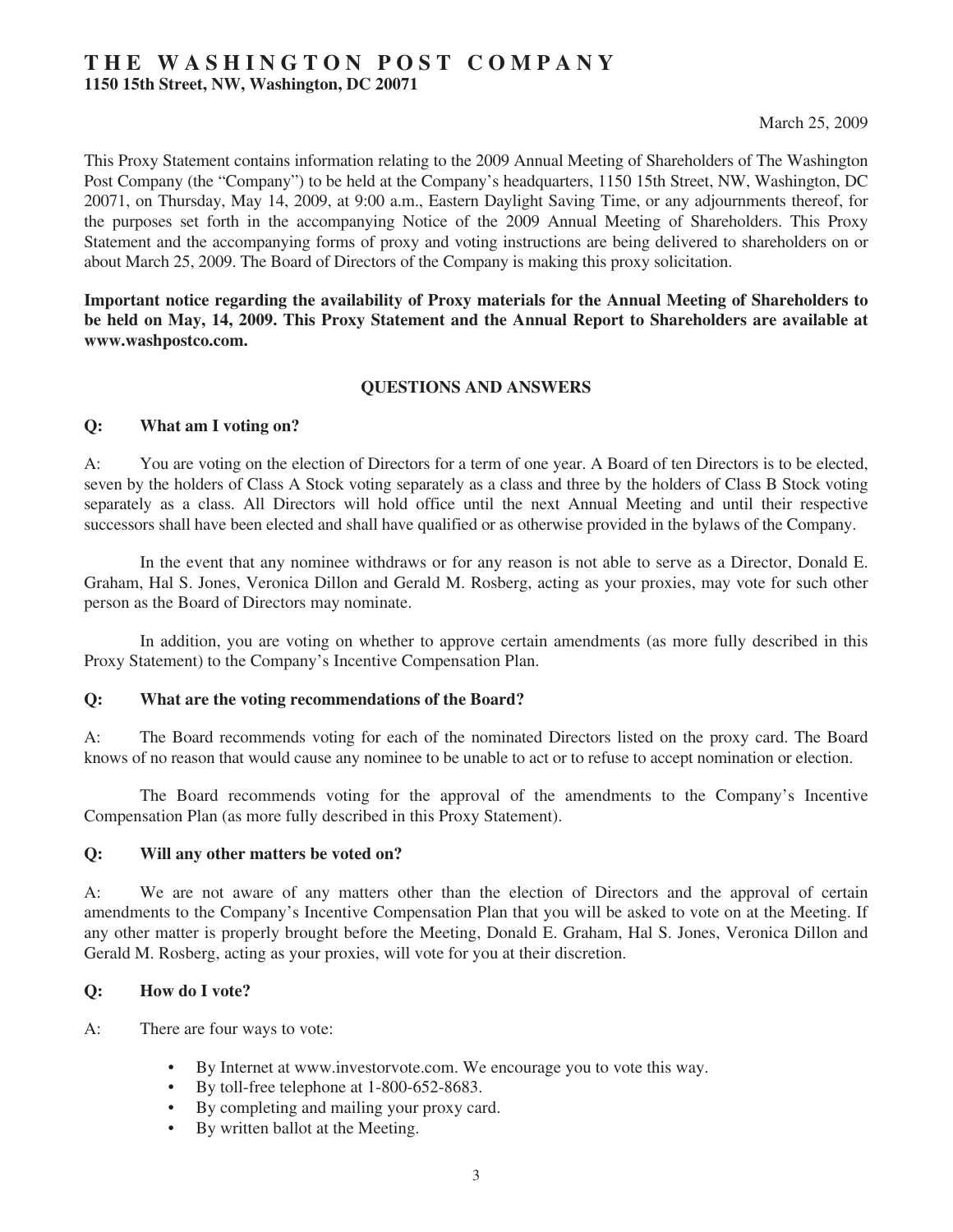If you vote by Internet or telephone, your vote must be received by 5:00 p.m., Eastern Daylight Saving Time, on the day before the Meeting. Your shares will be voted as you indicate. If you do not indicate your voting preferences, Donald E. Graham, Hal S. Jones, Veronica Dillon and Gerald M. Rosberg, acting as your proxies, will vote your shares in favor of the applicable nominated Directors and the approval of certain amendments to the Company's Incentive Compensation Plan.

## **Q: Who can vote?**

A: You can vote if you were a shareholder of record as of the close of business on March 9, 2009 (the "Record Date"). If you hold shares in street name, your broker, bank or other nominee will instruct you as to how your shares may be voted by proxy, including whether telephonic or Internet voting options are available. You may not vote shares held in street name in person at the Meeting unless you have a proxy executed in your favor by your broker, bank or other nominee.

## **Q: Can I change my vote?**

A: Yes. You can change your vote or revoke your proxy at any time before the Meeting by:

- Entering a new vote by Internet or telephone;
- Returning a later-dated proxy card; or
- Voting in person at the Meeting, provided that you first revoke your previously voted proxy.

## **Q: What vote is required to approve a proposal?**

A: Directors will be elected by a plurality of the votes cast at the Meeting. This means that the seven Class A Shareholder nominees receiving the highest number of votes and the three Class B Shareholder nominees receiving the highest number of votes cast shall be elected. You do not have the right to cumulate votes in the election of Directors. A properly executed proxy marked "WITHHELD" with respect to the election of one or more Directors will not be voted with respect to the Director or Directors indicated, although it will be counted for purposes of determining whether a quorum is present at the Meeting. Any shares not voted (whether by abstention, broker non-vote or otherwise) will have no impact on the vote, but these shares will be counted for purposes of determining whether a quorum is present.

The effectiveness of the proposal to amend the Company's Incentive Compensation Plan is conditioned on the favorable vote of a majority of the holders of Class A Common Stock present or represented at the Meeting and a majority of the holders of Class B Common Stock present or represented at the Meeting, voting as separate classes. Any shares not voted by reason of abstention will have the effect of a negative vote, and broker non-votes will have no impact on the vote.

## **Q: Who will count the vote?**

A: Computershare, the Company's transfer agent and registrar, will count the vote. One of its representatives will be included among the persons authorized to certify the vote.

## **Q: Who can attend the Annual Meeting?**

A: All shareholders of record as of the close of business on March 9, 2009, can attend.

## **Q: What do I need to do to attend the Annual Meeting?**

- A: To attend the Meeting, please follow these instructions:
	- If you vote by using the enclosed proxy card, check the appropriate box on the card.
	- If you vote by Internet or telephone, follow the instructions provided for attendance.
	- If a broker or other nominee holds your shares, bring proof of your ownership with you to the Meeting.

Seating at the Meeting will be on a first-come, first-served basis, upon arrival at the Meeting.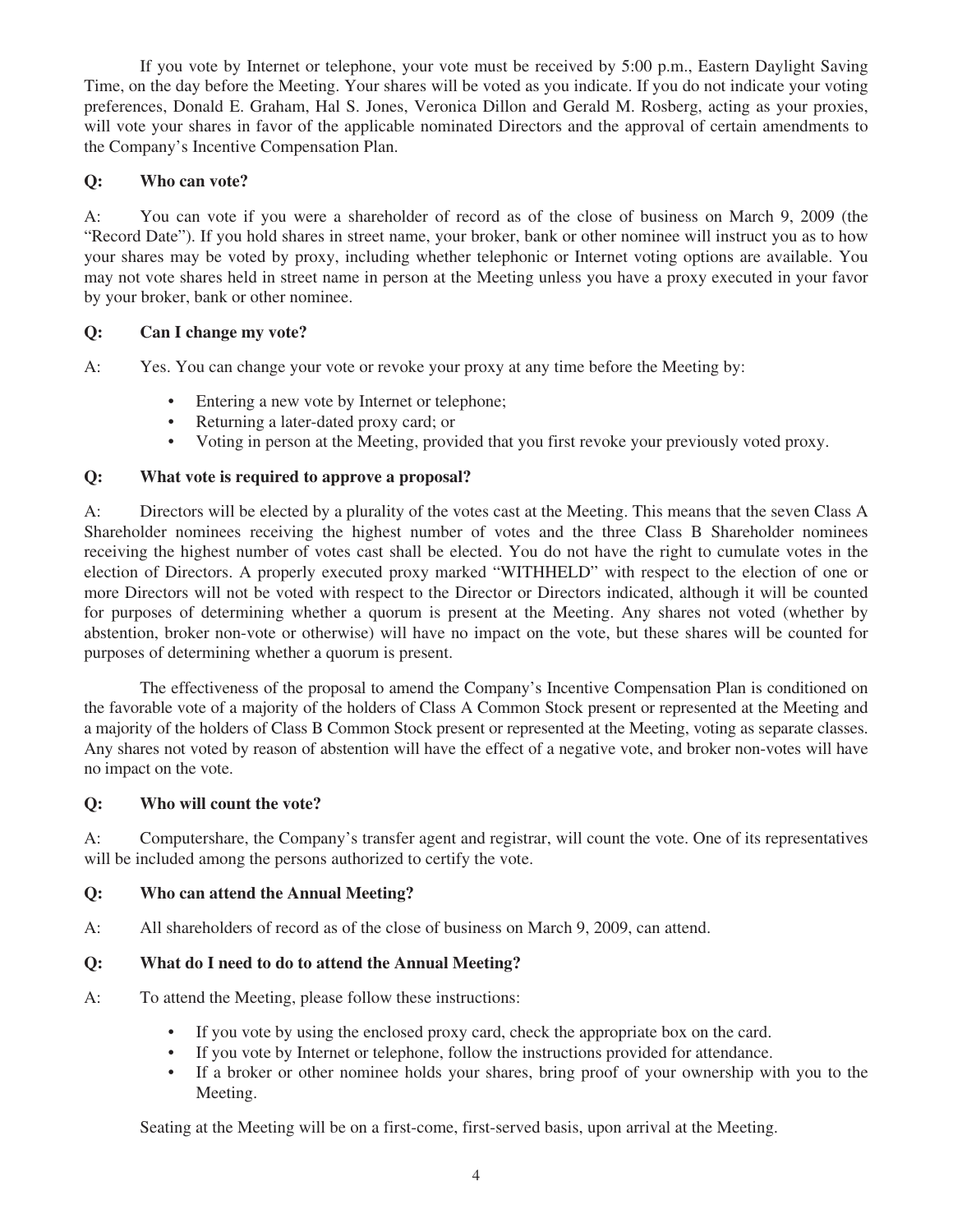## **Q: Can I bring a guest?**

A: No. The Meeting is for shareholders only.

## **Q: What is the quorum requirement of the Meeting?**

A: A majority of the outstanding shares on March 9, 2009, constitutes a quorum for voting at the Annual Meeting. If you vote, your shares will be part of the quorum. Abstentions and broker non-votes will be counted in determining the quorum. On March 9, 2009, there were 1,291,693 shares of Class A Common Stock and 8,108,154 shares of Class B Common Stock outstanding and entitled to vote.

## **Q: Who is soliciting proxies?**

A: Solicitation of proxies will be made by the Company's management through the mail, in person, on the Internet or by telephone, without any additional compensation being paid to such members of the Company's management. The cost of such solicitation will be borne by the Company. In addition, the Company has requested brokers and other custodians, nominees and fiduciaries to forward proxy cards and proxy soliciting material to shareholders, and the Company will reimburse them for their expenses in so doing.

## **Q: When are the shareholder proposals due for the 2010 Annual Meeting?**

A: Shareholder proposals submitted by shareholders entitled to vote on such matters, meeting the requirements of the Securities and Exchange Commission's proxy rules, must be in writing, received by November 22, 2009, and addressed to the Secretary of the Company at 1150 15th Street, NW, Washington, DC 20071.

Holders of Class B Stock are entitled to vote only for the election of 30% of the members of the Board of Directors (and, if required by the rules of the New York Stock Exchange, on management proposals to reserve shares for stock options, on equity-compensation plans and any material revisions to the terms of such plans or to acquire the stock or assets of other companies under certain circumstances). In accordance with the rules of the Securities and Exchange Commission, proposals submitted on other matters by holders of Class B Stock have not been and will not be included in the Company's proxy materials for annual meetings.

## **Q: What other information about The Washington Post Company is available?**

- A: The following information is available:
	- The Company maintains on its Internet website, www.washpostco.com, copies of the Annual Report on Form 10-K, the Annual Report to Shareholders, the Company's Corporate Governance Guidelines, Statement of Ethical Principles, the Code of Business Conduct, the Audit Committee Charter, the Compensation Committee Charter and other information about the Company.
	- In addition, printed copies of the Company's Corporate Governance Guidelines, the Code of Business Conduct, Statement of Ethical Principles, the Audit Committee Charter, the Compensation Committee Charter and the Annual Report on Form 10-K will be furnished without charge (except exhibits) to any shareholder upon written request addressed to the Treasurer of the Company at 1150 15th Street, NW, Washington, DC 20071.

## **Q: Can I receive materials relating to annual shareholder meetings electronically?**

A: To assist the Company in reducing costs related to the Annual Meeting, shareholders who vote via the Internet may consent to electronic delivery of mailings related to future annual shareholder meetings. The Company also makes its proxy statements and annual reports available online and may eliminate mailing hard copies of these documents to those shareholders who consent in advance to electronic distribution. If you hold shares in your own name and you are voting via the Internet, you may consent online when you vote. If you hold shares through an intermediary, such as a bank or broker, please refer to the information provided by your bank or broker for instructions on how to consent to electronic distribution.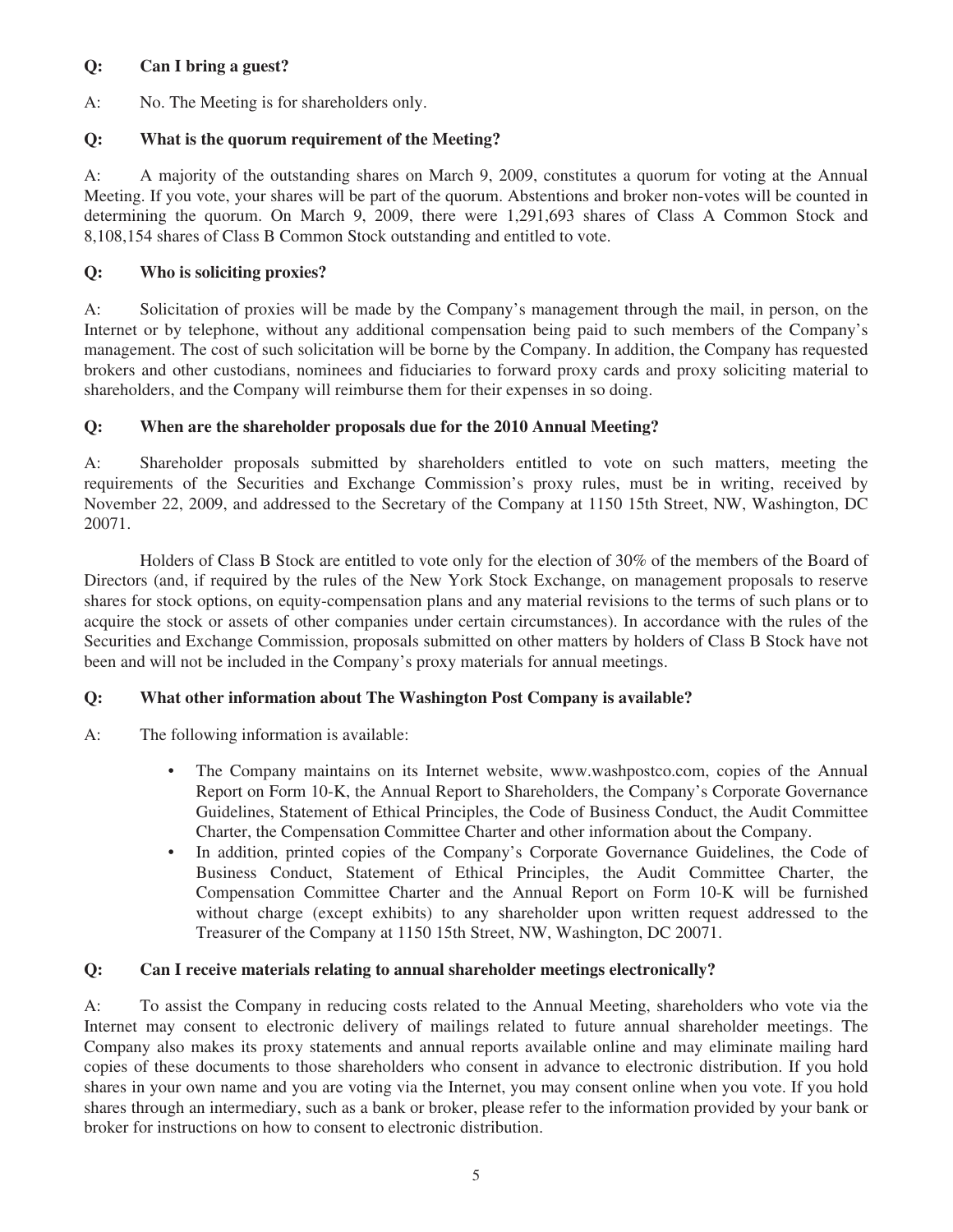#### **PROPOSAL 1: ELECTION OF DIRECTORS**

#### **NOMINEES FOR ELECTION BY CLASS A SHAREHOLDERS**

#### **Lee C. Bollinger**

Mr. Bollinger, age 62, became the 19th President of Columbia University in June 2002. Prior to becoming President of Columbia University, where he also serves as a member of the Law School faculty, Mr. Bollinger served as President of the University of Michigan for five years and as Dean of the University of Michigan Law School for seven years. He is a Director of the Federal Reserve Bank of New York and a Trustee of the Kresge Foundation. He is also a Trustee of Educational Testing Service and the Institute of International Education. Mr. Bollinger is the recipient of numerous honorary degrees and awards, most notably for his national leadership in defending affirmative action, for his service in higher education and for his defense of freedom of speech and academic freedom. Mr. Bollinger was elected a Director of the Company in May 2007 and is a member of the Compensation Committee of the Board.

#### **Warren E. Buffett**

Mr. Buffett, age 78, has been Chairman of the Board and Chief Executive Officer of Berkshire Hathaway Inc. (a diversified holding company) for more than 38 years. He was elected a Director of the Company in May 1996. Mr. Buffett is a member of the Executive Committee of the Board and serves as Chairman of the Finance Committee and as lead Director of the Board. Mr. Buffett also served as a Director of the Company between 1974 and 1986.

#### **Barry Diller**

Mr. Diller, age 67, has been Chairman of the Board and Chief Executive Officer of IAC/ InterActiveCorp (an information, entertainment and direct selling company) since August 1995, and Chairman and Senior Executive of Expedia, Inc., since August 2005. He was elected a Director of the Company in September 2000 and is a member of the Finance and Compensation Committees of the Board. Since December 1992, beginning with QVC, Mr. Diller has served as chief executive for a number of predecessor companies engaged in media and interactivity prior to the formation of IAC/InterActiveCorp. From October 1984 to April 1992, Mr. Diller served as Chairman and Chief Executive Officer of Fox, Inc., and was responsible for the creation of Fox Broadcasting Company, in addition to Fox's motion picture operations. Prior to joining Fox, Inc., he served for ten years as Chairman of the Board of Directors of Paramount Pictures Corporation. Before joining Paramount, Mr. Diller served as Vice President of Prime Time Television for ABC Entertainment. Mr. Diller is Chairman of Ticketmaster and a Director of The Coca-Cola Company and of Conservation International. He also is a member of the Board of Trustees of New York University and serves on the boards of a number of other educational and non-profit organizations.

#### **Melinda F. Gates**

Mrs. Gates, age 44, is Co-Chair of the Bill & Melinda Gates Foundation. She was elected a Director of the Company in September 2004. Mrs. Gates held a number of different positions after joining Microsoft Corporation in 1987; she retired from her position as Microsoft's General Manager of Information Products in 1996. Following her retirement, Mrs. Gates has directed her activities toward the non-profit world, having served as a member of the Board of Trustees of Duke University and as Co-Chair of the Washington State Governor's Commission on Early Learning.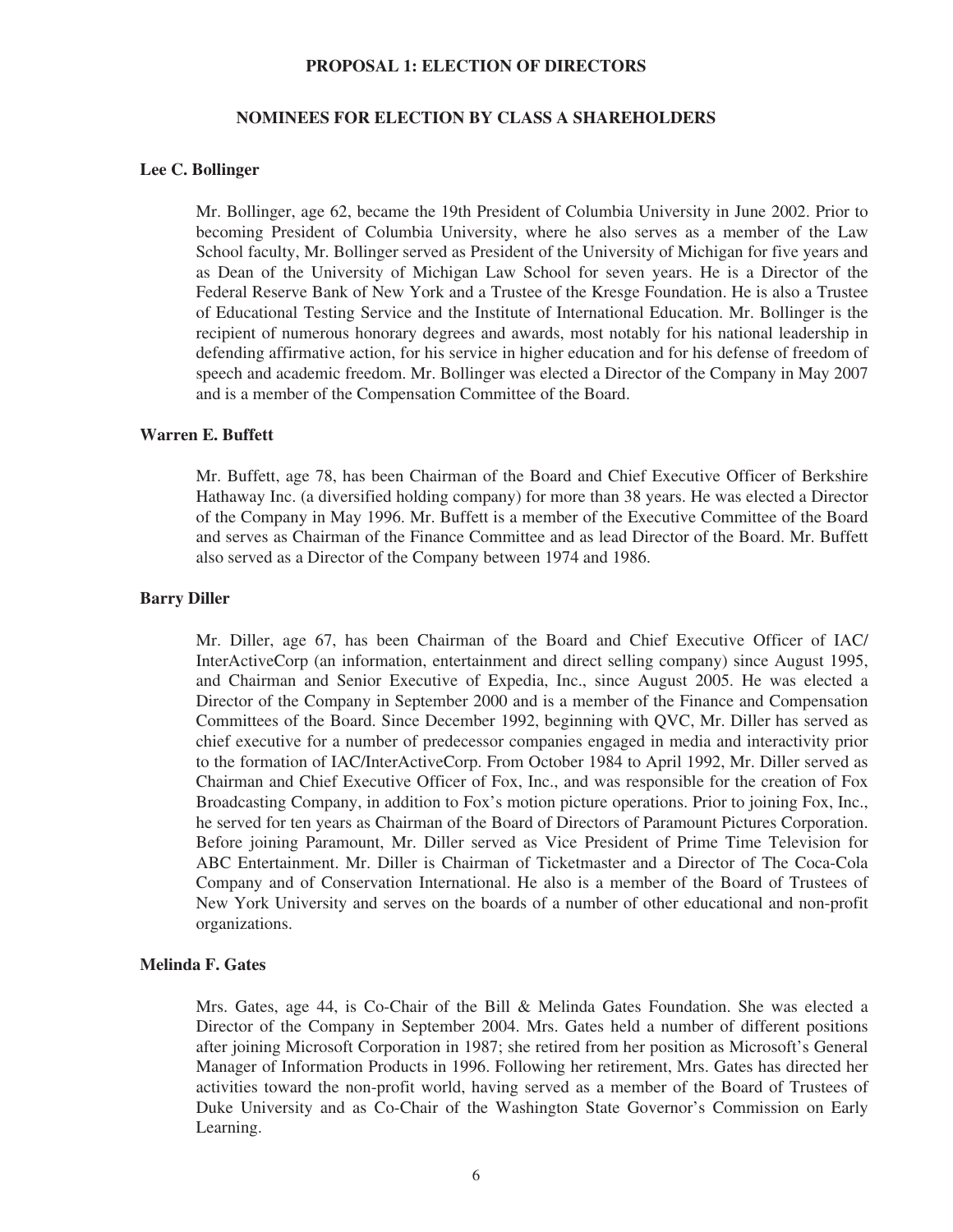#### **Thomas S. Gayner**

Mr. Gayner, age 47, is Executive Vice President and Chief Investment Officer of Markel Corporation, a publicly traded insurance holding company headquartered in Glen Allen, Virginia. Mr. Gayner was elected a Director of the Company in January 2007 and is a member of the Finance Committee of the Board and serves as Chairman of the Audit Committee. Since 1990, he has served as President of Markel Gayner Asset Management; he also served as a Director of Markel Corporation from 1998 to 2003. Previously, he had been a certified public accountant at PricewaterhouseCoopers LLP and a Vice President of Davenport & Company of Virginia. Mr. Gayner serves on the Board of Directors of Colfax Corporation, The Davis Funds and the Community Foundation of Richmond.

#### **Donald E. Graham**

Mr. Graham, age 63, has been Chairman of the Board of the Company since September 1993 and Chief Executive Officer of the Company since May 1991. Mr. Graham served as President of the Company between May 1991 and September 1993. He also was Publisher of The Washington Post for 21 years, a position he held between 1979 and 2000. Mr. Graham has been a Director of the Company since 1974 and is Chairman of the Executive Committee and a member of the Finance Committee of the Board. By virtue of his ownership of 49.7% of the outstanding Class A stock of the Company and his right to control the vote, as a Trustee of certain family trusts, of an additional 26.4% of such stock, Mr. Graham effectively votes a total of 76.1% of the Class A shares. Mr. Graham is a Trustee of the Federal City Council and the Philip L. Graham Fund. He serves as Chairman and a Director of DC College Access Program and as a Director of The Summit Fund of Washington, the College Success Foundation, KIPP-DC and has agreed to serve on the board of Facebook.

#### **Anne M. Mulcahy**

Mrs. Mulcahy, age 56, has been Chairman of the Board of Xerox Corporation since 2002 and Chief Executive Officer since 2001. Mrs. Mulcahy was elected a Director of the Company in January 2008. From May 2000 through July 2001, she was President and Chief Operating Officer of Xerox. Mrs. Mulcahy began her Xerox career as a field sales representative and assumed positions with increasing responsibility in sales and senior management. She was Vice President for Human Resources before becoming Chief Staff Officer and later Corporate Senior Vice President. In addition to serving on the Xerox Board of Directors, she is a Director of Citigroup Inc., Target Corporation and the non-profit Catalyst, Inc.

#### **NOMINEES FOR ELECTION BY CLASS B SHAREHOLDERS**

#### **Christopher C. Davis**

Mr. Davis, age 43, is Chairman of Davis Selected Advisers, Inc., an investment counseling firm. He became a Director of the Company in January 2006 and is a member of the Audit and Finance Committees of the Board. Mr. Davis is also a director and officer of a number of mutual funds advised by Davis Selected Advisers, L.P., as well as other entities controlled by Davis Selected Advisers, L.P. Mr. Davis is Chairman of the Board of the Hudson Highland Land Trust and a Trustee of the American Museum of Natural History and the Shelby Cullom Davis Charitable Fund.

#### **John L. Dotson Jr.**

Mr. Dotson, age 72, is Publisher Emeritus of the Beacon Journal (Akron, Ohio) where, prior to his retirement in 2001, he had been President and Publisher. He became a Director of the Company in July 2001 and is a member of the Compensation and Audit Committees of the Board. Mr. Dotson is a Co-Founder of the Maynard Institute for Journalism Education.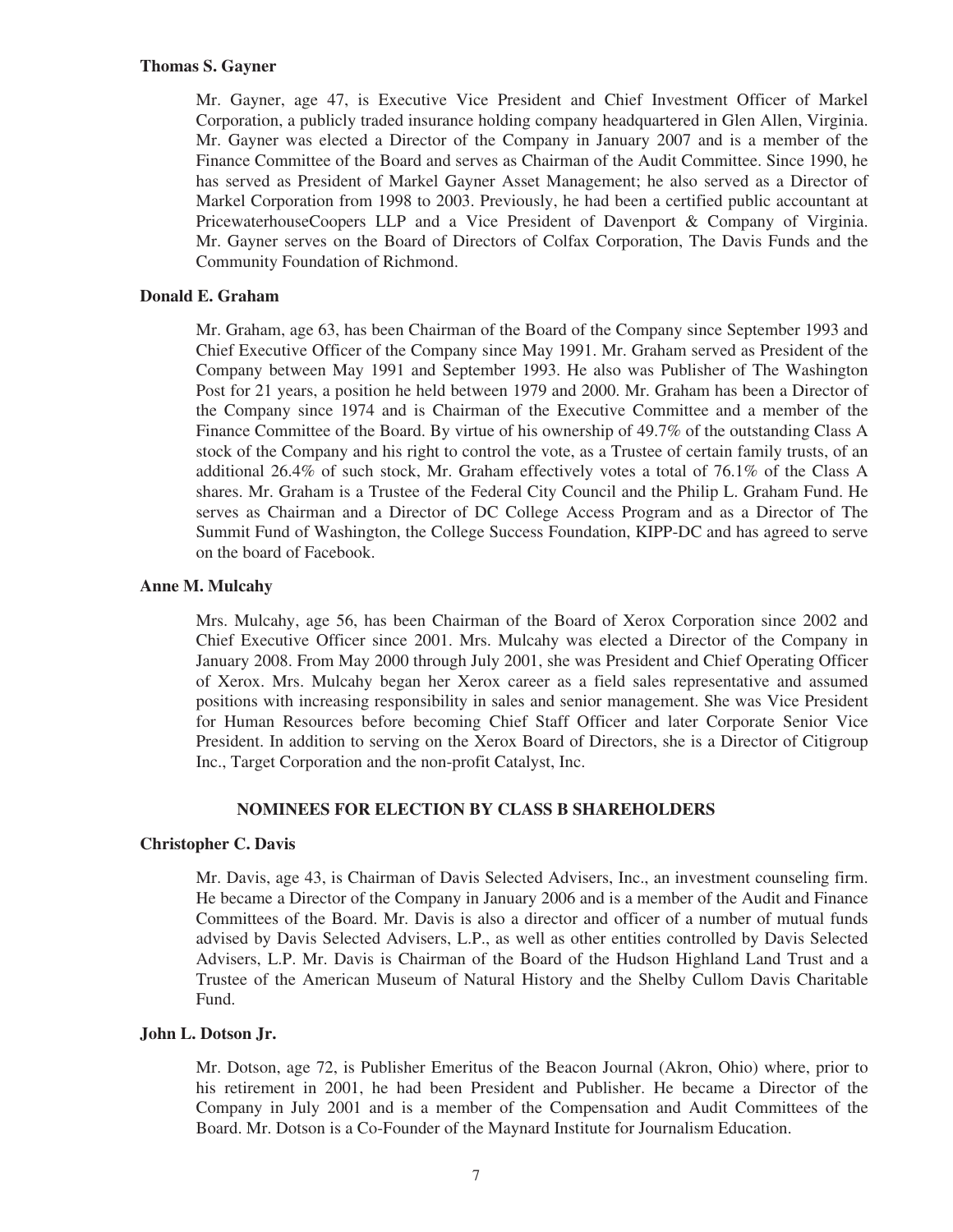#### **Ronald L. Olson**

Mr. Olson, age 67, has been since 1970 a partner in the law firm of Munger, Tolles & Olson LLP, which is one of several law firms retained by a subsidiary of the Company in 2008 and which may again be retained in 2009. He became a Director of the Company in September 2003 and is Chairman of the Compensation Committee. Mr. Olson is a Director of Berkshire Hathaway Inc., Edison International, City National Corporation, and is a Trustee for Western Asset Funds. He is a Director and serves on the Audit Committee of the RAND Corporation and is a Director of a number of other non-profit organizations.

#### **Board Committees**

The standing committees of the Board include an Audit Committee, a Compensation Committee, a Finance Committee and an Executive Committee.

Given the ownership structure of the Company and its status as a "controlled company" (see page 10), the Board does not have a Nominating Committee. Decisions on nominees to the Board are made through consultation between the Chairman of the Board and the other members of the Board. The Company has not utilized the services of any third party to assist in identifying and evaluating nominees.

#### *Audit Committee*

The functions of the Audit Committee include overseeing (i) management's conduct of the Company's financial reporting process (including the development and maintenance of systems of internal accounting and financial controls); (ii) the integrity of the Company's financial statements; (iii) the Company's compliance with legal and regulatory requirements; (iv) the qualifications and independence of the Company's outside auditor; (v) the performance of the Company's internal audit function; (vi) the outside auditor's annual audit of the Company's financial statements and (vii) the preparation of any report required by the rules and regulations of the Securities and Exchange Commission. A current copy of the Audit Committee's Charter is available on the Company's website, www.washpostco.com; a copy of such Charter will be furnished without charge to any shareholder upon written request addressed to the Treasurer of the Company at 1150 15th Street, NW, Washington, DC 20071.

Christopher C. Davis, John L. Dotson Jr. and Thomas S. Gayner (Chairman) serve on the Audit Committee. The Board of Directors has determined that all members of the Audit Committee are non-employee, "financially literate," "independent" Directors within the meaning of the New York Stock Exchange listing standards. None of the members of the Audit Committee has accepted, other than in his capacity as a Committee or Board member, any consulting, advisory or other compensatory fee from the Company or its affiliates, and none of the members of the Audit Committee has a material relationship with the Company.

The Board has determined that Thomas S. Gayner has the requisite background and experience to be (and is) designated an "audit committee financial expert" within the meaning of Item  $407(d)(5)(ii)$  of Regulation S-K. In addition, the Board has determined that all of the members of the Audit Committee are well-grounded in financial matters and are familiar with generally accepted accounting principles. All of the members of the Audit Committee have a general understanding of internal controls and procedures for financial reporting, as well as an understanding of audit committee functions. To the extent that matters come before the Audit Committee that involve accounting issues, the members of the Audit Committee consult with and rely on experts for their expertise. In addition, the Audit Committee has authority to obtain advice from internal or external legal or other advisors.

The Audit Committee held seven meetings in 2008.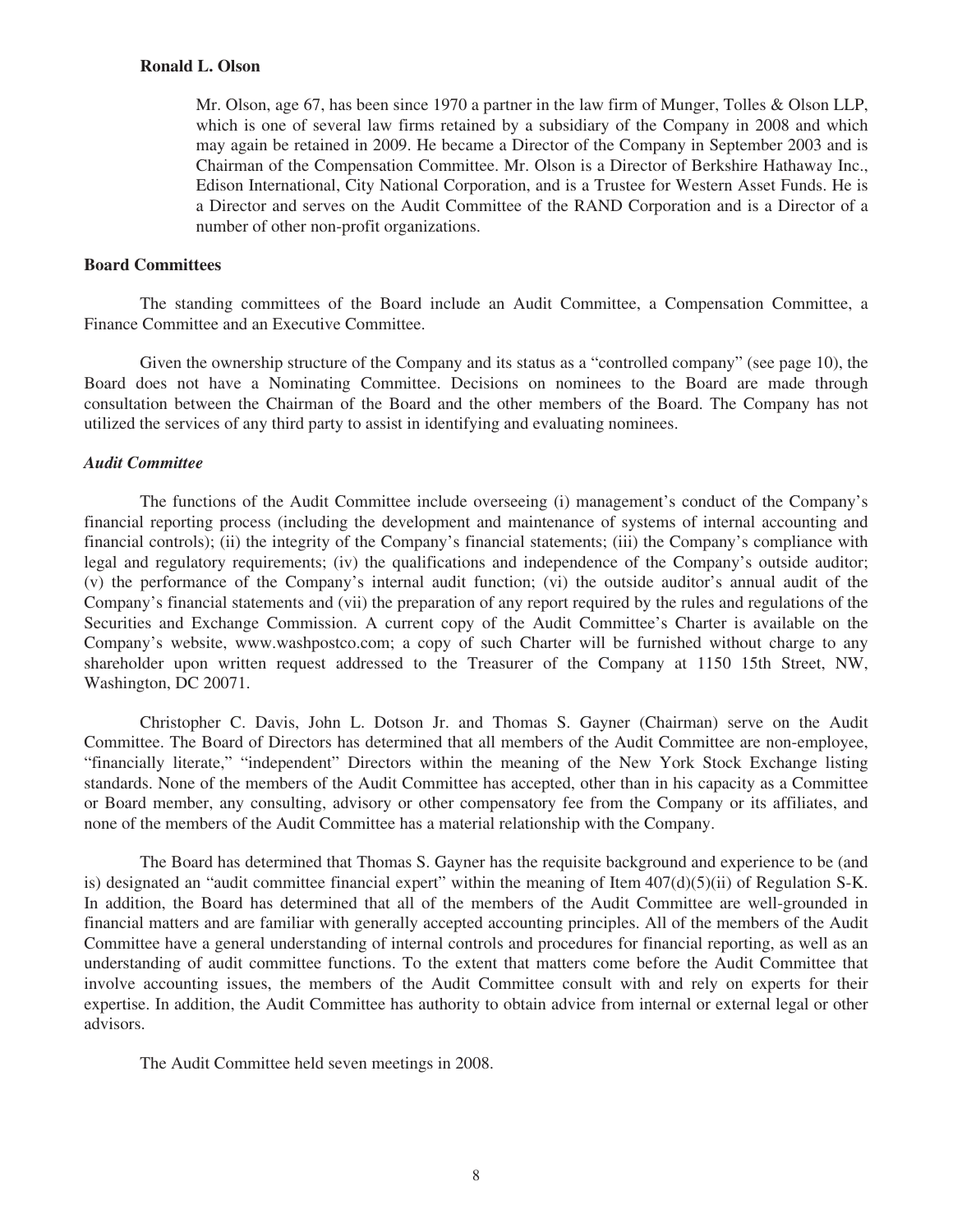#### *Compensation Committee*

The functions of the Compensation Committee include (i) reviewing the compensation of the Company's Chief Executive Officer; (ii) consulting with the Chief Executive Officer with respect to the compensation of the Company's other executives (including, specifically, approving all salaries of \$250,000 or more per year for employees of Kaplan, Inc., and those of \$200,000 or more per year for employees of all of the other business units, including corporate; all incentive compensation awards and all other bonuses, other than sales bonuses, of \$40,000 or more, \$75,000 in the case of Kaplan employees; and awards of restricted stock and stock options); (iii) overseeing the administration and determination of awards under the Company's compensation plans; and (iv) preparing any report on executive compensation required by the rules and regulations of the Securities and Exchange Commission.

Lee C. Bollinger, Barry Diller, John L. Dotson Jr. and Ronald L. Olson (Chairman) serve on the Compensation Committee. All members of the Compensation Committee are non-employee, "independent" Directors within the meaning of the listing requirements of the New York Stock Exchange.

The Compensation Committee held six meetings in 2008.

#### *Finance Committee*

The functions of the Finance Committee include (i) reviewing with management the capital needs of the Company and (ii) considering and making recommendations to the Board related to dividend policy, major acquisitions and dispositions of businesses, incurrence of indebtedness, selection of managers of defined benefit plan assets, stock repurchase programs and certain other financial matters.

Warren E. Buffett (Chairman), Christopher C. Davis, Barry Diller, Thomas S. Gayner and Donald E. Graham serve on the Finance Committee. Messrs. Davis and Gayner were appointed to the Committee in January 2009.

The Finance Committee held one meeting in 2008.

#### *Executive Committee*

The Executive Committee has and may exercise all of the powers of the Board that may be delegated by law in the management of the business and affairs of the Company and exercises the authority of the Board between meetings.

Warren E. Buffett and Donald E. Graham (Chairman) serve on the Executive Committee.

The Executive Committee held five meetings in 2008.

#### **Meeting Attendance**

The Board held a total of six meetings in 2008. Each Director attended at least 75% of the meetings of the Board and the committees of the Board on which the Director served.

The Board does not have a policy of requiring Directors to attend annual meetings of shareholders and leaves it entirely at the discretion of each Director as to whether he or she will attend the Meeting. Four Directors attended the 2008 Annual Meeting of Shareholders.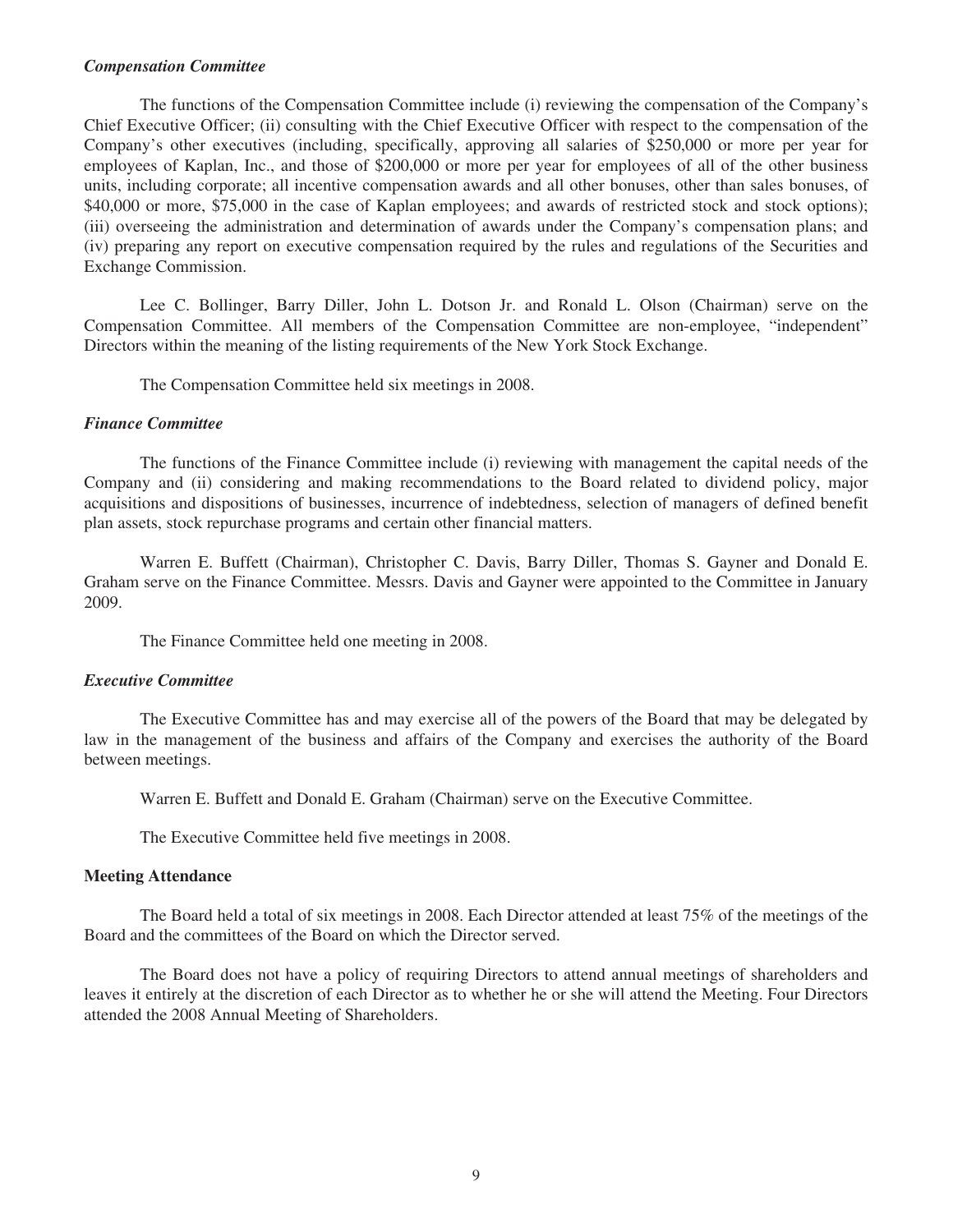#### **Director Compensation**

Annual Payments. During 2008, non-employee Directors received the following:

- \$70,000 as a retainer and
- reimbursement of out-of-pocket expenses for the meetings they attended.

Each non-employee Chairman of a Board committee receives an additional \$5,000. Members of the Audit Committee also receive an additional \$10,000 annually for their service on that committee. Employee Directors receive no additional compensation for serving on the Board.

The total 2008 compensation of non-employee Directors is shown on the following table:

| Name (a)                | <b>Fees Earned or</b><br>Paid in Cash (\$)<br>(b) | Change in<br><b>Pension</b><br>Value and<br>Non-Qualified<br><b>Deferred</b><br>Compensation<br>Earnings (\$)<br>(f) | All Other<br>Compensation (\$)<br>(g) | Total $(\$)$<br>(h) |
|-------------------------|---------------------------------------------------|----------------------------------------------------------------------------------------------------------------------|---------------------------------------|---------------------|
| A. Lee C. Bollinger     | \$70,000                                          |                                                                                                                      | $\overline{\phantom{m}}$              | \$70,000            |
| B. Warren E. Buffett    | 75,000                                            |                                                                                                                      |                                       | 75,000              |
| C. Christopher C. Davis | 80,000                                            |                                                                                                                      |                                       | 80,000              |
| D. Barry Diller         | 70,000                                            |                                                                                                                      |                                       | 70,000              |
| E. John L. Dotson Jr.   | 80,000                                            |                                                                                                                      |                                       | 80,000              |
| F. Melinda F. Gates     | 70,000                                            |                                                                                                                      |                                       | 70,000              |
| G. Thomas S. Gayner     | 82,500                                            |                                                                                                                      |                                       | 82,500              |
| H. Anne M. Mulcahy      | 70,000                                            |                                                                                                                      |                                       | 70,000              |
| I. Ronald L. Olson      | 75,000                                            |                                                                                                                      |                                       | 75,000              |
| J. Richard D. Simmons*  | 42,500                                            |                                                                                                                      |                                       | 42,500              |

#### **DIRECTOR COMPENSATION**

\* Board term ended May 8, 2008.

The Company has in place a voluntary Deferred Compensation Plan for Directors of the Company. The Plan provides an opportunity for participants to elect to defer the receipt of either all or a portion of the fees received for service as a Director. Elections to defer must be filed in advance of earning such fees. Deferred amounts will earn investment credits in accordance with participant elections from a choice of investment funds. None of the deferred amounts was credited with above-market interest. Deferred amounts will be payable at retirement or such other future date as specified by the participant at the time of election. The Company does not provide stock awards, option awards or other non-equity compensation to Directors.

#### **"Controlled Company"**

The descendants of Katharine Graham (including the Company's Chief Executive Officer and Chairman of the Board) and trusts for the benefit of those descendants own the majority of the shares of Class A Common Stock, have the right to vote for 70% of the Board of Directors; thus the Company is a "controlled company" for purposes of Section 303A.00 of the New York Stock Exchange Listed Company Manual. As a "controlled company," the Company is exempt from certain governance requirements, including the requirement that it have a nominating/corporate governance committee, and the Company does not deem it necessary to have such committee. The Company does not have a procedure by which shareholders may recommend nominees to the Board. Notwithstanding the fact that as a "controlled company" the Company is not required to have a board of directors comprised of a majority of "independent" directors, the Board has determined that current members Lee C. Bollinger, Warren E. Buffett, Christopher C. Davis, Barry Diller, John L. Dotson Jr., Melinda F. Gates, Thomas S. Gayner, Anne M. Mulcahy and Ronald L. Olson (who together constitute a majority of the Board) are "independent" within the meaning of Section 303A.02 of the New York Stock Exchange Listed Company Manual.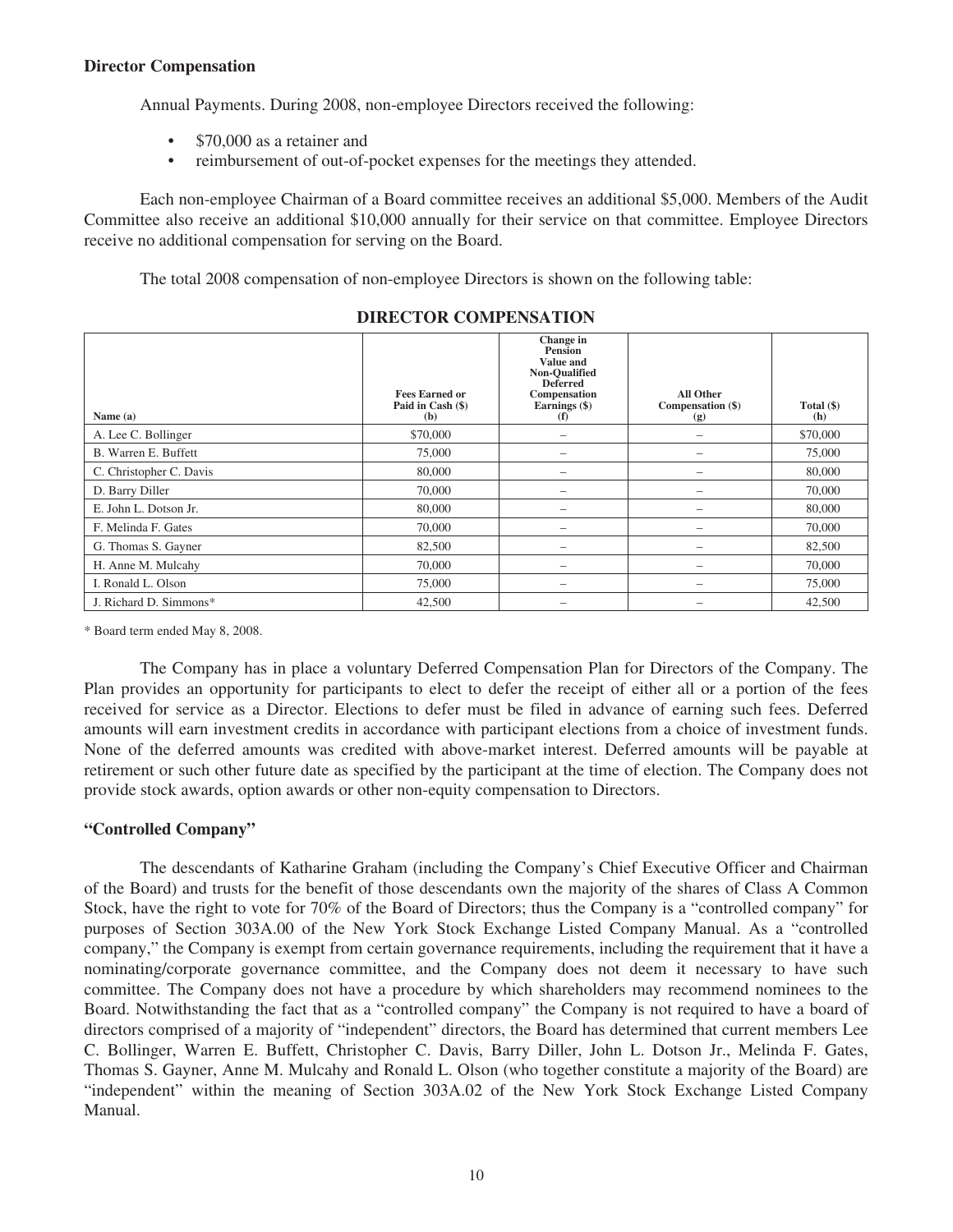#### **Meetings of the Non-Management Directors**

The listing requirements of the New York Stock Exchange call for the non-management Directors of the Company to meet regularly in executive session without management. The Board has appointed Warren E. Buffett as lead Director and has authorized him to preside at the executive sessions. The non-management Directors met in executive session in September 2008 and expect to meet in executive session in 2009 as appropriate.

#### **Compensation Committee Interlocks and Insider Participation**

Lee C. Bollinger, Barry Diller, John L. Dotson Jr., and Ronald L. Olson served as members of the Compensation Committee in 2008. No member of the Compensation Committee has ever been an employee of the Company. Ronald L. Olson, Chairman of the Compensation Committee, is a partner in the law firm of Munger, Tolles & Olson LLP ("Munger, Tolles"). Munger, Tolles provides legal services to Kaplan, Inc. ("Kaplan"). In 2008, Kaplan paid approximately \$136,000 to Munger, Tolles in legal fees and associated costs.

#### **Communicating with Directors**

Interested parties may communicate concerns to the lead Director or to the other Directors of the Company through Global Compliance Services, the Company's third-party-managed hotline, via telephone at 1-866-687-8972 or online at www.compliance-helpline.com/WashPostCo.jsp.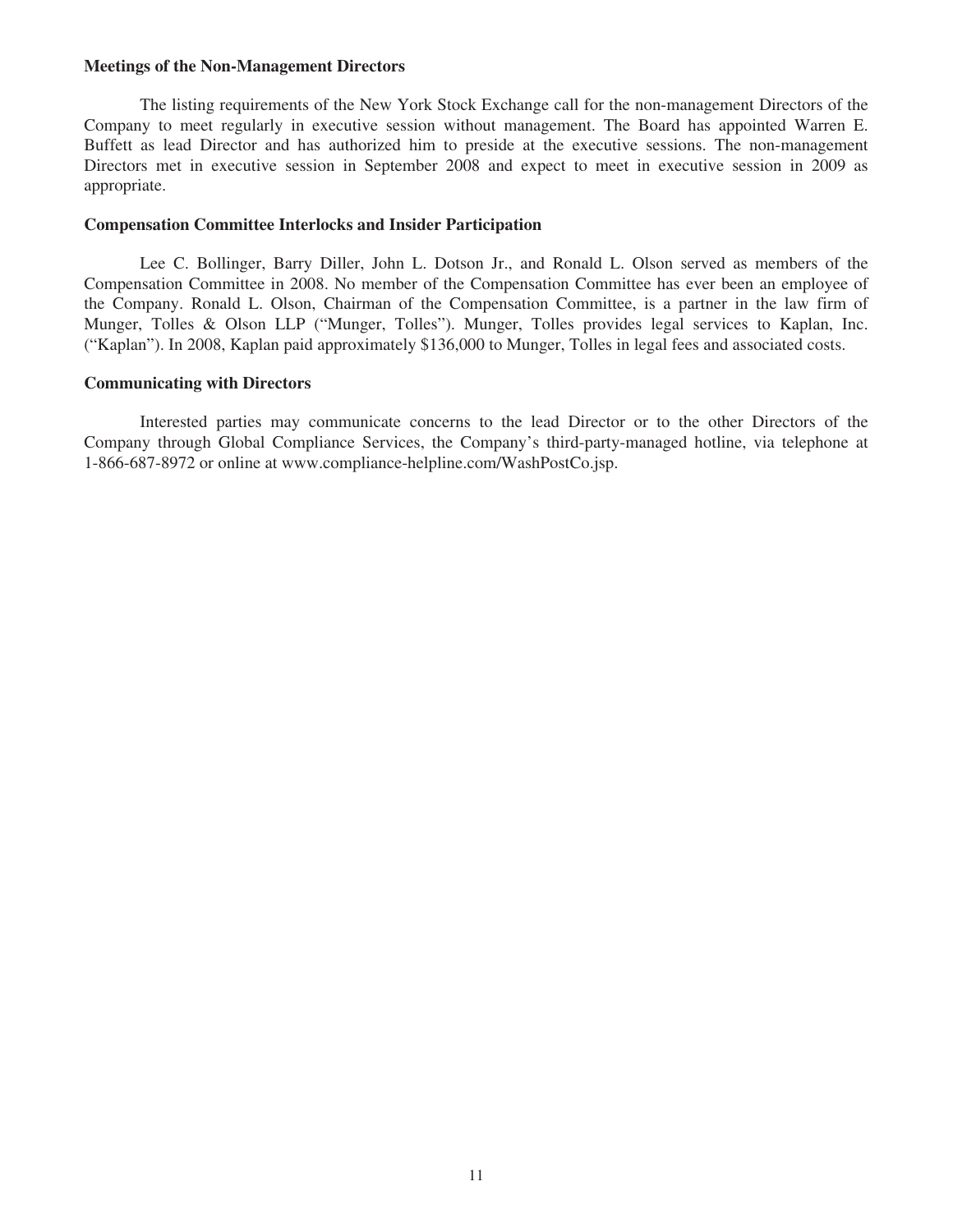#### **STOCK HOLDINGS OF CERTAIN BENEFICIAL OWNERS AND MANAGEMENT**

The information in the following two tables relates to each person who, on February 1, 2009, was a "beneficial owner" (as defined under the proxy rules of the Securities and Exchange Commission) of more than 5% of the Company's Class A or Class B Stock. Under the proxy rules, a person is deemed to be the "beneficial owner" of stock if such person has (or shares) either investment power or voting power over such stock or has (or shares) the right to acquire such stock within 60 days by any of a number of means, including the conversion of another security that is convertible into such stock. A substantial number of shares of the Company's Class A and Class B Stock are held in trusts or subject to other agreements that provide for the sharing of investment power, voting power or both among several persons, each of whom is deemed by the Securities and Exchange Commission to be a "beneficial owner" of the shares so held. Furthermore, in many cases such persons do not include the beneficiary of the trust who, although not deemed to be a "beneficial owner" in the absence of voting or investment power over the shares, is nevertheless shown below as a "beneficial owner" because of the beneficiary's economic interest in the shares. In addition, since all of the shares of Class A Stock are convertible at the option of the holder into Class B Stock on a share-for-share basis, each "beneficial owner" of shares of Class A Stock is deemed by the Securities and Exchange Commission to be a "beneficial owner" of the same number of shares of Class B Stock. In indicating below a person's "beneficial ownership" of shares of Class B Stock, it has been assumed that such person has converted into Class B Stock all shares of Class A Stock of which such person is a "beneficial owner." For these reasons, there is very substantial duplication in the numbers of shares and percentages shown in the following table.

#### **Name and Address of Beneficial Owner Shares (%) Class A Stock Class B Stock\*** Donald E. Graham (a)(h) .............................................. 1,206,260 (93.4%) 3,184,475 (33.9%) 1150 15th Street, NW Washington, DC William W. Graham (b)(h) ............................................. 222,187 (17.2%) \*\* 1185 Corsica Drive Los Angeles, CA Stephen M. Graham (c)(h) ............................................. 208,255 (16.1%) \*\* 18 East 78th Street New York, NY Elizabeth G. Weymouth (d)(h) .......................................... 425,711 (33.0%) 528,262 (5.6%) 251 West 57th Street New York, NY George J. Gillespie III (e)(h) ........................................... 311,135 (24.1%) \*\* 825 Eighth Avenue New York, NY Daniel L. Mosley (f)(h) ............................................... 919,345 (71.2%) 1,098,481 (11.7%) 825 Eighth Avenue New York, NY Berkshire Hathaway Inc. (g) ........................................... – 1,727,765 (18.4%) 1440 Kiewit Plaza Omaha, NE Southeastern Asset Management (i) ...................................... – 435,958 (5.4%) 6410 Poplar Avenue, Suite 900 Memphis, TN

**Principal Holders of Stock**

The calculations set forth in this table relating to percentage ownership of Class B Stock include 1,291,693 shares of Class B Stock issuable upon conversion of shares of Class A Stock beneficially owned, with the exception of Southeastern Asset Management. The percentage calculation for Southeastern Asset Management does not include the conversion of Class A shares to Class B shares.

Less than  $5\%$ .

*(Footnotes continued on following page.)*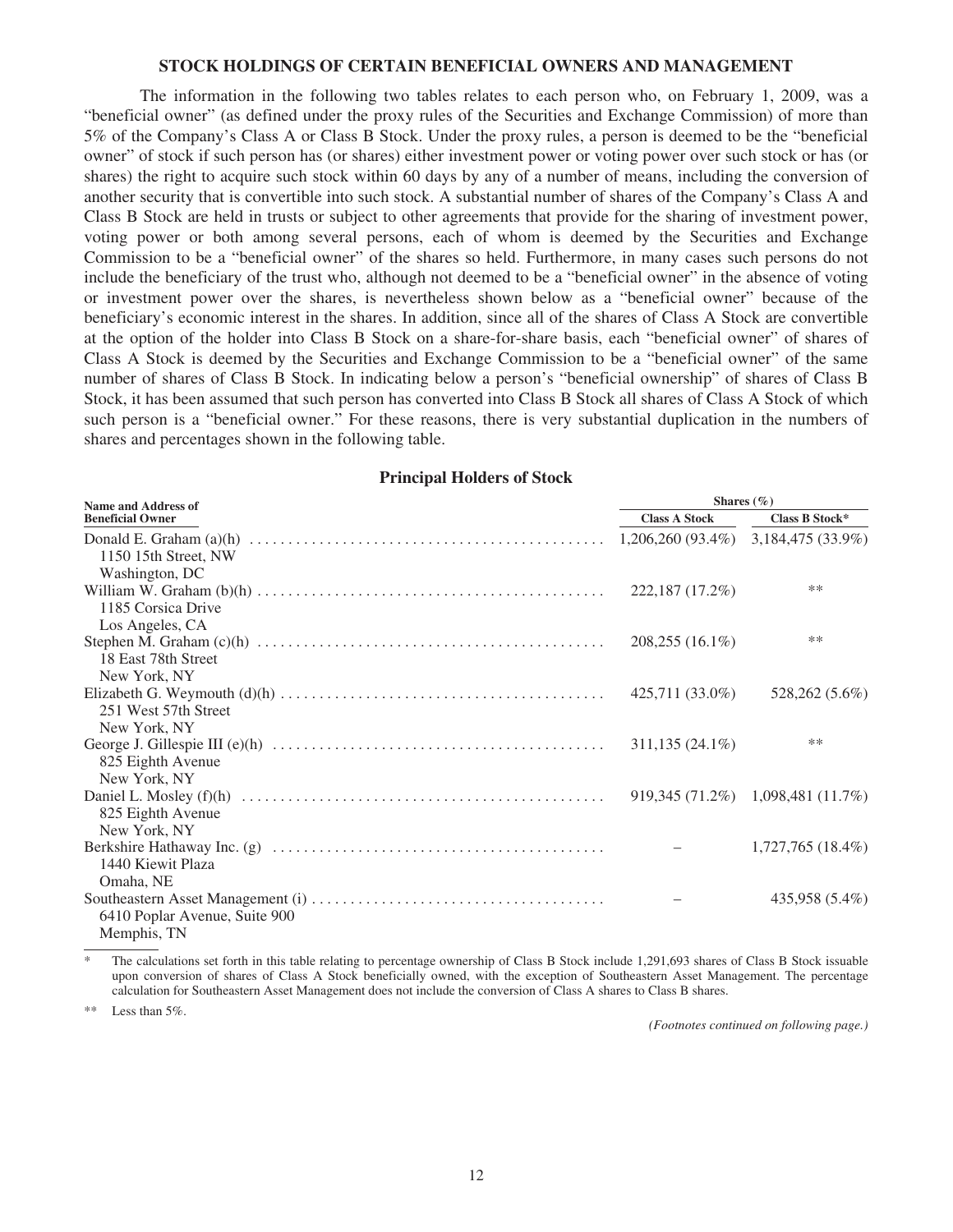(a) According to information as of February 1, 2009, and available to the Company, Mr. Donald Graham has voting and investment power with respect to shares of Class A Stock as follows: shared voting power, 1,206,260 (93.4%) shares; and shared investment power, 1,206,260 (93.4%) shares.

Mr. Graham also has voting and investment power with respect to shares of Class B Stock as follows: sole voting power, 1,727,765 (21.3%) shares; shared voting power 230,450 (2.8%) shares; and shared investment power, 230,450 (2.8%) shares; and 1,206,260 (14.9%) shares issuable upon conversion of shares of Class A Stock deemed to be beneficially owned by Mr. Graham. The holdings of Class B Stock recorded for Mr. Graham also include shares of Class B Stock owned by subsidiaries of Berkshire Hathaway Inc. ("Berkshire"), which have the sole investment power of the shares; sole voting power is held by Mr. Donald Graham under an agreement dated February 25, 1977, and amended and extended on September 13, 1985, May 15, 1996 and July 6, 2006, which has a termination date (which may be extended) of February 24, 2017.

- (b) According to information as of February 1, 2009, and available to the Company, Mr. William Graham has voting and investment power with respect to shares of Class A Stock as follows: shared voting power, 47,252 (3.7%) shares; and shared investment power, 47,252 (3.7%) shares. In addition, Mr. William Graham, as the beneficiary of trusts even though he has no voting or investment power with respect thereto, is deemed to be the beneficial owner of 174,935 (13.5%) shares of Class A Stock. The holdings of Class B Stock recorded for Mr. William Graham, including shares issuable upon conversion of shares of Class A Stock deemed to be beneficially owned by Mr. Graham, are less than 5%.
- (c) According to information as of February 1, 2009, and available to the Company, Mr. Stephen Graham has voting and investment power with respect to shares of Class A Stock as follows: sole voting power, 15,687 (1.2%); sole investment power, 15,687 (1.2%); shared voting power, 74,068 (5.7%) shares; and shared investment power, 74,068 (5.7%) shares. In addition, Mr. Stephen Graham, as the beneficiary of trusts (even though he has no voting or investment power with respect thereto) is deemed to be the beneficial owner of 118,500 (9.2%) shares of Class A Stock. The holdings of Class B Stock recorded for Mr. Stephen Graham, including shares issuable upon conversion of shares of Class A Stock deemed to be beneficially owned by Mr. Graham, are less than 5%.
- (d) According to information as of February 1, 2009, and available to the Company, Mrs. Elizabeth Weymouth has voting and investment power with respect to shares of Class A Stock as follows: sole voting power, 40,126 (3.1%) shares; sole investment power, 40,126 (3.1%) shares; shared voting power, 325,960 (25.2%) shares; and shared investment power, 325,960 (25.2%) shares. In addition, Mrs. Weymouth, as the beneficiary of a trust (even though she has no voting or investment power with respect thereto) is deemed the beneficial owner of 59,625 (4.6%) shares of Class A Stock.

Mrs. Weymouth also has voting and investment power with respect to shares of Class B Stock as follows: sole voting and investment power, 10,000 (<1%) shares; shared voting and investment power, 62,676 (<1%) shares; and 435,711 (4.6%) shares issuable upon conversion of shares of Class A Stock deemed to be beneficially owned by Mrs. Weymouth.

- (e) According to information as of February 1, 2009, and available to the Company, Mr. George J. Gillespie III, as a Trustee of various trusts, has voting and investment power with respect to shares of Class A Stock as follows: shared voting power, 311,135 (24.1%) shares; and shared investment power, 311,135 (24.1%) shares. In addition, Mr. Gillespie has voting and investment power with respect to shares of Class B Stock as follows: shared voting and investment power, 74,515 (<1%) shares. The holdings of Class B Stock recorded for Mr. Gillespie include 311,135 (3.3%) shares issuable upon conversion of shares of Class A Stock deemed to be beneficially owned by Mr. Gillespie as a Trustee of various trusts.
- (f) According to information as of February 1, 2009, and available to the Company, Mr. Daniel Mosley, as a Trustee of various trusts, has voting and investment power with respect to shares of Class A Stock as follows: shared voting power, 919,345 (71.2%) shares; and shared investment power, 919,345 (71.2%) shares. In addition, Mr. Mosley has voting and investment power with respect to shares of Class B Stock as follows: shared voting and investment power, 179,136 (2.2%) shares. The holdings of Class B Stock recorded for Mr. Mosley include 919,345 (9.8%) shares issuable upon conversion of shares of Class A Stock deemed to be beneficially owned by Mr. Mosley as a Trustee of various trusts.
- (g) According to information as of February 1, 2009, and available to the Company, Berkshire is the beneficial owner of 1,727,765 (18.4%) shares of Class B Stock. The ownership of these shares is through several subsidiaries of Berkshire. Mr. Warren Buffett is Chairman of the Board of Berkshire. Mr. Buffett owns approximately 26.9% of the aggregate economic interest of Berkshire Class A and Class B common stock, and Mr. Buffett may be deemed to be in control of Berkshire under federal securities laws. With respect to shares of Class B Stock owned by subsidiaries of Berkshire, Mr. Buffett, Berkshire and such subsidiaries may be considered to share investment power. Pursuant to an agreement dated February 25, 1977, and amended and extended on September 13, 1985, May 15, 1996, and July 6, 2006, which has a termination date (which may be extended) of February 24, 2017, Mr. Buffett, Berkshire and such subsidiaries have granted Mr. Donald Graham a proxy to vote such shares at his discretion.
- (h) According to information as of February 1, 2009, and available to the Company, Mr. Donald Graham, Mrs. Weymouth and Mr. Gillespie share voting and investment power over 294,935 (22.8%) shares of Class A Stock; Mr. Gillespie and Mr. William Graham share voting and investment power over 10,800 (<1%) shares of Class A Stock; Mr. Donald Graham and Mr. Daniel L. Mosley share voting and investment power over 777,800 (60.2%) shares of Class A Stock; Mr. Donald Graham, Mr. Mosley and Mr. William Graham share voting and investment power over 56,977 (4.4%) shares of Class A Stock; Mr. Donald Graham, Mr. Mosley and Mr. Stephen Graham share voting and investment power over 60,648 (4.7%) shares of Class A Stock; Mr. Stephen Graham and Mr. Mosley share voting and investment power over 13,420 (1.0%) shares of Class A Stock.
- (i) According to information based on the Schedule 13G filing by Southeastern Asset Management on February 6, 2009, Southeastern Asset Management ("Southeastern Asset") was deemed to be the beneficial owner of 435,958 (5.4%) shares of Class B Stock. Southeastern Asset has sole voting and investment power over 78,505 (1.0%) shares of Class B Stock.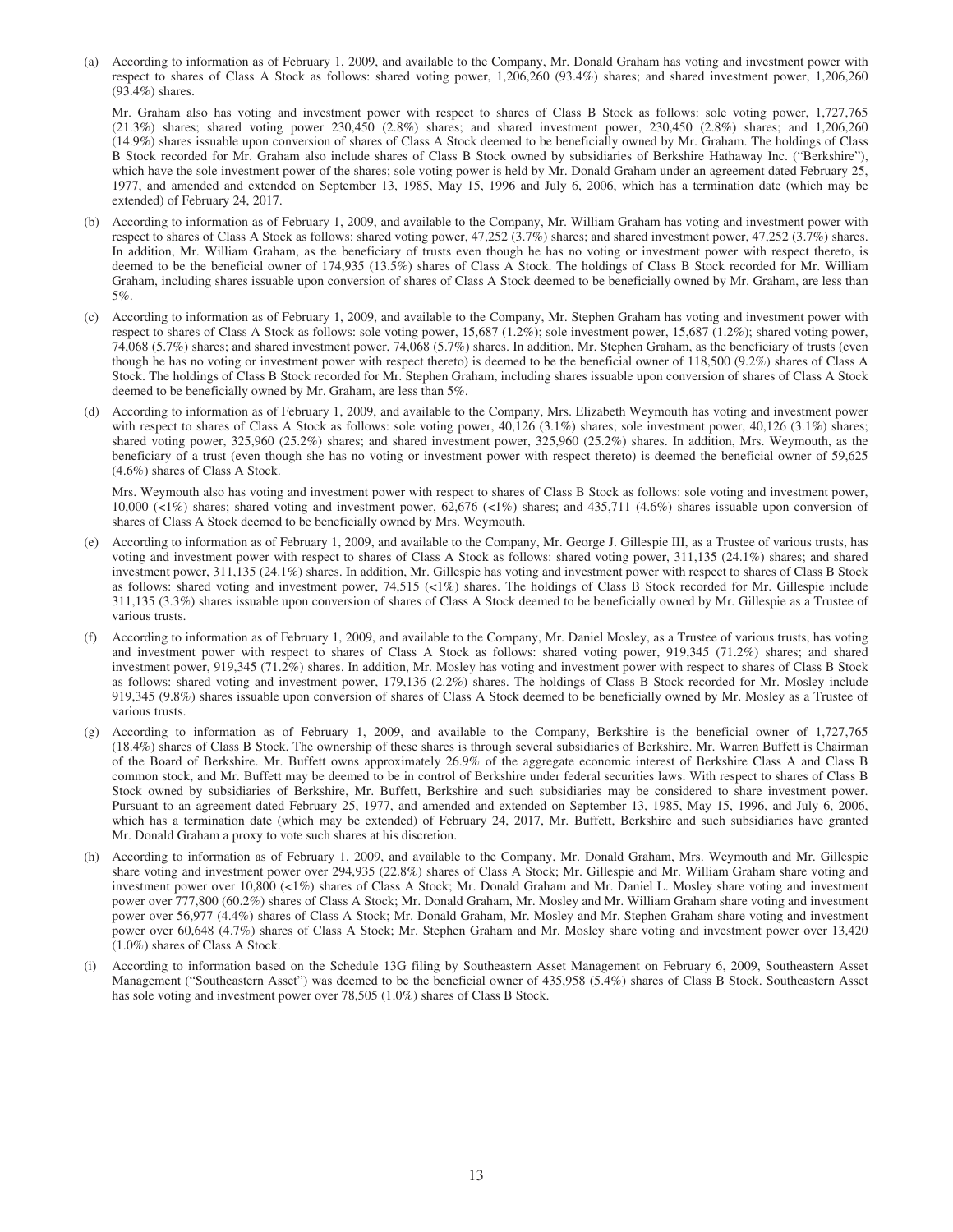The table below, which is based on information furnished to the Company by its Directors and officers, shows as of February 1, 2009, for each person nominated for election as a Director, each named executive officer and for all Directors and executive officers of the Company as a group, the number of shares of each class of Common Stock "beneficially owned" (as defined in the Securities and Exchange Commission's proxy rules) and, in the case of each nominee for election as a Director, the nature of such "beneficial ownership." For the reasons set forth in the first paragraph of this section of the Proxy Statement, there is very substantial duplication in the numbers of shares and percentages shown in the following table.

#### **Holdings of Directors and Officers\***

|                                                                                                  |                          | Shares $(\% )$      |
|--------------------------------------------------------------------------------------------------|--------------------------|---------------------|
|                                                                                                  | <b>Class A</b>           | Class $B(a)$        |
|                                                                                                  |                          |                     |
|                                                                                                  |                          | $1,727,765(18.4\%)$ |
|                                                                                                  |                          | 5,000(c)            |
|                                                                                                  |                          | $1,000^{(c)}$       |
|                                                                                                  |                          | 100 <sup>(c)</sup>  |
| Melinda F. Gates $\circ \dots \dots \dots \dots \dots \dots \dots \dots \dots \dots \dots \dots$ |                          | $1.100^{(c)}$       |
|                                                                                                  | $\overline{\phantom{0}}$ | $5,300^{(c)}$       |
|                                                                                                  |                          | 3,184,475 (33.9%)   |
|                                                                                                  |                          | $6,710^{(c)}$       |
|                                                                                                  |                          | $5,581^{(c)}$       |
|                                                                                                  |                          |                     |
|                                                                                                  |                          | 300(c)              |
|                                                                                                  |                          | $7,225^{(c)}$       |
| All Directors and executive officers as a group,                                                 |                          |                     |
|                                                                                                  |                          |                     |

\* Unless otherwise indicated, the Directors and officers listed have sole voting and investment power with respect to such securities. None of the securities has been pledged as security.

(a) Includes 1,291,693 shares of Class B Stock issuable upon conversion of shares of Class A Stock beneficially owned.

(b) With respect to voting securities which may be beneficially owned by Mr. Buffett, see footnote (g) on page 13.

(c) Less than  $1\%$ .

(d) Includes 5,200 shares of Class B Stock held for the account of a number of beneficial owners in which Mr. Gayner disclaims beneficial ownership.

(e) See Table of "Principal Holders of Stock" on page 12.

(f) Includes 2,000 shares Mr. B. Jones has the right to purchase on or before April 1, 2009, pursuant to stock options, and 3,591 shares held indirectly through a revocable trust.

(g) Includes 2,500 shares Ms. McDaniel has the right to purchase on or before April 1, 2009, pursuant to stock options, and 81 shares held in a trust for the benefit of relatives.

(h) Includes 4,000 shares Mr. Rosberg has the right to purchase on or before April 1, 2009, pursuant to stock options.

(i) Includes 10,500 shares of Class B Stock which Directors and executive officers have the right to purchase on or before April 1, 2009, pursuant to stock options, and shares of restricted stock awarded to executive officers in accordance with The Washington Post Company Incentive Compensation Plan. It does not include 51,630 shares of Class B Stock held as of February 1, 2009, by the trustee of various savings plans maintained by the Company and its business units over which the trustee has voting and investment powers.

 $\Diamond$  Director.

Executive Officer.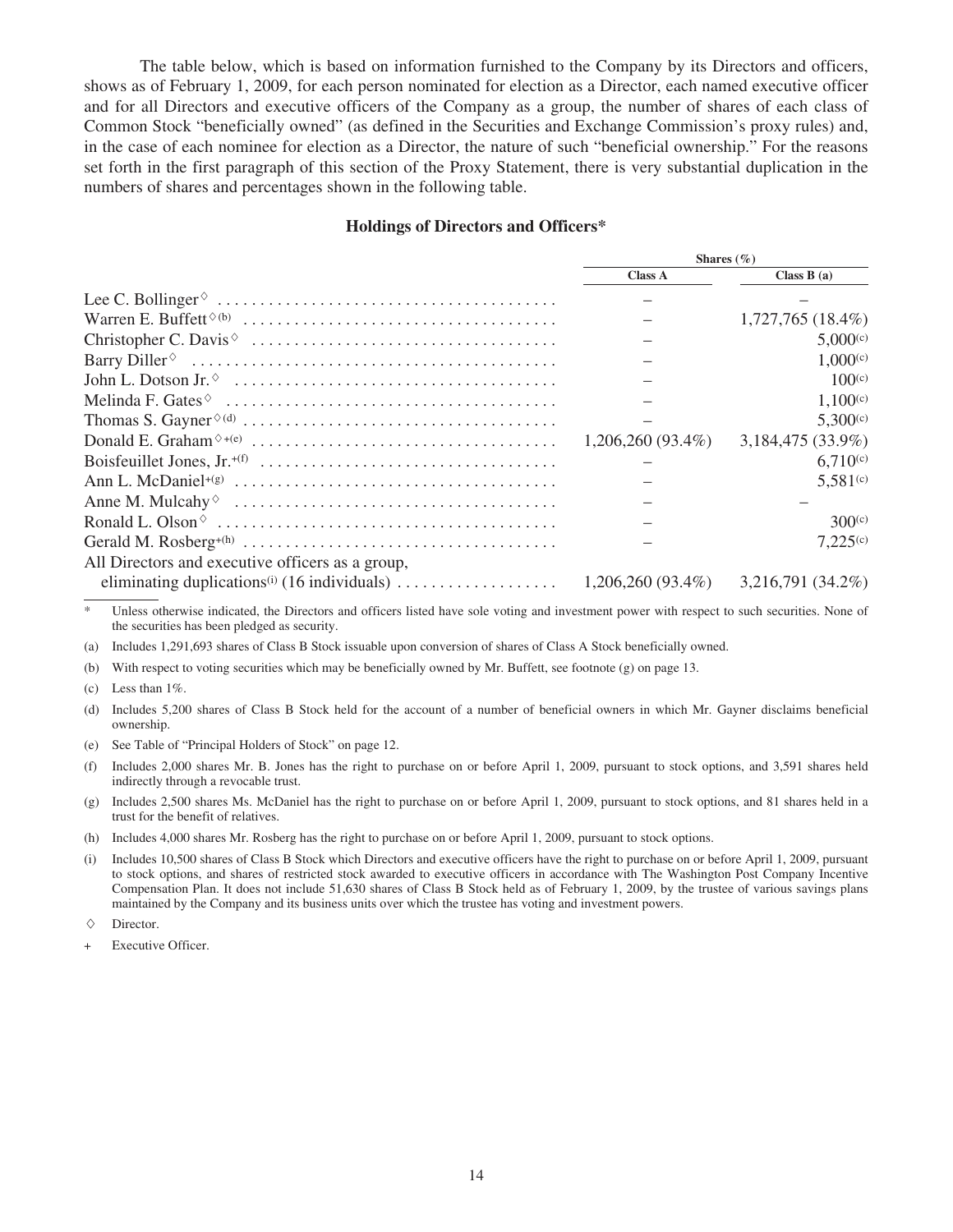#### **Section 16(a) Beneficial Ownership Reporting Compliance**

Section 16(a) of the Securities Exchange Act of 1934 requires the Company's Directors, executive officers and persons who own more than 10% of a registered class of the Company's equity securities to file with the Securities and Exchange Commission and the New York Stock Exchange initial reports of ownership and reports of changes in ownership of Class B Stock.

During the fiscal year ended December 28, 2008, the Company reports two deficiencies in meeting its Section 16(a) reporting requirements. Boisfeuillet Jones, Jr., was elected Vice Chairman of the Company on February 26, 2008, and the Form 3 to report such event was not filed with the Securities and Exchange Commission until April 10, 2008. Wallace R. Cooney was elected Vice President and Chief Accounting Officer of the Company on June 11, 2008, and the Form 3 to report such event was not filed with the Securities and Exchange Commission until August 22, 2008. To the Company's knowledge, based solely on a review of such reports and on information furnished to the Company and written representations that no other reports were required, all other applicable Section 16(a) filing obligations were met.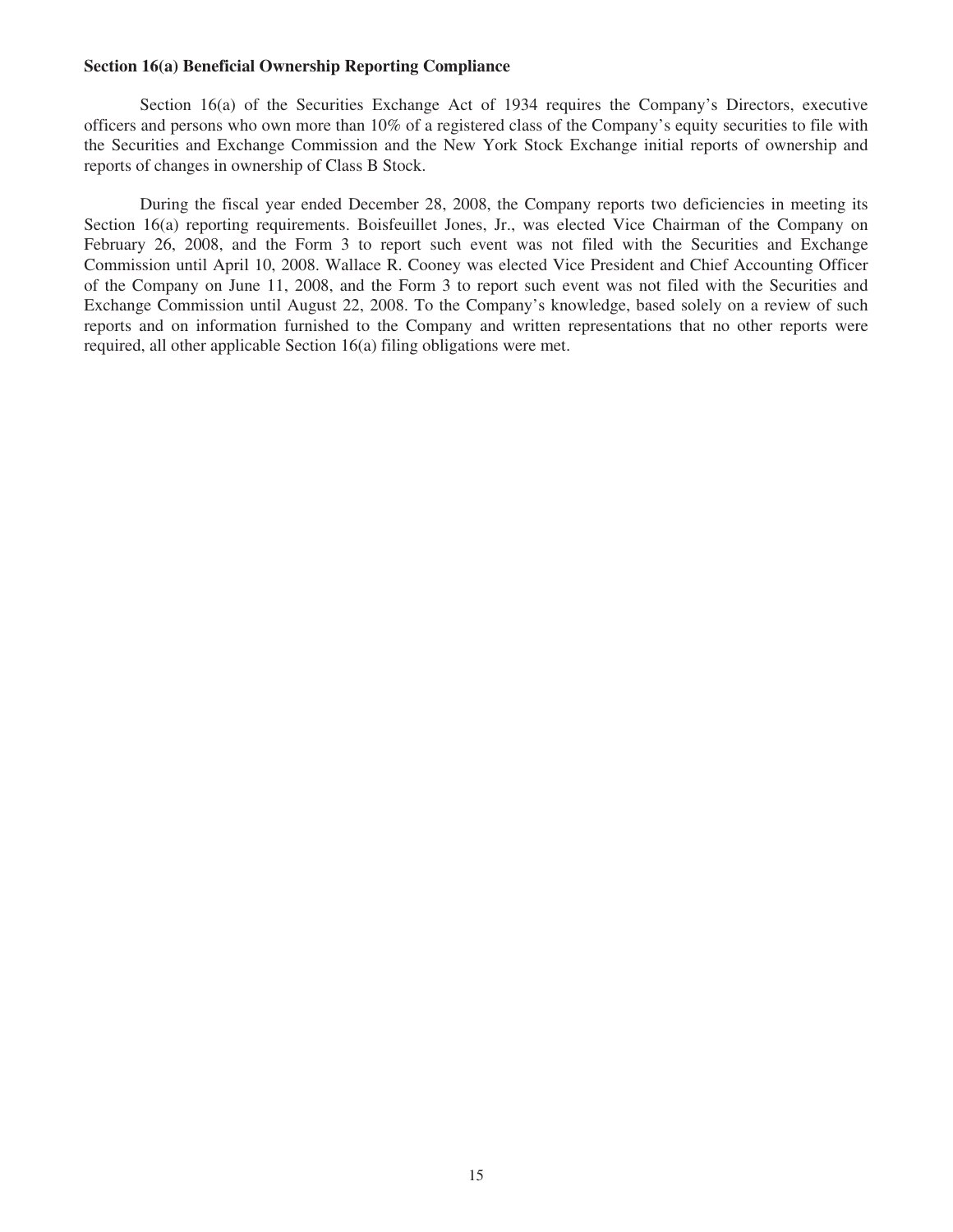#### **PROPOSAL 2: APPROVAL OF CERTAIN AMENDMENTS TO THE COMPANY'S INCENTIVE COMPENSATION PLAN**

The Company maintains The Washington Post Company Incentive Compensation Plan, as amended and restated, and approved by shareholders of the Company on May 11, 2006 (the "Plan"). The purpose of the Plan is to provide greater incentives to those employees who have been or will be responsible for the Company's future growth, profitability and continued success, and to strengthen the ability of the Company and its subsidiaries to attract, motivate and retain such employees. There are at present approximately 227 employees who are participants under the Plan and receive annual bonus awards, hold restricted stock grants and/or hold grants of performance units (a number of whom, in the case of restricted stock and performance units grants, have received more than one grant). Awards are granted at the discretion of the Compensation Committee of the Board of Directors, consisting of not less than three members of the Board, each of whom must be a "disinterested" person within the meaning of Rule 16b-3 of the Securities Exchange Act of 1934, as amended. Members of the Compensation Committee are appointed by the Board of Directors of the Company, serve at the pleasure of the Board and are ineligible to receive awards of any kind. The Committee shall have complete authority to establish rules and regulations for the administration of the Plan. The current members of the Compensation Committee are Lee C. Bollinger, Barry Diller, John L. Dotson Jr. and Ronald L. Olson.

Under Section 162(m) of the Internal Revenue Code (the "Code"), the Company must satisfy certain conditions in order to retain its federal income tax deduction for compensation in excess of \$1 million per year to its chief executive officer and the three other officers, not including the chief financial officer, that are employed by the Company at the end of the year whose compensation is required to be disclosed in its annual proxy statement, unless such compensation qualifies as performance-based compensation. The Plan provides for, among other things, annual incentive awards that are intended to qualify as "qualified performance-based compensation" under Section 162(m) of the Code.

Accordingly, the Plan sets forth a cap on the maximum amount of annual incentive awards that may be paid to "covered employees" within the meaning of Section 162(m). In particular, the Plan currently provides that the aggregate value of the Annual Awards (including the payout value of any Special Annual Incentive Award) payable to any participant with respect to any fiscal year will not exceed in value the greater of (i) 200% of a participant's base earnings in the fiscal year to which such awards apply; (ii) \$10 million or (iii) in the case of a participant who is the president or chief executive officer of one of the Company's business units (not including the President or Chief Executive Officer of the Company), 1% of such business unit's revenue for the fiscal year with respect to which the award is to be paid. The Plan also provides that annual incentive compensation awards for any year will not exceed 10% of that year's Incentive Profit, which is calculated as follows: (a) there is first calculated an amount equal to 12% of Stockholders' Equity (as defined in the Plan), such amount being called the Basic Return on Equity; and (b) the Basic Return on Equity is then subtracted from the Company's Consolidated Profit before Income Taxes (as defined in the Plan), the remainder being called Incentive Profit. For 2008, the maximum amount that could have been awarded under the Plan was \$6.3 million; the amount actually awarded was \$5.2 million.

For purposes of Section  $162(m)$ , the Board of Directors has amended the Plan by replacing the limitations summarized in the immediately preceding paragraph, subject to shareholder approval, with a provision stating that the amount that can be paid to any executive officer of the Company (as determined at the beginning of the applicable year) for any year cannot exceed \$10 million or, in the case of an executive who is the president or chief executive officer of one of the Company's business units, the greater of \$10 million or  $1\%$  of such business unit's revenue for the fiscal year with respect to which the award is to be paid.

Separately, the Board of Directors has also included, in revised form, the portion of the existing limit on annual executive compensation related to the Company's profits. This limit has been revised to take into account that senior executives of the Company and all its subsidiaries are expected to receive an annual bonus pursuant to the Plan if relevant performance goals are met. Previously, certain of those executives participated in other plans. As revised, the aggregate amount of regular annual bonuses payable under the Plan for a fiscal year to senior executives of the Company and its subsidiaries will not exceed 20% of Adjusted Operating Income for such year.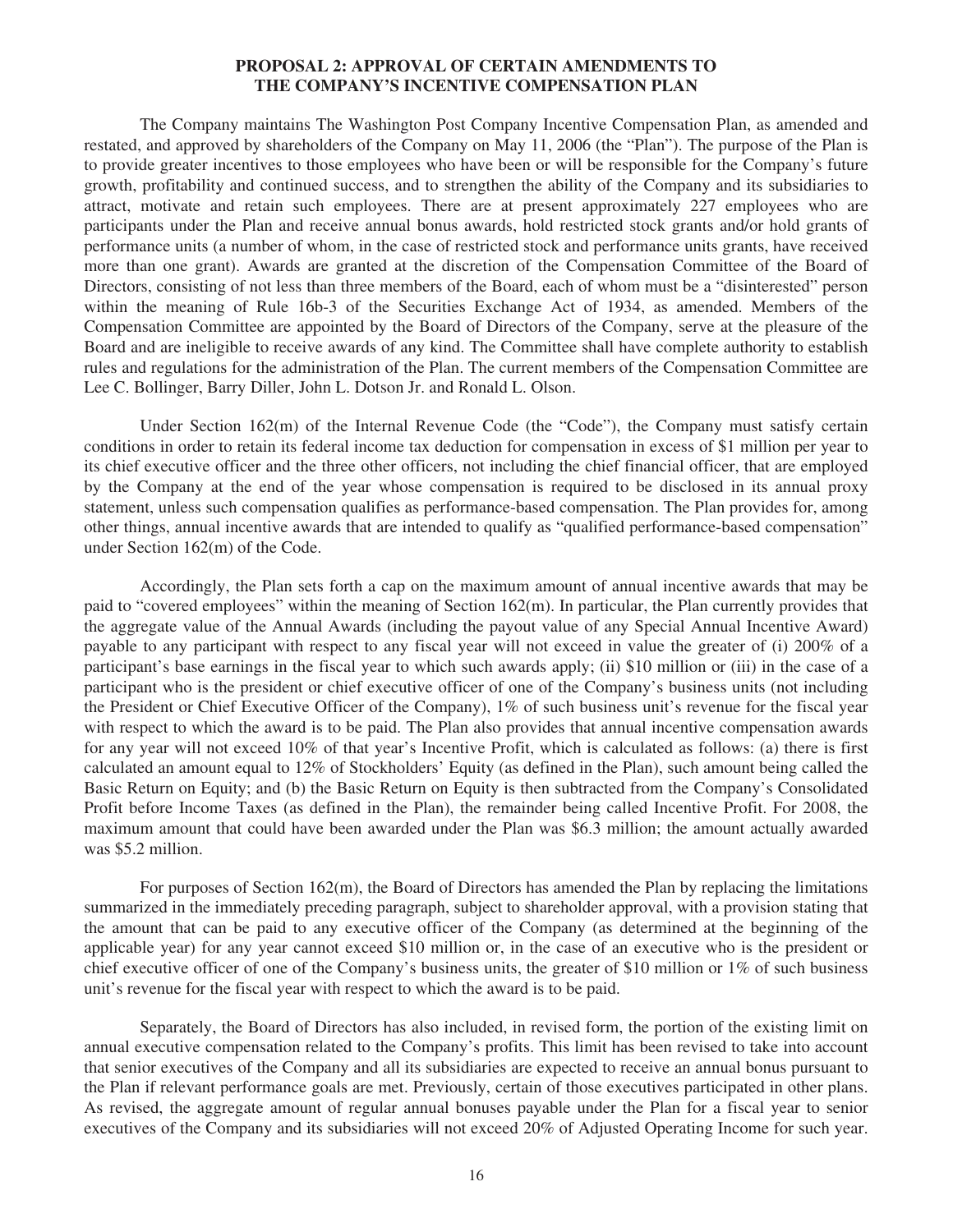The term "Adjusted Operating Income," as used in the Plan, will mean an amount equal to the earnings of the Company before deduction for interest, taxes, depreciation and amortization and shall be exclusive of special credits and charges and extraordinary items, all as determined by the Committee in its absolute discretion.

The full text of the Plan as it is proposed to be amended is attached to this Proxy Statement as Exhibit A. The following brief summary of the Plan is qualified in its entirety by the full text of the Plan.

#### **ANNUAL INCENTIVE BONUSES**

The Plan provides for the payment of regular and special annual awards. Annual incentive awards that are intended to qualify as "qualified performance-based compensation" under Section 162(m) can be based on achievement of the performance goals related to the following: operating income, cash flow, shareholder return, earnings per share, return on assets, return on equity, operating and/or cash flow margins, cost control, measures of economic value added (EVA) and/or quantitative revenue, growth or profitability measurements.

#### **LONG-TERM INCENTIVES**

To balance the annual awards, which are intended to reward short-term financial performance, the Plan currently also provides incentives for improved financial performance over longer periods. The Plan authorizes the Compensation Committee to make awards in the form of Performance Units, Restricted Stock and Special Long-Term Incentive Awards.

#### *Performance Units*

The performance-based goals for Performance Units are to be based on operating income, cash flow, shareholder return, earnings per share, return on assets, return on equity, operating and/or cash flow margins, cost control, measures of economic value added and/or quantitative revenue, growth or profitability measurements.

#### *Restricted Stock*

Initially, 425,000 shares of Class B Stock were reserved for Restricted Stock awards under the Plan. As of December 28, 2008, there remained 166,600 shares of Class B Stock reserved for issuance under the Plan. Of that number, 32,785 shares were subject to awards outstanding and 133,815 shares were available for future awards.

#### *Special Long-Term Incentive Awards*

The Committee also has the ability to grant Special Long-Term Incentive Awards, including special longterm bonuses, with the vesting dates for such awards being not less than one year or more than six years from the date of the award to which it relates. Not later than the beginning of the applicable vesting period of a Special Long-Term Incentive Award, the Committee establishes a method for determining the earned value of a Special Long-Term Incentive Award, which will be based on written goals relating to one or more of the following factors: operating income, cash flow, shareholder return, earnings per share, return on assets, return on equity, operating and/or cash flow margins, cost control, measures of economic value added (EVA) and/or quantitative revenue, growth or profitability measurements, which may be in respect of the Company as a whole or of any business unit thereof.

#### *Limit on Amounts Payable for Long Term Incentive Awards*

The maximum number of Class B shares that may be awarded to any individual for any performance period may not exceed 10,000 shares. The payment of an award of Performance Units and Special Long-Term Incentive Awards shall not exceed \$5 million each, and \$10 million in the aggregate, except that a participant who is the president or chief executive officer of one of the Company's business units (but not including the President or Chief Executive Officer of the Company) with respect to any fiscal year would not exceed 1% of such business unit's revenue for the fiscal year with respect to which the award is to be paid.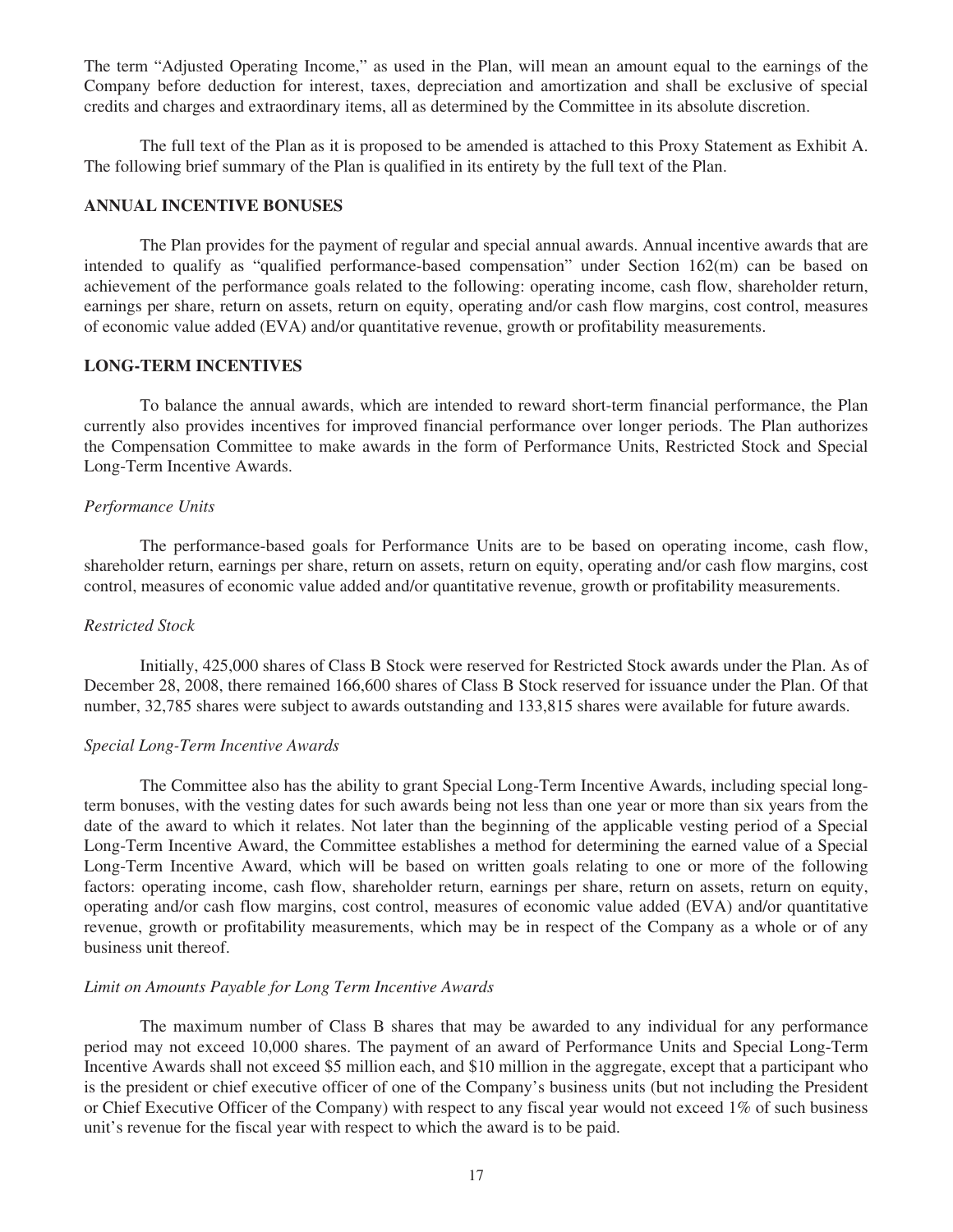#### **AMENDMENT OF THE PLAN**

The Plan may be amended by the Board of Directors of the Company. However, approval of stockholders in accordance with the requirements of the law of the State of Delaware must be obtained for any amendment that (A) increases either (i) the maximum number of shares of Restricted Stock that may be awarded under the Plan; (ii) the maximum number of shares of Restricted Stock or Performance Units that may be awarded to a participant; (iii) the maximum payout value of a Performance Unit or a Special Long-Term Incentive Award; or (iv) the percentage ceiling on the aggregate amount of long-term bonuses which may be awarded or (B) changes the Section 162(m) limit on the amount of annual incentive awards. On February 24, 2009, the Board of Directors of the Company amended the amendment provision of the Plan to provide, as described above, that the standard for any required shareholder approval will be the standard dictated by law.

Under Delaware General Corporation Law and the Company's certificate of incorporation and by-laws, the effectiveness of the proposal requires only the favorable vote of a majority of the holders of Class A Common Stock present or represented at the Meeting. Nevertheless, the Board of Directors of the Company has determined to condition the effectiveness of the proposal on the favorable vote of a majority of the holders of Class A Common Stock present or represented at the meeting and a majority of the holders of Class B Common Stock present or represented at the meeting, voting as separate classes. Each Class A Stock Proxy and each Class B Stock Proxy executed and returned by a shareholder will be voted for Proposal 2, unless otherwise indicated on such Proxy. Abstentions have the effect of a negative vote. Under Delaware law, broker non-votes do not have an impact on the outcome of the vote on this proposal.

#### **THE BOARD OF DIRECTORS RECOMMENDS A VOTE "FOR" PROPOSAL 2.**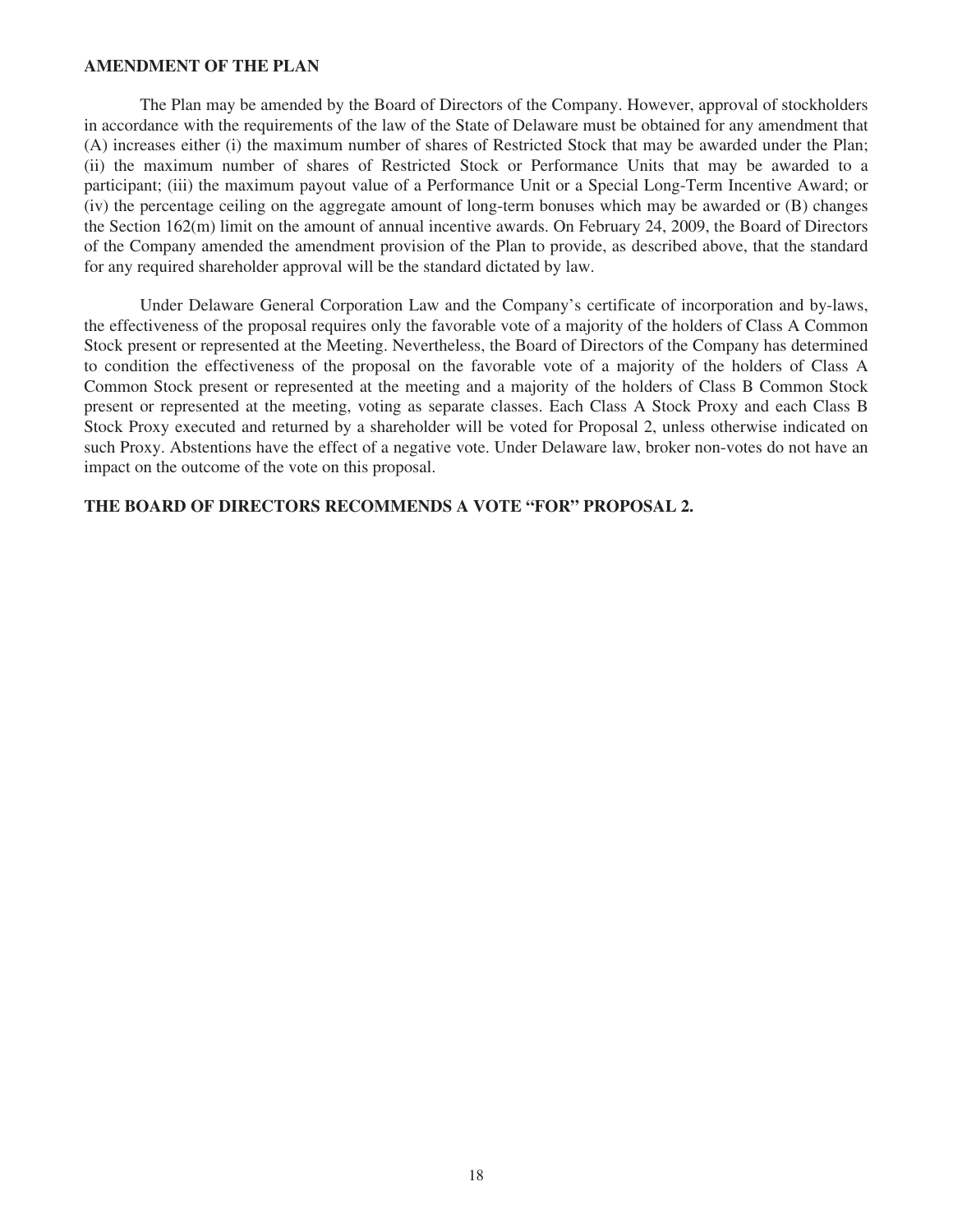#### **EXECUTIVE COMPENSATION Compensation Discussion and Analysis**

#### **Overview of Compensation Program**

The Compensation Committee (the "Committee") of the Board of Directors has responsibility for establishing and continually monitoring adherence to the Company's compensation philosophy – a philosophy designed to attract, retain and motivate qualified and talented employees who are enthusiastic about the Company's mission and culture. The Committee, which is chaired by Ronald L. Olson and includes Lee C. Bollinger, Barry Diller and John L. Dotson Jr., seeks to establish total compensation packages that are attractive to employees and comparable to, but not dramatically different from, those offered by peer companies in the education and media industries with comparable revenue. Through regular meetings and discussions with management, the Committee ensures that the total compensation paid to all executives, including named executive officers of the Company, and all employees earning more than \$200,000 (\$250,000 in the case of Kaplan employees) in salary, is fair, reasonable and based on performance goals established to increase value for shareholders by facilitating the long-term growth of the Company. The Committee considers both short-term and long-term plans in determining compensation. Annual plans are used to motivate and reward management for hitting specific yearly goals. Long-term plans, typically three or four years in duration, are designed to reward cumulative long-term growth. All performance targets, however, even those in annual or relatively short-term plans, are designed to reward executives for making decisions that will enhance the long-term value of the Company. No targets are based on quarterly or partial-year results. Some of these plans reward with cash, and others reward with stock-based compensation. The Company has no specific formula for allocating between cash and non-cash compensation or between long-term and current compensation. Management and the Committee select the method of compensation thought most likely to lead to achievement of the goal; however, the Company has historically favored cash compensation over non-cash compensation. Management and the Committee believe that cash incentives provide more targeted awards for specific performance.

All named executive officers, except Donald E. Graham, Chairman and Chief Executive Officer, receive an annual salary and restricted stock awards every other year, and participate in performance-based annual bonus plans and four-year cash-based Performance Unit Plans. Named executive officers and others occasionally receive restricted stock or stock option grants in off-cycle years as a reward for past performance and incentive for future performance. They also receive the benefits of Supplemental Executive Retirement Plans. Mr. Graham receives an annual salary and participates in the Performance Unit Plans and the defined benefit portion of the Supplemental Executive Retirement Plan as described below.

#### **Compensation Committee Charter**

The Board has delegated to the Committee the responsibility of overseeing the administration of the Company's compensation plans and the preparation of all reports and documents required by the rules and regulations of the Securities and Exchange Commission. To fulfill this mission, the Committee is required to meet at least once a year. The Committee annually reviews and approves the corporate goals and objectives upon which the compensation of the Chief Executive Officer and senior management, including the named executive officers, is based. The Committee evaluates the Chief Executive Officer's performance in light of these goals and objectives. Furthermore, the Committee reviews and makes recommendations to the Board with respect to any incentive compensation plans and equity-based plans for the Company to be adopted or submitted to shareholders for approval. The Committee reviews the Company's succession plans, including (i) the Chairman and Chief Executive Officer's recommendations as to a successor should he be disabled or unable to perform his duties for an extended period of time and, annually, (ii) the Company's efforts at management development.

The Committee may request that any officer or employee of the Company, including its affiliates, or the Company's outside counsel or an independent auditor, attend meetings of the Committee or meet with any members of, or consultants to, the Committee. The Committee has authority to retain or terminate any compensation consultant used to assist in the evaluation of director, chief executive officer or senior management compensation and has sole authority to approve the consultant's fees and other retention terms. The Committee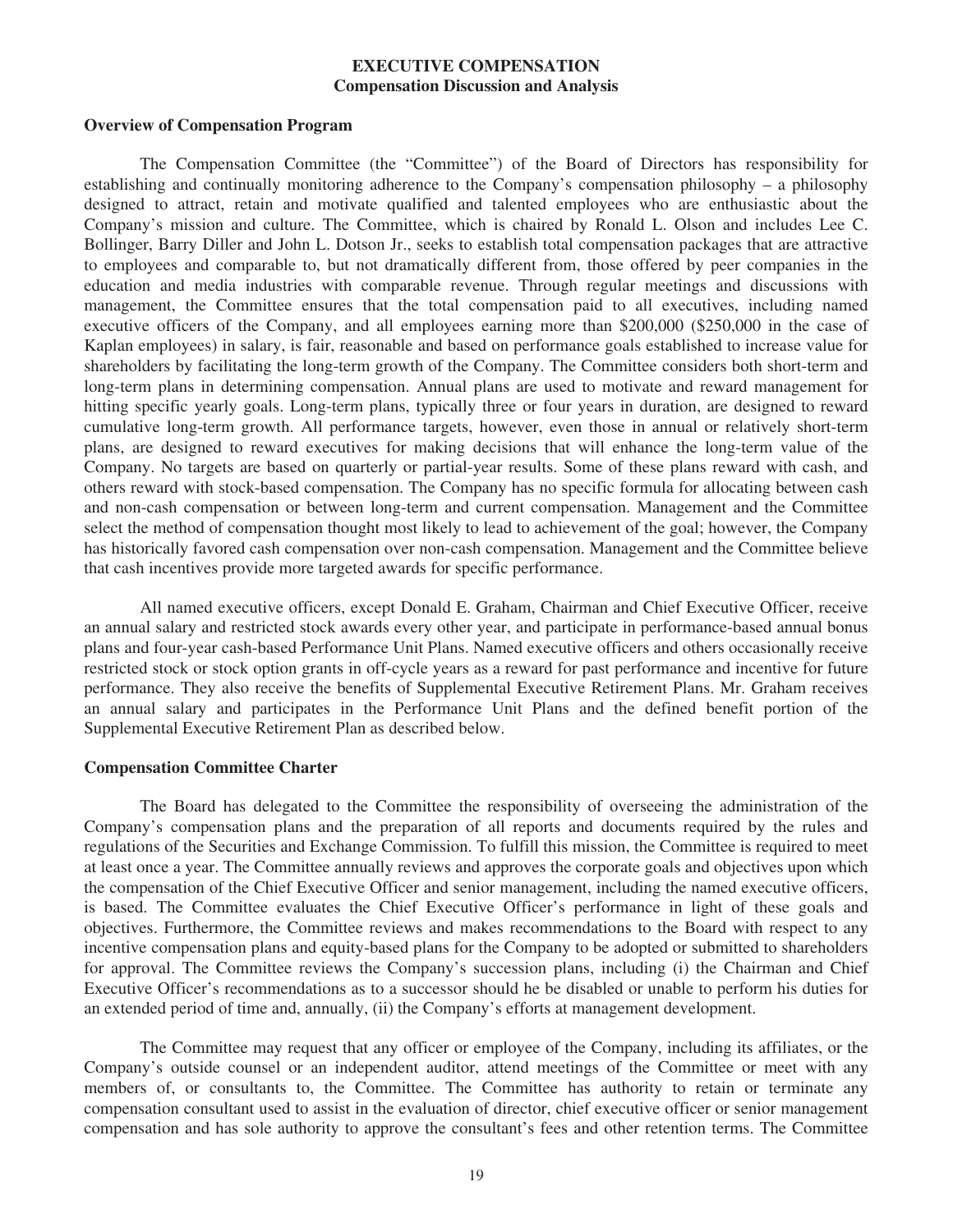did not retain any consultant for such purpose in 2008 and does not intend to do so in 2009. The Committee also has authority to obtain advice and assistance from internal or external legal, accounting or other advisors.

During 2008, the Committee met six times. Mr. Graham, the Chief Executive Officer, and Ms. McDaniel, Senior Vice President and the secretary of the Committee (also a named executive officer), attended all Committee meetings. Representatives of Goldman, Sachs & Co. joined another session by telephone to assist the Committee in estimating the fair value of Kaplan. A copy of the Company's Compensation Committee Charter is available under the 'Shareholders' tab at www.washpostco.com.

#### **Role of Executive Officers in Compensation Decisions**

The Committee makes all compensation decisions for the named executive officers of the Company except those perquisites under \$200,000 per named executive officer that may be approved by the CEO. The Committee also approves the compensation of all employees earning annual salaries of \$200,000 (\$250,000 in the case of Kaplan employees) or more and bonuses of \$40,000 (\$75,000 in the case of Kaplan employees) or more.

Except for awards involving themselves, Mr. Graham and Ms. McDaniel recommend to the Committee the size of each component of compensation based on a discussion with the head of the division where the employee works, a review of his or her performance and a comparison of available compensation survey data for that job and geographic area. The Committee examines each of the suggested compensation actions and, in its sole discretion, modifies the awards when appropriate to better reflect the goals of the Company.

At his request, Mr. Graham has not received a raise in his annual salary in 18 years, nor has he received an annual bonus. He stopped accepting grants of restricted stock in the Company in 2004. All compensation for Ms. McDaniel is determined solely by the Chief Executive Officer and the Committee. The CEO and the Committee use the same performance-based criteria to set Ms. McDaniel's compensation as they do for all other named executive officers and other senior staffers.

#### **Setting Executive Compensation**

To meet its objectives, the Committee asks the Chief Executive Officer and the secretary of the Committee to draft annual and long-term incentive-based cash and non-cash executive compensation plans. The Committee reviews and, in its sole discretion, modifies the formula and goals established for various awards under the plans before the plans take effect, which is no later than the end of the first quarter of the first year covered by the plan.

Through the programs described below, a significant portion of the Company's executive compensation is linked directly to business unit and corporate performance and stock price appreciation. The Committee intends to continue the policy of linking executive compensation to corporate performance and returns to shareholders and deems it desirable that compensation paid under the Incentive Compensation Plan and the Stock Option Plan meet the requirements of Section 162(m) of the Internal Revenue Code concerning deductibility of executive compensation. However, the Committee reserves the right to put in place compensation programs that do not meet those requirements, which may result in compensation payments that are not deductible to the Company, if such programs are otherwise in the best interests of the Company.

#### **Elements of Compensation**

The compensation package offered by the Company to its executive officers consists of the following components:

- Competitive base salary;
- Short-term incentive compensation in the form of performance-based annual bonuses;
- Long-term equity-based incentive compensation in the form of restricted stock, performance units and stock options;
- Perquisites; and
- Retirement benefits.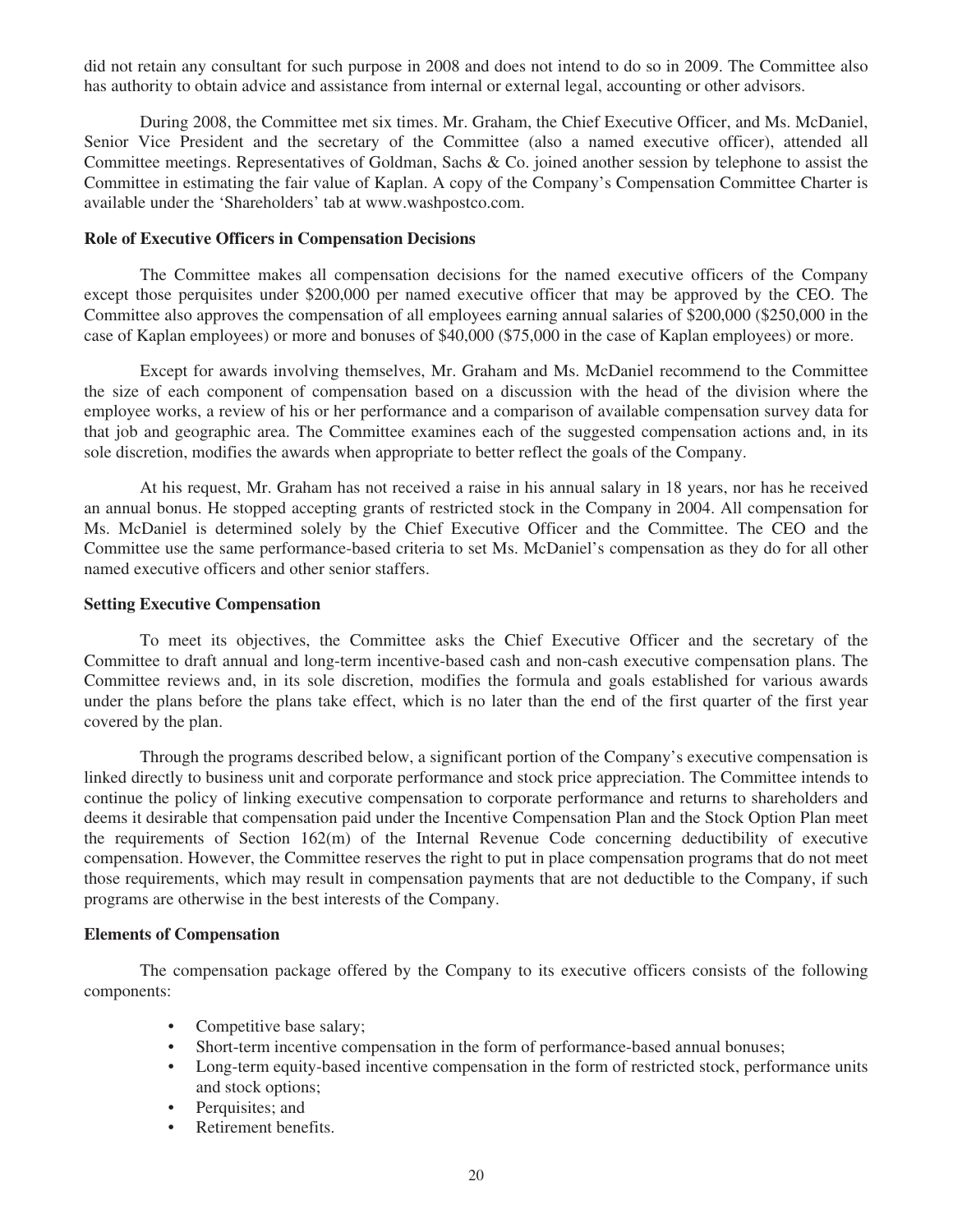#### **Base Salary**

The Company pays named executive officers base salaries to compensate them for services rendered during the fiscal year. Salaries for named executive officers are based on their responsibilities, their prior experience and their recent performance and are evaluated against market data provided by outside surveys. In 2008, the Committee reviewed data from the Towers Perrin Survey of Compensation for Media Executives, which gathers data from media companies that provide print, magazine, broadcast and cable services similar to those provided by the Company. The Company compares its management salaries to those of companies in similar industries and with comparable revenues in order to get a general understanding of the compensation structures maintained by similarly situated companies, but does not target its executives' compensation at a certain level or percentage based upon other companies' arrangements. Salaries are typically reviewed on a 12-month or longer cycle, except when there is a significant change in the executive's responsibilities during a shorter period of time. Such adjustments are determined by evaluating (i) the scope of the new responsibilities, (ii) the competitive market value of that role, (iii) the performance of the individual and (iv) the performance of the Company. The average raise for the named executive officers in 2008 was 3.2% and reflected the achievement of financial and management goals desired by Mr. Graham and the Committee.

With respect to the base salary paid to Mr. Graham in 2008, the Committee took into account a comparison of base salaries paid to chief executive officers of peer education and media companies, the Company's results in 2008 and Mr. Graham's performance since 1979, when he became publisher of The Washington Post. The Committee noted that Mr. Graham's base salary was, and has long been, significantly below the median of base salaries paid to chief executive officers of these peer companies, including other prominent media companies such as The New York Times Company, and publicly held education companies, including Apollo Group, Inc., DeVry, Inc., Strayer Education, Inc. and Corinthian Colleges, Inc. However, at Mr. Graham's request, the Committee left his salary at \$400,000. The Committee does not give significance to Mr. Graham's below-market salary when reviewing and establishing salaries for other named executive officers.

#### **Performance-Based Incentive Compensation**

To supplement base salaries and to reward management (including named executive officers and other employees key to the long-term success of the Company) for meeting specific individual and financial goals, the Class A shareholders of the Company adopted in December 1981 the Long-Term Incentive Compensation Plan, the predecessor plan to the Incentive Compensation Plan now in place. In 2001, the Annual Compensation Plan, originally approved by the Class A Shareholders in February 1974, was combined with the Long-Term Incentive Compensation Plan to create the Incentive Compensation Plan (the "Plan"). The purpose of these plans was and is to provide greater incentives to those employees who have been or will be responsible for the Company's future growth, profitability and continued success, and to strengthen the ability of the Company to attract, motivate and retain such employees. There are at present approximately 227 employees who are participants under the Plan and receive annual bonus awards, hold restricted stock or stock option grants and/or hold grants of Performance Units. In addition, approximately 40 employees of a subsidiary of the Company will be eligible to participate in the Plan in 2009. Each named executive officer, except Mr. Graham (who only participates in the Performance Units portion of the Plan), participates in each of these programs.

#### *Annual Bonuses*

The Plan calls for annual incentive compensation awards based on the Company's and its business units' financial performance compared to goals set immediately prior to or at the beginning of the year in which the award is to be earned. The payout upon the achievement of such goals is equal to a percentage of base salary, which is also set at the beginning of the year. Those percentages are determined on an individual basis, taking into account the responsibilities, prior experience and recent performance of the relevant employee. The maximum target percentage for each of the named executive officers is as follows: Mr. Morse, 70%; Mr. B. Jones, 50%; Mr. Rosberg, 100% (to reflect additional responsibilities relating to strategic planning at Kaplan); and Ms. McDaniel, 60%. Mr. Graham has asked the Committee not to grant him an annual bonus award.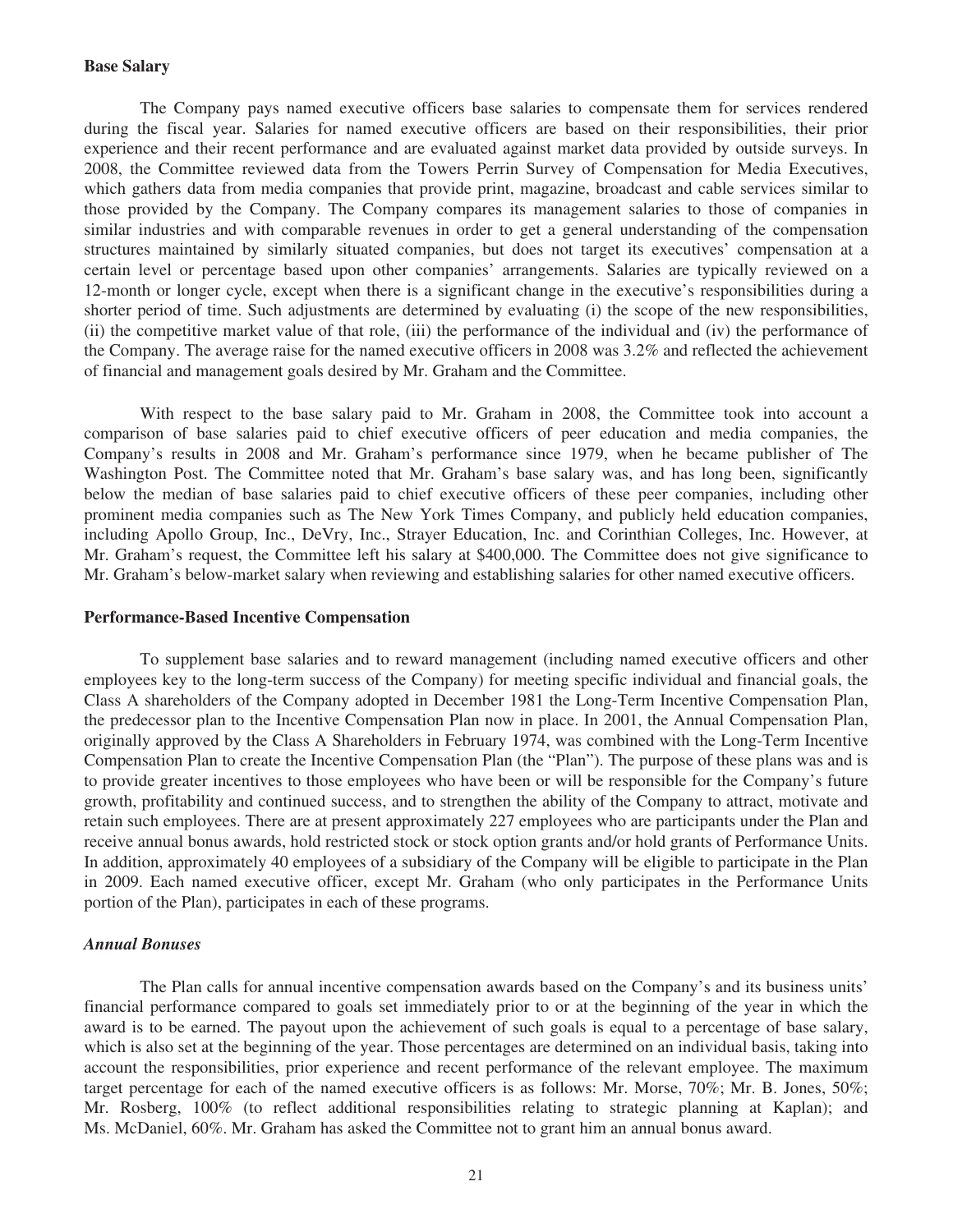In 2008, the annual bonus formula for the named executive officers was based on an earnings per share target because the Committee believed that such a goal would align the interests of shareholders and the named executive officers in growing the value of the Company. Gerald M. Rosberg's annual bonus was also tied to the performance of Kaplan. Management and the Committee believe that they have designed the targets to be challenging but achievable. Over the past several years, the Company has generally achieved its financial goals and paid out at target or above in the bonus portion of the plan, except for 2001, 2007 and 2008. In 2001, the targets were not met and no bonuses were paid based on this plan. In 2007, the Company achieved 99.2% of the earnings per share goal, as adjusted to exclude certain unusual items, such as foreign exchange gains. For 2008, had the earnings per share been 85% or less than the target, the named executive officers, except Mr. Rosberg, would not have received any bonuses. At target, they could have received 100% of their bonus potential. The maximum payout possible was 175% of target for 135% achievement of the earnings per share goal. In 2008, the Company achieved approximately 86.7% of the earnings per share goal of \$31.90, as adjusted to exclude certain unusual items based upon the provisions of the Plan, such as foreign exchange losses; the Compensation Committee also exercised its discretion to exclude certain gains and other unusual charges. In March 2009, the named executive officers, excluding Mr. Graham, were paid between 19% and 24% of their bonus targets.

Bonus awards under the Plan, which includes certain of the Company's employees at all divisions, for any year may not exceed more than 10% of that year's Incentive Profit, which is calculated as follows: First, an amount equal to 12% of Shareholder's Equity (as defined by the Plan) is calculated, which is then subtracted from the Company's Consolidated Profit Before Income Taxes (as defined by the Plan). The remainder is the Incentive Profit. The Compensation Committee exercised discretion in accordance with the terms of the Plan for 2008. The maximum amount that could have been awarded under the Plan was \$6.3 million; the amount actually awarded was \$5.2 million to 50 executives throughout the Company, including the named executive officers.

#### *Restricted Stock*

No target stock ownership level exists for the named executive officers, but to align the interests of shareholders and management and to ensure that the full potential of an executive's compensation package cannot be realized unless stock appreciation occurs over a number of years, the Plan also provides for grants of restricted stock in the Company. To determine the number of shares to be granted, the Committee considers on an individual basis the likely value of shares already held, the level of contribution the employee has previously made and the potential of the employee to bring additional value to the Company. The shares are vested at the end of the restriction period, usually four years, and vesting does not accelerate under their terms, except at the discretion of the Committee.

#### *Performance Units*

To highlight specific long-term financial goals, the Plan provides for Performance Unit Plans. All named executive officers participate in these plans, in which performance-based goals are determined at the beginning of each four-year award cycle. The goals consider operating income, peer company performance, cash flow, earnings per share, measures of economic value added, print product circulation and/or quantitative revenue growth or profitability measurements of the Company as a whole or individual business units. Management and the Committee believe that they have designed the performance-based goals to be challenging but achievable. In the 2003-2005 award cycle, the Company exceeded its goals and paid out above target. In the 2001-2004 and 2005-2008 award cycles, the targeted performance goals were not met and the plan paid out below target. Each performance unit has a nominal value of \$100. The maximum payout of performance units is \$200 per unit, and the payment of a total award to any named executive officer at the end of an award cycle may not exceed \$5 million.

For each cycle under a Performance Unit Plan, the Committee establishes a valuation formula at the start of the cycle. At the end of the cycle, the unit value is calculated based on application of the formula and payments are made to named executive officers in the year following the end of the cycle. The formula used to calculate the payouts is determined by a weighted combination of factors that relate to individual business unit performance of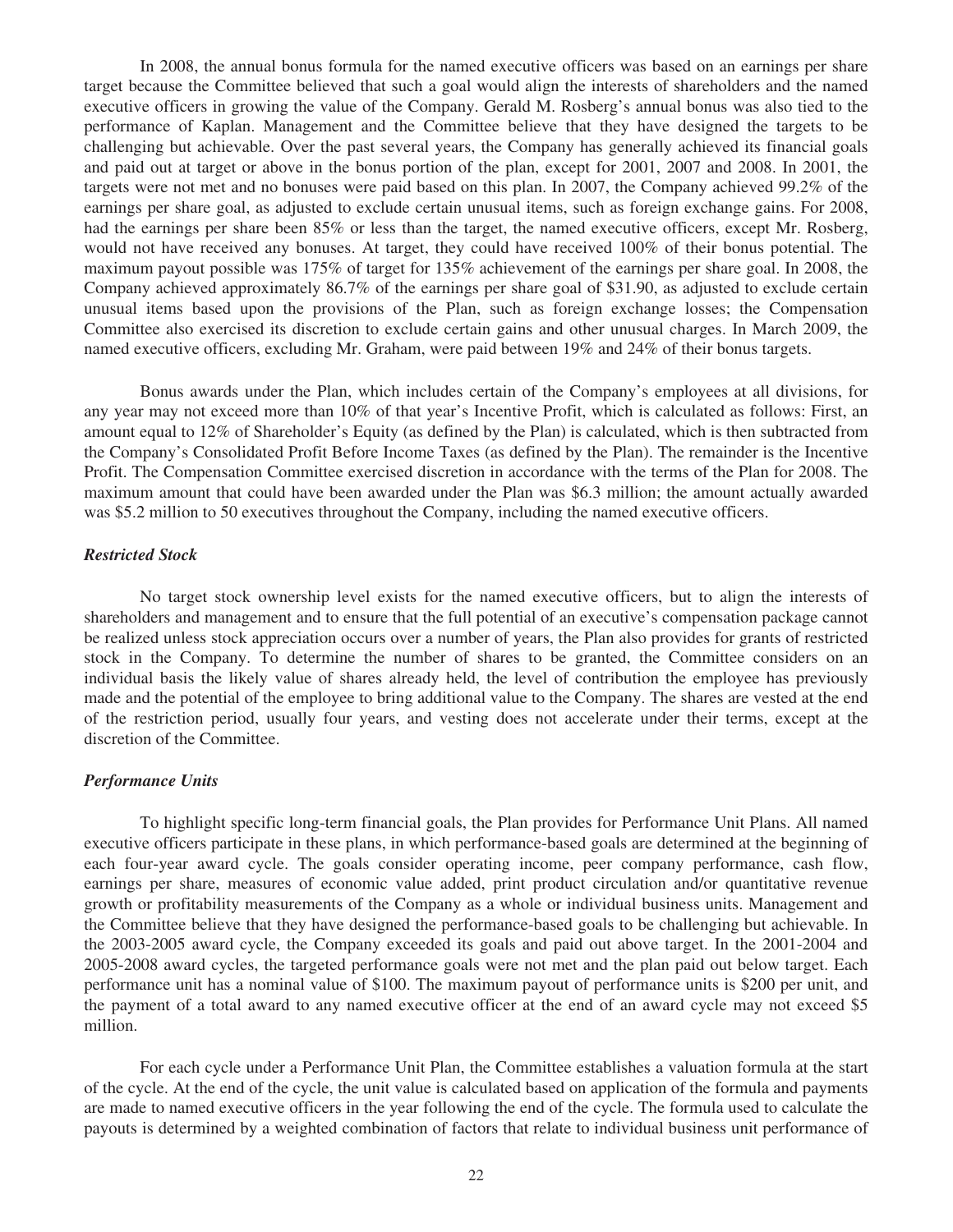the Company's operating divisions. The Compensation Committee may exercise discretion to adjust the calculated payout value. A new four-year cycle commences every two years, with the result that there are always two overlapping cycles in progress.

Awards under the 2005-2008 and the 2007-2010 cycles are based on a two-pronged formula. The formula consists of an average of the value of the performance units of The Washington Post newspaper ("The Post"), Newsweek, Inc. ("Newsweek"), Cable ONE, Inc. ("Cable ONE") and Post–Newsweek Stations, Inc. ("PNS") (65%), plus an amount based on Kaplan's achievement of a cumulative operating income goal excluding Kaplan stock compensation (35%). These targets were selected by the Committee because they reflected the key priorities for the Company on the grant date for the applicable time periods.

For the 2005-2008 cycle, the payout value for the outstanding Performance Units was determined to be \$59 per unit. This value is based on application of the formula established at the beginning of the cycle by the Committee. The measures of performance taken into consideration vary by business unit and are described below. The payout values for The Post, Cable One, Newsweek and PNS are averaged, weighted equally and rounded to the nearest dollar to determine 65% of the per unit payout value. The remaining 35% of the per unit payout amount is based on Kaplan's successful achievement of a cumulative operating income goal for the cycle. In the 2005-2008 cycle, Kaplan did not achieve the cumulative operating income goal, and no amount was added to the amount calculated based on the performance of the other four operating units.

The performance measures used in the formula to measure performance at The Post are (i) an absolute dollar improvement in operating income and (ii) circulation, both as compared with a five-member peer group for the four-year period. If The Post's dollar improvement exceeds that of all its peers, the maximum payout value of \$170 per unit would be attained. If The Post is in second place relative to its peers, the value of a performance unit would be \$120 per unit. If The Post performed better than average (i.e., better than two of the five peer newspapers and roughly in the middle of its peer group) the value of a performance unit would be \$60 per unit. If The Post's circulation results are tied with or better than all other newspapers in the peer group, the maximum payout value of \$30 per unit would be attained. If The Post is in second place relative to its peers, the value of a performance unit would be \$20 per unit. If The Post performed better than average or roughly in the middle of its peer group, the value of a performance unit would be \$10 per unit. The payout value determined by each of the two measures is added together to determine the total value of each unit. The total value cannot exceed \$200. In the 2005-2008 cycle, The Post achieved circulation results that resulted in a Performance Unit valuation of \$20 per unit.

The performance measure used in the formula to measure Cable ONE's performance for the 2005-2008 cycle was free cash flow relative to a target amount. Valuation of performance units, based on this measure, is as follows:

| Performance | Unit<br><b>Value</b> |
|-------------|----------------------|
|             |                      |
|             |                      |
|             |                      |
|             |                      |
|             |                      |

Cable ONE's results were 107.3% of the target amount, which resulted in a Performance Unit value of \$186 per unit.

The performance measure used for Newsweek is achievement of adjusted operating income targets for each year during the 2005-2008 cycle. Newsweek did not achieve operating income results in the established range for an award amount in 2005 or 2008. Newsweek's operating income results for 2006 and 2007 were within the range set for a performance unit payout amount in the middle and bottom of the range of possible payouts, respectively. The resulting performance unit valuation for Newsweek was \$43 per unit.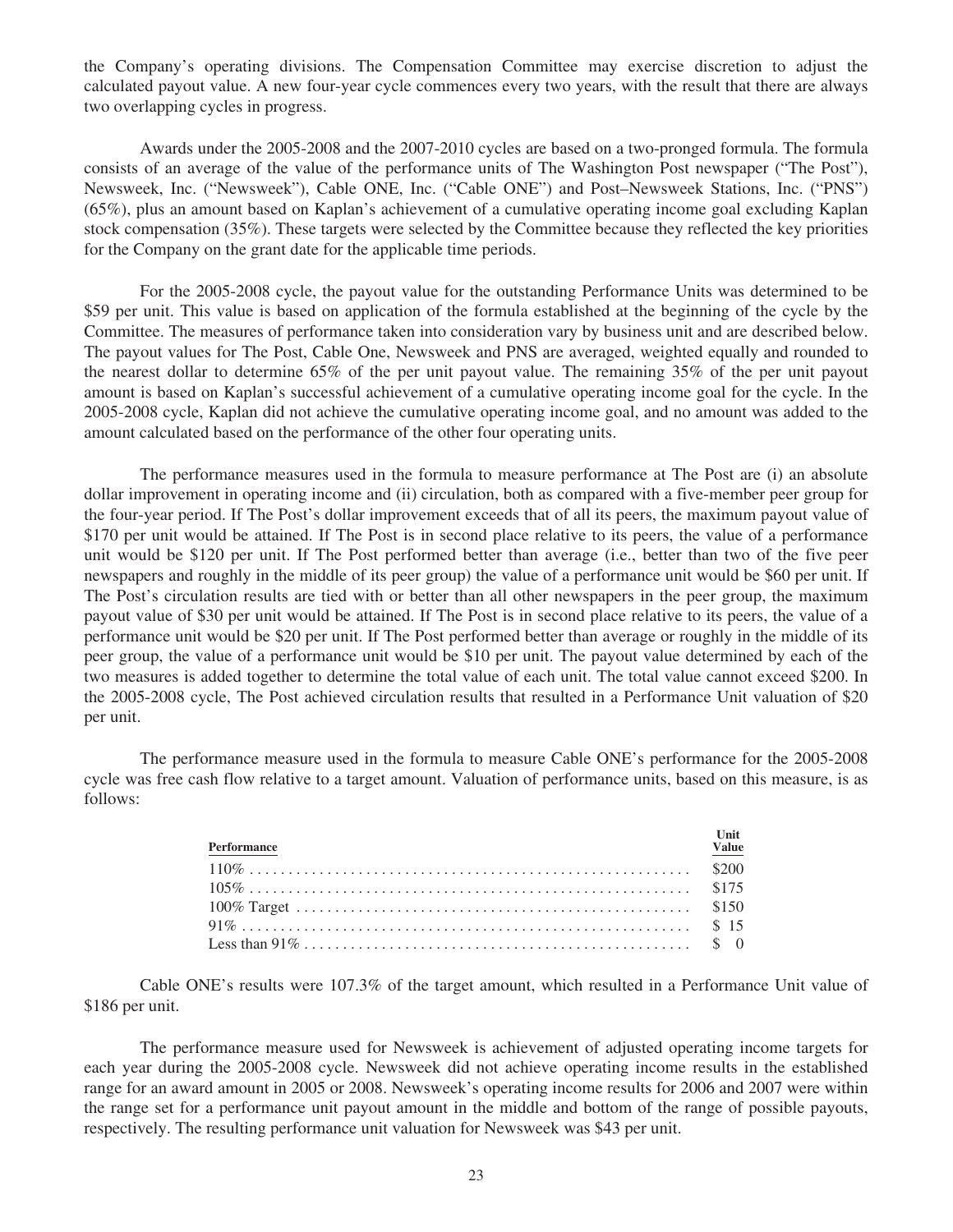The performance measure used for PNS is PNS's cumulative cash flow margin ranking compared to the cash flow margins of selected peer companies at the end of the award cycle. The value of each performance unit is determined as set forth in the following table:

| <b>PNS Cash Flow Margin Rank</b> | Payout Value of 2005-2008<br>Cycle |
|----------------------------------|------------------------------------|
|                                  | \$145 per unit                     |
|                                  | \$100 per unit                     |
|                                  | \$50 per unit                      |
|                                  | \$0 per unit                       |

For the 2005-2008 award cycle, the formula provides that payout value will be increased by \$6.25 for each of the four years during the award cycle in which PNS's actual cash flow margin ranks #1 among peer companies. The formula also provides that payout value will be increased by an additional \$7.50 for each of the four years during the award cycle in which PNS's actual cash flow margin ranks not only first, but is 3% higher than the nearest competitor among the peer companies. PNS's overall cash flow margin rank for the 2005-2008 cycle was second and in two of the years, PNS's cash flow margin rank was first. The resulting performance unit valuation for PNS was \$113 per unit.

The value of Performance Units awarded in the 2007-2010 cycle will be determined at the conclusion of that cycle. The performance measures used in the formula for this cycle are the same as those used in the 2005- 2008 cycle. Because the performance measures that comprise the valuation formula for performance units is cumulative for the measures applicable to Kaplan, The Post, Cable ONE and PNS, it is not possible to calculate with certainty any interim performance unit values mid-cycle. Newsweek's operating income results for the first two years of the cycle would result in a payout in the low end of the targeted performance range for 2007 and no payout for 2008 if the results were calculated midway through the ongoing cycle, resulting in a payout value of approximately \$15 per unit for the Newsweek component of the per-unit value. Because of the nature of the Performance Unit Plan, it is not possible to ascertain an interim performance unit value, and no named executive officer is entitled to any payout until the Performance Units vest and the Committee approves the valuation at the conclusion of the cycle.

Mr. Graham holds 7,500 units in the 2005-2008 cycle and 9,750 units in the 2007-2010 cycle. Mr. B. Jones holds 9,000 units in the 2005-2008 cycle and 8,000 units in the 2007-2010 cycle. Mr. Morse holds 5,000 units in the 2005-2008 cycle. Mr. Rosberg holds 3,500 units in the 2005-2008 cycle and 6,500 units in the 2007- 2010 cycle. Ms. McDaniel holds 3,500 units in the 2005-2008 cycle and 5,200 units in the 2007-2010 cycle. Mr. Graham has requested that he be paid out no more than \$400,000 for the open cycles of the Performance Unit plan.

#### *Stock Options*

Although the Company grants stock options sparingly, the Company's Stock Option Plan, which was reauthorized by shareholders as recently as 2003 and is separate from the Plan, provides that shares of Class B Stock can be issued upon the exercise of stock options that have been granted to key employees of the Company. The Committee grants options only when a key employee has made a significant contribution to the Company and demonstrates the ability to contribute more. The options generally vest 25% per year over four years and are exercisable for ten years from the grant date. As of the end of the Company's 2008 fiscal year, Mr. B. Jones held options to acquire 2,000 shares of Class B Stock (1,000 granted in 2001 and 1,000 granted in 2002). Mr. Morse held options to acquire 2,000 shares of Class B Stock (1,000 granted in 1999 and 1,000 granted in 2004). Mr. Rosberg held options to acquire 5,000 shares of Class B Stock (2,000 granted in 1999; 2,000 granted in 2000; and 1,000 granted in 2008). Ms. McDaniel held options to acquire 3,500 shares of Class B Stock (500 granted in 2001; 1,000 granted in 2003; 1,000 granted in 2004; and 1,000 granted in 2008). Given Mr. Graham's significant ownership in the Company, the Committee has not granted any stock options to Mr. Graham.

#### **Perquisites**

The Company provides few perquisites for the named executive officers. In 2008, Mr. Morse received financial and tax advice valued at \$18,044. Ms. McDaniel received financial and tax advice valued at \$17,275.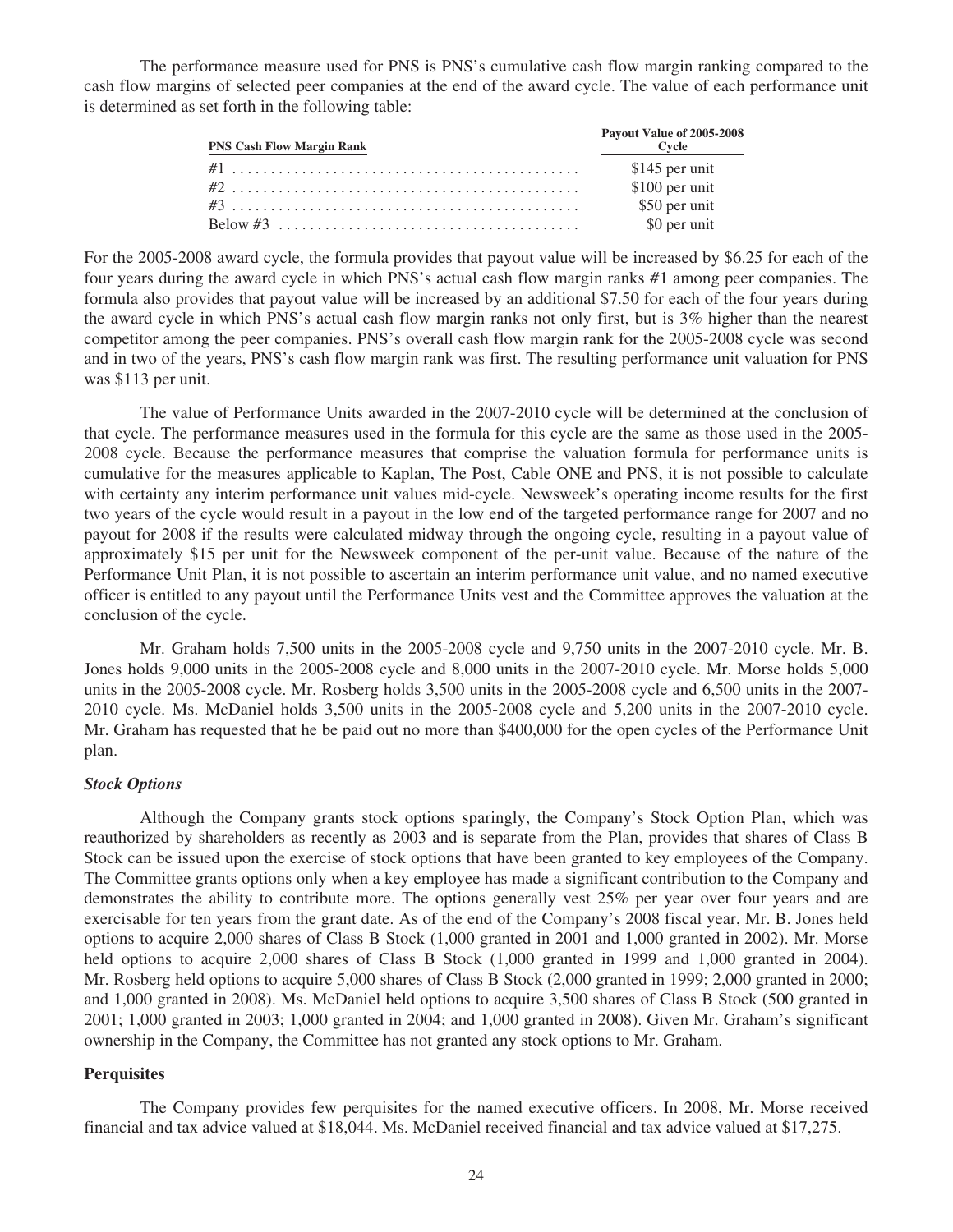#### **Retirement Benefits**

Most employees in the Company, including named executive officers, are eligible to participate in the Company's retirement benefit programs. Benefits under these basic plans are determined on the basis of base salary only, exclusive of all bonuses, deferred compensation and other forms of remuneration. The Company also maintains 401(k) savings plans in which most employees are eligible to participate.

Corporate employees, including all named executive officers who are vested and who begin to take their pension benefit at age 65 or whose age and years of service when added together equal 90, receive an annual pension equal to 1.75% of their highest average 60-month compensation annualized up to the limits permitted by the Internal Revenue Code, minus covered compensation multiplied by the appropriate Social Security offset percentage, multiplied by the number of years of credited service under the TWPC Retirement Benefits Schedule, with credited service limited to 30 years. An annual cash pension supplement is also provided to assist in payment of retiree medical coverage equal to \$200 multiplied by the number of years of credited service under the TWPC Retirement Benefits Schedule. An additional cash pension supplement of \$3,000 per year is provided to participants who retire and commence benefit payments after age 55, but prior to age 65, and who had 10 years of service at retirement. The Pre-age 65 supplement is discontinued when the retiree qualifies for Medicare (the month prior to the 65th birthday).

The Company matches \$1.30 on the dollar up to  $4\%$  on compensation permitted by the Internal Revenue Service, for all Corporate employees who participate in the 401(k) plan.

Effective January 1, 1989, the Company adopted an unfunded Supplemental Executive Retirement Plan (the "SERP"), which was designed to retain and recruit key executives. Participants in the SERP, including the named executive officers, are selected by management as employees that management most wants to retain, because of their superior performance, and approved by the Committee.

To offset limitations placed on the income that can be considered in the formulas of retirement plans by the IRS, the SERP provides a "supplemental normal retirement benefit." This benefit is calculated under the rules of the qualified benefit retirement plan, but without reference to the IRS-imposed income limitations, and includes in the calculation earnings from annual bonuses in the case of certain key executives (including the named executive officers). In any instance in which a retiring executive's supplemented normal retirement benefit exceeds the benefit payable by the qualified benefit plan or plans (\$195,000 in 2009), the Company will pay the excess to him or her as a supplemental retirement benefit.

The SERP also provides key executives, including the named executive officers, with tax-deferred accruals of amounts proportionate to the benefits available to non-highly compensated participants in the Company's 401(k) savings plan, to the extent that benefits exceed those under the Company's basic plans because of the tax law limitations (\$49,000 in 2009). The executive is required to defer compensation to the SERP savings plan in order to receive the applicable matching company credit each year. In 2006, Mr. Graham waived his right to maintain a separate unfunded savings plan account under the SERP.

The Company also has a Deferred Compensation Plan for senior executives (including the named executive officers) comparable to similar plans at peer companies, including those in the same industries with comparable revenues. This plan provides an opportunity for participants to elect to defer the receipt of all or a portion of cash awards under the annual and/or long-term components of the Plan. Elections to defer must be filed in the year prior to the year(s) such awards are earned. Deferred amounts earn investment credits in accordance with participant elections from a choice of investment indexes. Deferred amounts will be payable at retirement or such other future date as specified by the participant at the time of election. At the end of 2008, Mr. B. Jones had a balance of \$2,549,741 in deferred compensation; Mr. Morse had a balance of \$1,471,501; Mr. Rosberg had a balance of \$2,213,890; and Ms. McDaniel had a balance of \$43,112. Mr. Graham does not participate in the Deferred Compensation Plan.

The retirement plans are more fully described under "Pension Benefits," beginning on page 31.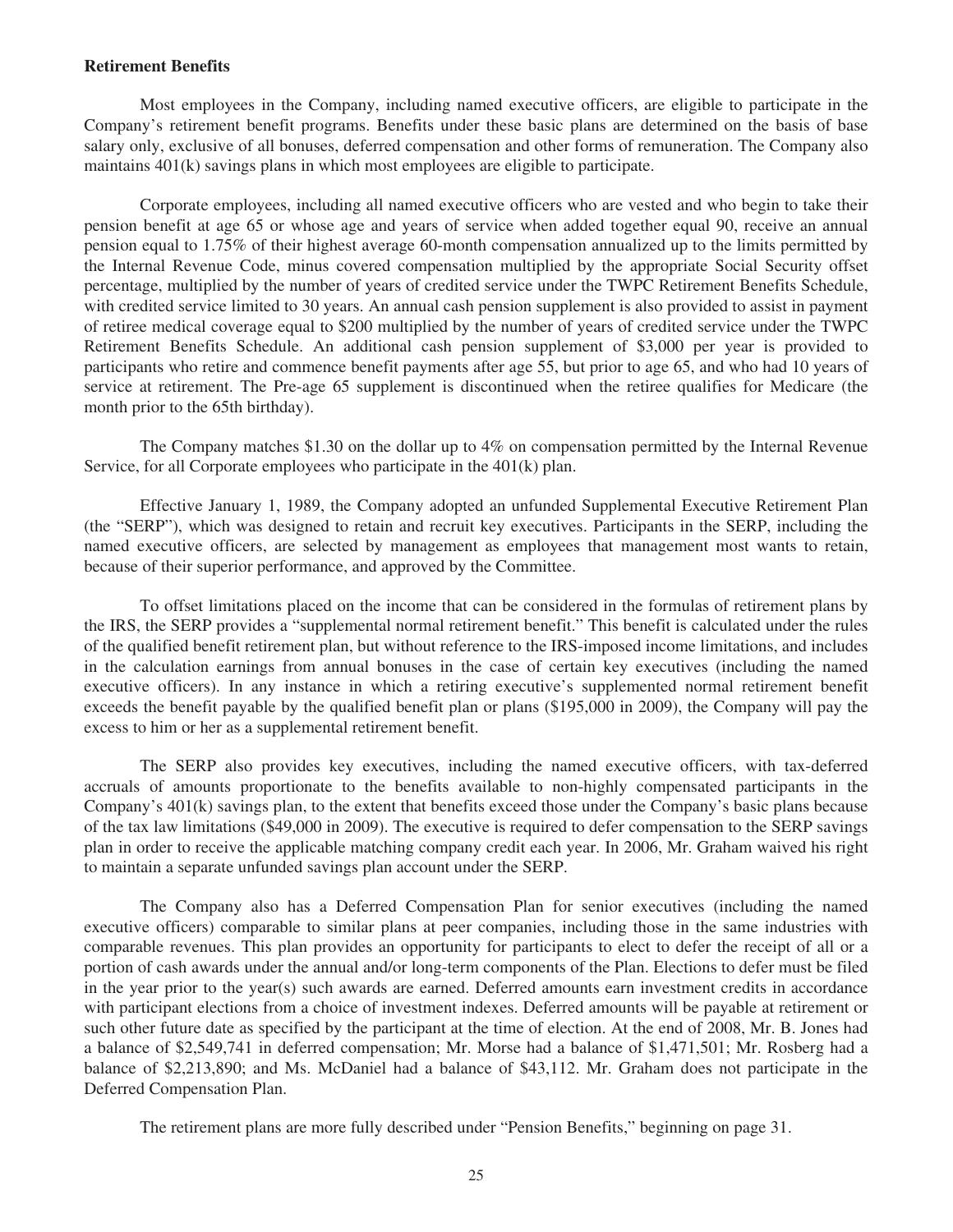#### **Employment Agreements and Severance Packages**

Consistent with its policy, the Company has not entered into any employment agreements with or guaranteed severance packages to any of the named executive officers.

#### **Voluntary Retirement Incentive Program**

A voluntary retirement incentive program was offered to certain Corporate employees during 2008. Mr. Morse was eligible and chose to accept the package, which included a one-time payment of \$937,500 (\$345,000 from the qualified plan and \$592,500 from the SERP), based on his 20 years of service with the Company. Mr. Morse left the Company effective January 1, 2009.

## **COMPENSATION COMMITTEE REPORT**

The Committee has reviewed and discussed the Compensation Discussion and Analysis required by Item 402(b) of Regulation S-K with management and, based on such review and discussions, the Committee recommended to the Board that the Compensation Discussion and Analysis be included in this Proxy Statement.

> Ronald L. Olson, Chairman Lee C. Bollinger Barry Diller John L. Dotson Jr.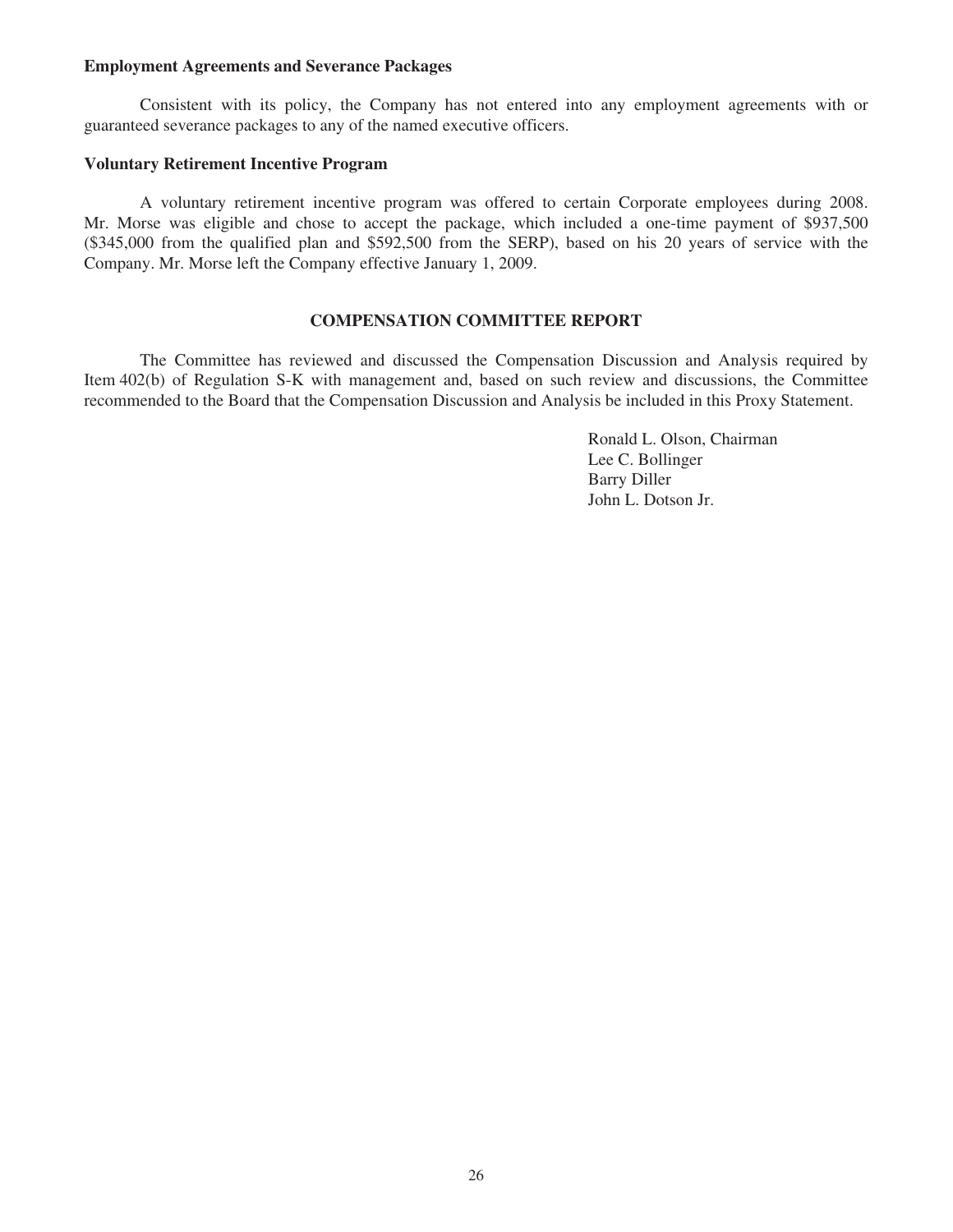The following table shows the compensation paid by the Company during 2008 to the principal executive officer, the principal financial officer and the three most highly compensated executive officers of the Company.

| <b>Name and Principal Position</b><br>(a)                                            | Year<br>(b)          | Salary (\$)<br>(c)              | <b>Stock</b><br>Awards (\$)<br>$(d)^1$ | Option<br>Awards (\$)<br>$(e)^1$ | <b>Non-Equity</b><br><b>Incentive</b><br><b>Plan Com-</b><br>pensation (\$)<br>$(f)^2$ | Change in<br>Pension Value and<br>Non-qualified<br><b>Deferred Compen-</b><br>sation Earnings (\$)<br>$(g)^3$ | All<br>Other<br>Compen-<br>sation (\$)<br>(h) <sup>5</sup> | Total $(\$)$<br>(i)                 |
|--------------------------------------------------------------------------------------|----------------------|---------------------------------|----------------------------------------|----------------------------------|----------------------------------------------------------------------------------------|---------------------------------------------------------------------------------------------------------------|------------------------------------------------------------|-------------------------------------|
| Donald E. Graham<br>Chairman of the Board and<br><b>Chief Executive Officer</b>      | 2008<br>2007<br>2006 | \$400,000<br>400,000<br>400,000 | \$53,872                               | $\qquad \qquad$                  | 400,000<br>\$<br>400,000                                                               |                                                                                                               | \$11,960<br>11,700<br>11,836                               | \$<br>811,960<br>411,700<br>865,708 |
| Boisfeuillet Jones, Jr.<br>Vice Chairman <sup>4</sup>                                | 2008                 | 678,300                         | 97,235                                 |                                  | 340,151                                                                                | \$ 354,184                                                                                                    | 39.142                                                     | 1,509,012                           |
| John B. Morse, Jr.<br>Senior Vice President – Finance<br>and Chief Financial Officer | 2008<br>2007<br>2006 | 625,000<br>600,000<br>585,000   | 86.431<br>86,431<br>85,066             | \$63,005<br>68.733<br>68,733     | 400.219<br>288,600<br>1,286,170                                                        | 2.244.889<br>562,821<br>295,187                                                                               | 53,984<br>44,006<br>48,865                                 | 3,473,528<br>1,650,591<br>2,369,021 |
| Gerald M. Rosberg<br>Senior Vice President -<br>Planning and Development             | 2008<br>2007<br>2006 | 515,000<br>500,000<br>400,000   | 225,352<br>74,143<br>59,310            | 1,651                            | 306,500<br>490,500<br>1,003,048                                                        | 342,992<br>336,094<br>119,615                                                                                 | 36,240<br>29,126<br>21,196                                 | 1,427,735<br>1,429,863<br>1,603,169 |
| Ann L. McDaniel<br>Senior Vice President                                             | 2008<br>2007<br>2006 | 470,000<br>440,000<br>380,000   | 213.417<br>77,206<br>63,799            | 64.656<br>122,053<br>126,900     | 269,800<br>169,312<br>756,656                                                          | 271.821<br>344,237<br>169,408                                                                                 | 50.745<br>33,994<br>39,034                                 | 1,340,439<br>1,186,802<br>1,535,797 |

#### **SUMMARY COMPENSATION TABLE**

(1) The value of the stock awards and the option awards is determined in accordance with FAS 123R as disclosed in the Company's 2008 Form 10-K (Note J), 2007 Form 10-K (Note I), and 2006 Form 10-K (Note H). It represents the expense associated with grants made through the close of the 2008 fiscal year, rather than amounts paid to or realized by the named executive officers. There can be no assurance that the amounts calculated under FAS 123R will be realized, and amounts realized could ultimately exceed the amounts calculated under FAS 123R.

(2) Amounts in this column for 2008 represent payments under the annual bonus plan and the 2005-2008 Performance Unit Plan as follows: Mr. Graham – \$400,000 in performance units; Mr. B. Jones – \$72,401 in annual bonus and \$267,750 in performance units; Mr. Morse – \$105,219 in annual bonus and \$295,000 in performance units; Mr. Rosberg – \$100,000 in annual bonus and \$206,500 in performance units; and Ms. McDaniel – \$63,300 in annual bonus and \$206,500 in performance units. Amounts in this column for 2007 represent payments under the annual bonus plan. Amounts in this column for 2006 represent payments under the annual bonus plan and the 2003-2006 Performance Unit Plan.

(3) There were no above-market or preferential earnings on compensation that are deferred on a basis that is not tax-qualified. Thus, no such earnings are reflected in the amounts shown in this column.

Pension benefits were assumed to commence at the age when they are first unreduced and were discounted to the date as of which they were determined. Assumed benefit commencement ages are shown below, rounded to the nearest age:

| Graham:   | age 64 (12/31/2008); age 63 (12/31/2007); and age 62 (12/31/2006) |
|-----------|-------------------------------------------------------------------|
| B. Jones: | age 62 (12/31/2008)                                               |
| Morse:    | age 62 (12/31/2008); and age 65 (12/31/2007 and 12/31/06)         |
| Rosberg:  | age 65 (12/31/2008, 12/31/2007 and 12/31/06)                      |
| McDaniel: | age 59 (12/31/2008, 12/31/2007 and 12/31/06)                      |

Benefits in 2008 are attributable to The Retirement Plan for Washington Post Companies ("Retirement Plan") and the Supplemental Executive Retirement Plan ("SERP") as follows: Mr. Graham – (\$2,275) Retirement Plan and (\$53,827) the SERP; Mr. B. Jones – \$99,671 Retirement Plan and \$254,513 the SERP; Mr. Morse – \$671,582 Retirement Plan and \$1,573,307 the SERP; Mr. Rosberg – \$63,905 Retirement Plan and \$279,087 the SERP; and Ms. McDaniel – \$84,783 Retirement Plan and \$187,038 the SERP. The value of Mr. Graham's pension benefits decreased from the prior year-end due to a combination of factors, including his previously attaining the maximum plan service and unreduced benefit age, and no increase in his pensionable pay.

- (4) Mr. Boisfeuillet Jones, Jr., became Vice Chairman in February 2008.
- (5) For 2008, the amounts presented in column (h) include the information in the following table: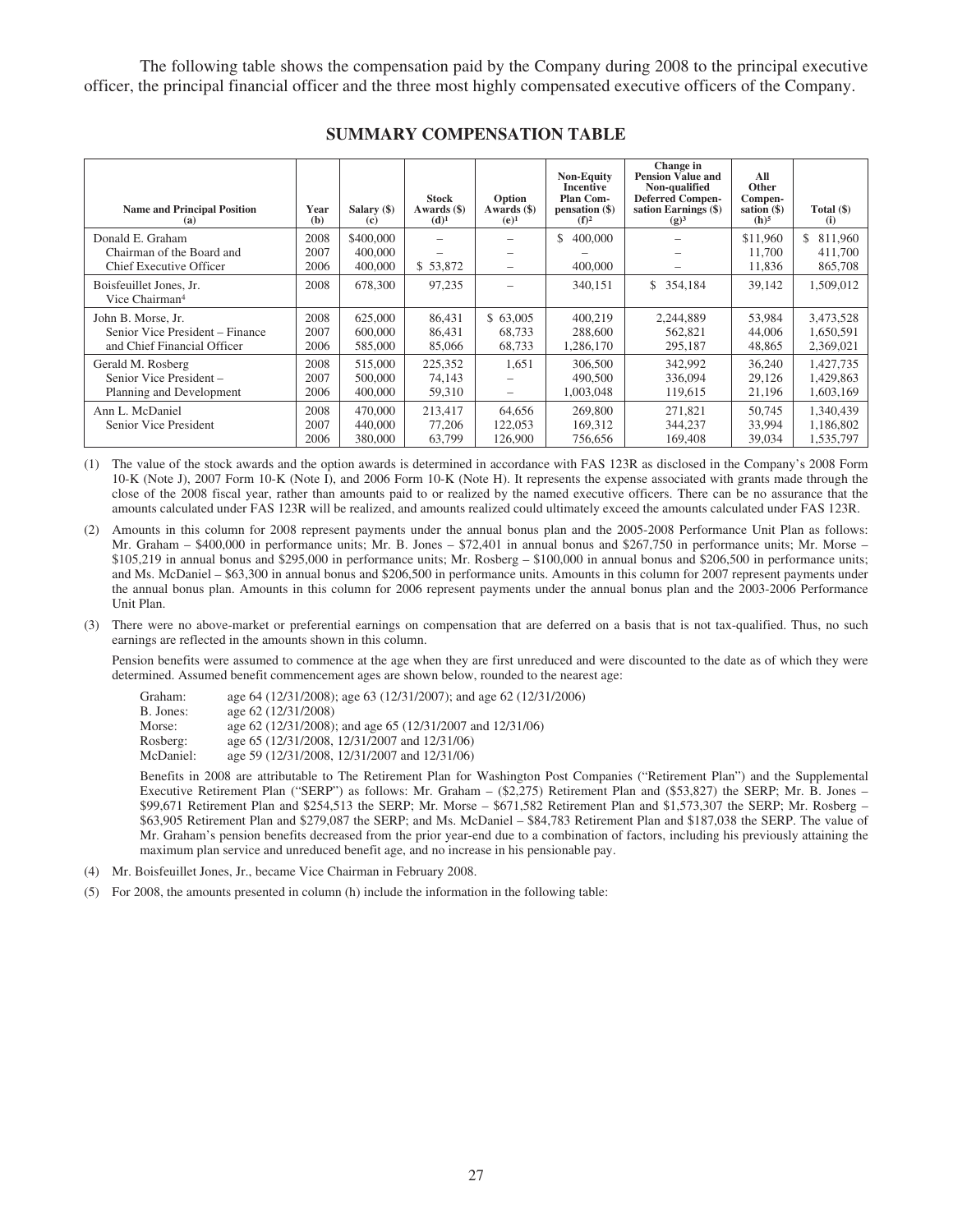### **ALL OTHER COMPENSATION**

| <b>Name</b><br>(a)      | Perquisites (\$)<br>$(b)^1$ | $401$ (k) Company<br>Contributions (\$)<br>$\left( \mathbf{c} \right)$ | <b>SERP Company</b><br>Contributions (\$)<br>(d) | <b>Dividends Not</b><br><b>Factored</b> in<br><b>Grant Date</b><br><b>Fair Value of</b><br>Equity Awards (\$)<br>$(e)^2$ | Total $(\$)$<br>(f) |
|-------------------------|-----------------------------|------------------------------------------------------------------------|--------------------------------------------------|--------------------------------------------------------------------------------------------------------------------------|---------------------|
| Donald E. Graham        |                             | \$11,960                                                               |                                                  |                                                                                                                          | \$11,960            |
| Boisfeuillet Jones, Jr. |                             | 11.960                                                                 | \$23,312                                         | \$3,870                                                                                                                  | 39,142              |
| John B. Morse, Jr.      | \$18,044                    | 11,960                                                                 | 20,540                                           | 3.440                                                                                                                    | 53,984              |
| Gerald M. Rosberg       |                             | 11.960                                                                 | 14.820                                           | 9.460                                                                                                                    | 36,240              |
| Ann L. McDaniel         | 17.275                      | 11.960                                                                 | 12.480                                           | 9.030                                                                                                                    | 50,745              |

(1) The amounts presented in column (b) represent financial planning services provided by the Company.

(2) The amounts presented in column (e) represent dividends attributable to restricted stock granted under the Company's Incentive Compensation Plan.

The following table provides information on awards made under the Company's Incentive Compensation Plan to each of the named executive officers in 2008. The types of awards granted in 2008 include annual incentive, restricted stock and stock option awards:

|                                                                                                                   | Grant<br>Date        | Threshold (\$)           | <b>Estimated Future Payouts Under</b><br><b>Non-Equity Incentive Plan Awards</b><br>Target (\$) | Max(                | <b>All Other</b><br><b>Stock</b><br>Awards:<br>Number of<br><b>Shares</b><br>of Stock or<br>Units $(f)$ | All Other<br>Option<br>Awards:<br>Number of<br><b>Securities</b><br><b>Underlying</b> | <b>Exercise</b><br>or Base<br>Price of<br>Option<br>Awards<br>(\$/share) | <b>Closing</b><br>Price on<br>Date of<br><b>Grant</b> for<br>Option<br>Awards, if<br>different<br>(\$/share) | Grant<br><b>Date Fair</b><br>Value of<br><b>Stock and</b><br>Option<br>Awards |
|-------------------------------------------------------------------------------------------------------------------|----------------------|--------------------------|-------------------------------------------------------------------------------------------------|---------------------|---------------------------------------------------------------------------------------------------------|---------------------------------------------------------------------------------------|--------------------------------------------------------------------------|--------------------------------------------------------------------------------------------------------------|-------------------------------------------------------------------------------|
| Name $(a)$                                                                                                        | (b)                  | (c)                      | (d)                                                                                             | (e)                 | (f)                                                                                                     | Options $#)$<br>(g)                                                                   | (h) <sup>4</sup>                                                         | (i)                                                                                                          | (i)                                                                           |
| Donald E. Graham                                                                                                  |                      | $\overline{\phantom{0}}$ |                                                                                                 |                     | $\qquad \qquad$                                                                                         |                                                                                       |                                                                          | -                                                                                                            |                                                                               |
| Boisfeuillet Jones, Jr.<br>Annual Incentive <sup>1</sup><br>Annual Incentive <sup>1</sup>                         |                      | \$84,788<br>707          | \$339,150<br>56,525                                                                             | \$593,513<br>98,919 | $\qquad \qquad -$                                                                                       |                                                                                       |                                                                          |                                                                                                              |                                                                               |
| John B. Morse, Jr.<br>Annual Incentive <sup>1</sup>                                                               |                      | 109,375                  | 437,500                                                                                         | 765,625             |                                                                                                         |                                                                                       | $\overline{\phantom{0}}$                                                 | $\overline{\phantom{0}}$                                                                                     |                                                                               |
| Gerald M. Rosberg<br>Annual Incentive <sup>1</sup><br>Restricted Stock <sup>2</sup><br>Stock Options <sup>3</sup> | 02/26/08<br>12/15/08 | 64,375                   | 515,000                                                                                         | 733,875             | 1,000<br>$\qquad \qquad$                                                                                | 1,000                                                                                 | \$368.56                                                                 | \$369.48                                                                                                     | \$725,800<br>79,240                                                           |
| Ann L. McDaniel<br>Annual Incentive <sup>1</sup><br>Stock Options <sup>3</sup>                                    | 12/15/08             | 70,500                   | 282,000                                                                                         | 493,500             | $\overline{\phantom{0}}$                                                                                | 1,000                                                                                 | 368.56                                                                   | 369.48                                                                                                       | 79,240                                                                        |

#### **GRANTS OF PLAN-BASED AWARDS**

(1) Amounts represented are the threshold, target and maximum payouts under the annual bonus component of the Company's Incentive Compensation Plan. The Compensation Committee has set the performance-based goals for the purpose of the annual incentive awards to be paid for Fiscal Year 2008. Mr. B. Jones was eligible to receive a bonus related to his service with The Washington Post and a bonus related to his service as Vice Chairman of the Company. With the exception of Mr. Rosberg, and Mr. B. Jones, the amount in column (c) represents the minimum payment level, which is 25% of the target amount shown in column (d). The amount shown in column (e) represents the maximum payout level, which is 175% of the target amount shown in column (d). For Mr. Rosberg, the amount in column (c) represents the minimum payment level, which is 12.5% of the target amount shown in column (d). The amount shown in column (e) represents the maximum payout level, which is 142.5% of the target amount shown in column (d). For Mr. B. Jones, the amount in column (c) represents the minimum payment level, which is 0.1% of the target amount shown in column (d). The amount shown in column (e) represents the maximum payout level, which is 175% of the target amount shown in column (d). In the event that the goals set by the Compensation Committee are not attained, no amount would be paid.

- (2) These grants represent shares of restricted stock. These awards vest at the end of a four-year restriction period.
- (3) Stock options granted by the Company vest 25% per year over a four-year period.
- (4) The exercise price of the stock option awards was determined by calculating the average of the high and low trading prices of The Washington Post Company stock on the New York Stock Exchange on the grant date of the award.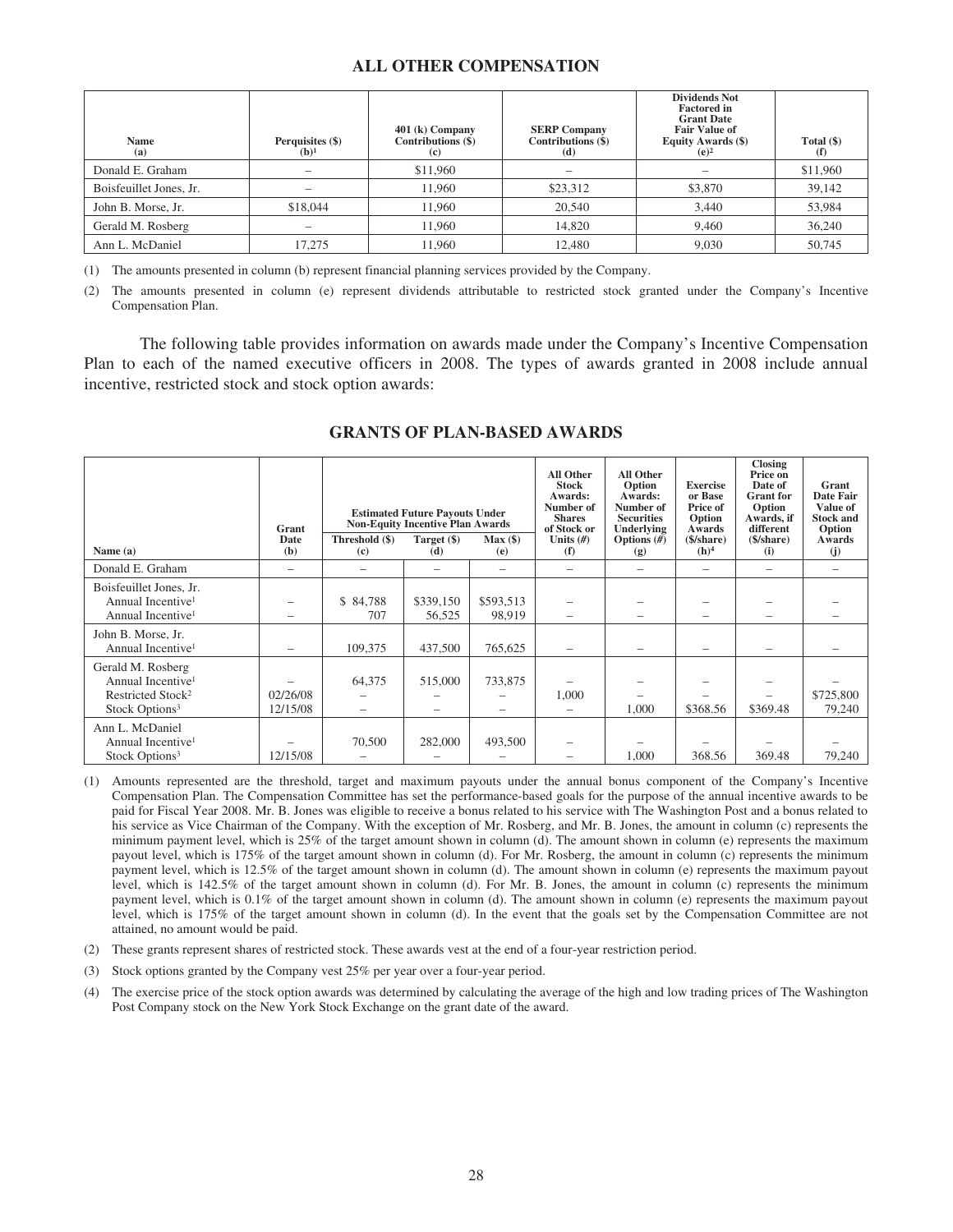## **NARRATIVE DISCLOSURE TO SUMMARY COMPENSATION TABLE AND GRANTS OF PLAN-BASED AWARDS TABLE**

The following describes material features of the compensation disclosed in the Summary Compensation Table and the Grants of Plan-Based Awards Table.

**Employment Agreements.** Consistent with its policy, the Company has not entered into any employment agreements with or guaranteed severance packages to any of the named executive officers.

**Annual Bonus/Incentive.** Both tables show the annual bonus component under the Company's Incentive Compensation Plan. See the Compensation Discussion and Analysis for further details on the annual bonuses.

**Restricted Stock.** The Summary Compensation Table includes the value of restricted stock awarded in 2005, 2007 and 2008 to the named executive officers. Additionally, the Grants of Plan-Based Awards Table reflects the number of restricted shares granted in 2008 and the fair value of the awards on the date of grant. Restricted stock generally vests four years from the date of grant, subject to continued employment.

**Performance Units.** The Summary Compensation Table includes the payout value of performance units granted under the 2005-2008 award cycle to the named executive officers. The Compensation Committee sets the performance-based goals for the grants at the beginning of each four-year award cycle. See the Compensation Discussion and Analysis for further details on Performance Units.

**Stock Options.** The value of the stock option awards shown in the Summary Compensation Table relates to options granted under the Company's Stock Option Plan. The options vest 25% per year over a four-year period from the date of grant and are exercisable for ten years from the date of grant, subject to continued employment. The Grants of Plan-Based Awards Table reflects the number of options granted under the Plan in 2008 and the fair value of the awards on the date of grant.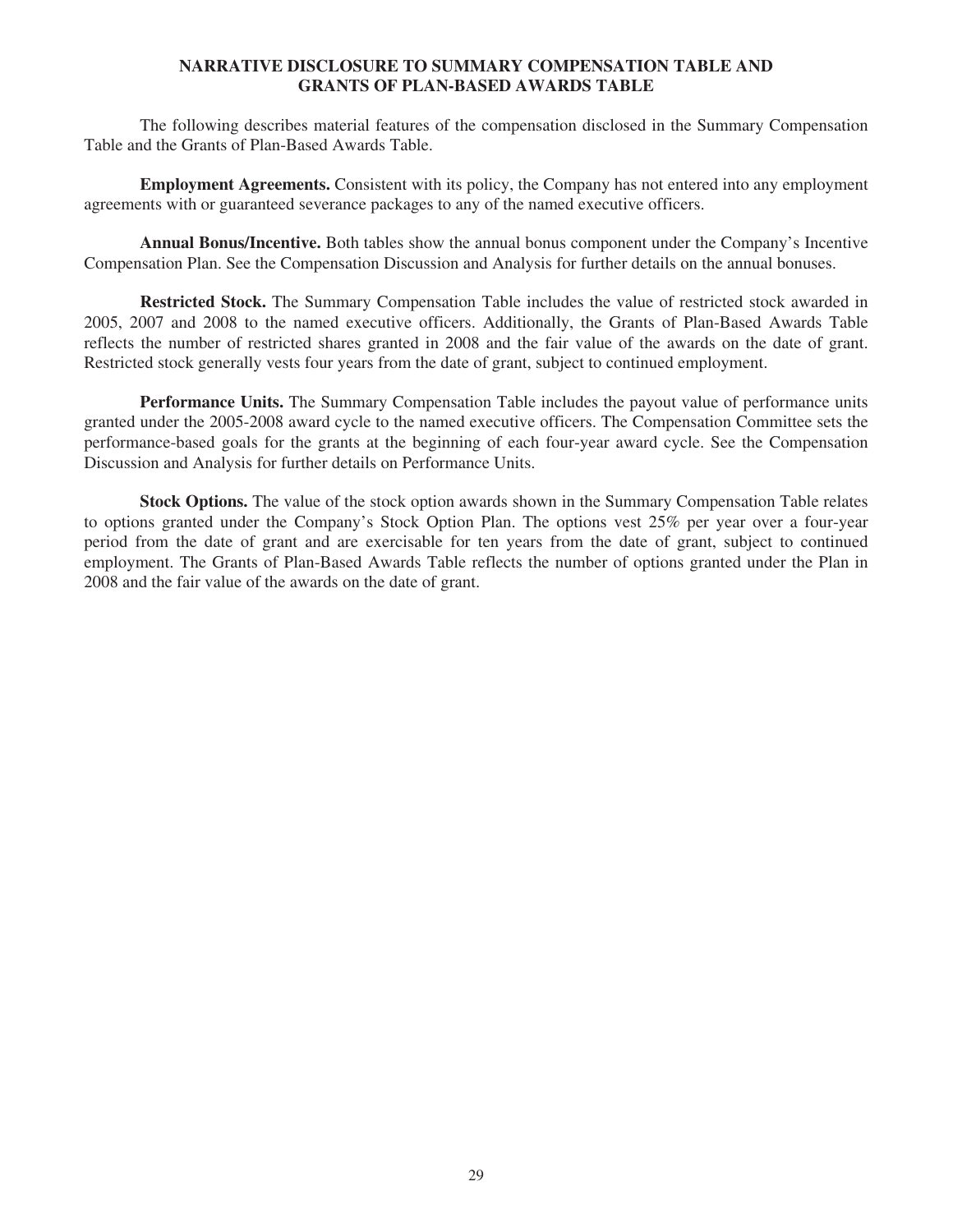The following table shows the number of shares covered by exercisable and unexercisable options and unvested restricted stock held by the Company's named executive officers on December 28, 2008.

|                         |                                                                                                          |                                                                                                            | <b>Option Awards1</b>                                                                                                                                              |                                                |                                              |                                                                                                     |                                                                                                                                  | <b>Stock Awards<sup>2</sup></b>                                                                                                                                                               |                                                                                                                                                                                                                  |
|-------------------------|----------------------------------------------------------------------------------------------------------|------------------------------------------------------------------------------------------------------------|--------------------------------------------------------------------------------------------------------------------------------------------------------------------|------------------------------------------------|----------------------------------------------|-----------------------------------------------------------------------------------------------------|----------------------------------------------------------------------------------------------------------------------------------|-----------------------------------------------------------------------------------------------------------------------------------------------------------------------------------------------|------------------------------------------------------------------------------------------------------------------------------------------------------------------------------------------------------------------|
| Name (a)                | Number of<br><b>Securities</b><br>Underlying<br><b>Unexercised</b><br>Options:<br>Exercisable (#)<br>(b) | Number of<br><b>Securities</b><br>Underlying<br><b>Unexercised</b><br>Options:<br>Unexercisable (#)<br>(c) | Equity<br><b>Incentive Plan</b><br>Awards:<br>Number of<br><b>Securities</b><br><b>Underlying</b><br><b>Unexercised</b><br><b>Unearned</b><br>Options $(H)$<br>(d) | Option<br><b>Exercise</b><br>Price (\$)<br>(e) | Option<br><b>Expiration</b><br>Date (f)      | <b>Number</b><br>of Shares or<br><b>Units of Stock</b><br><b>That Have</b><br>Not Vested (#)<br>(g) | <b>Market</b><br>Value of<br><b>Shares</b> or<br><b>Units of</b><br><b>Stock That</b><br><b>Have Not</b><br>Vested $(\$)$<br>(h) | <b>Equity</b><br><b>Incentive</b><br><b>Plan Awards:</b><br>Number of<br><b>Unearned</b><br><b>Shares</b> , Units<br>or Other<br><b>Rights That</b><br><b>Have Not</b><br>Vested $(f)$<br>(i) | <b>Equity</b><br><b>Incentive</b><br><b>Plan Awards:</b><br>Market or<br><b>Payout Value</b><br>of Unearned<br><b>Shares, Units</b><br>or Other<br><b>Rights That</b><br><b>Have Not</b><br>Vested $(\$)$<br>(i) |
| Donald E. Graham        | $\overline{\phantom{0}}$                                                                                 | -                                                                                                          | $\overline{\phantom{0}}$                                                                                                                                           |                                                |                                              | $\overline{\phantom{0}}$                                                                            |                                                                                                                                  | $\overline{\phantom{0}}$                                                                                                                                                                      | -                                                                                                                                                                                                                |
| Boisfeuillet Jones, Jr. | 1,000<br>1,000                                                                                           |                                                                                                            |                                                                                                                                                                    | \$517.21<br>729.00                             | 12/10/11<br>12/04/12                         | 450                                                                                                 | \$172,004                                                                                                                        |                                                                                                                                                                                               |                                                                                                                                                                                                                  |
| John B. Morse, Jr.      | 1.000<br>1.000                                                                                           |                                                                                                            |                                                                                                                                                                    | 543.00<br>953.50                               | 03/31/093<br>03/31/093                       | 400                                                                                                 | 152,892                                                                                                                          |                                                                                                                                                                                               |                                                                                                                                                                                                                  |
| Gerald M. Rosberg       | 500<br>1,500<br>2,000                                                                                    | 1,000                                                                                                      |                                                                                                                                                                    | 548.00<br>543.00<br>585.50<br>368.56           | 03/01/09<br>12/20/09<br>12/14/10<br>12/15/18 | 1,350                                                                                               | 516,011                                                                                                                          |                                                                                                                                                                                               |                                                                                                                                                                                                                  |
| Ann L. McDaniel         | 500<br>1,000<br>1,000                                                                                    | 1.000                                                                                                      |                                                                                                                                                                    | 517.21<br>816.05<br>953.50<br>368.56           | 12/10/11<br>12/02/13<br>12/13/14<br>12/15/18 | 1,050                                                                                               | 401,342                                                                                                                          |                                                                                                                                                                                               |                                                                                                                                                                                                                  |

#### **OUTSTANDING EQUITY AWARDS AT FISCAL YEAR-END**

(1) Stock Options granted under the Company's Stock Option Plan vest 25% per year over a four-year period from the date of grant. The following are the vesting dates of outstanding options granted to the named executive officers:

| Boisfeuillet Jones, Jr. | 1,000<br>1,000                 | $12/10/2002$ to $12/10/2005$ – fully vested<br>$12/04/2003$ to $12/04/2006$ – fully vested                                                                                         |
|-------------------------|--------------------------------|------------------------------------------------------------------------------------------------------------------------------------------------------------------------------------|
| John B. Morse, Jr.      | 1,000<br>1,000                 | $12/20/2000$ to $12/20/2003$ – fully vested<br>$12/13/2005$ to $12/13/2008$ – fully vested                                                                                         |
| Gerald M. Rosberg       | 500<br>1,500<br>2,000<br>1,000 | $03/01/2000$ to $03/01/2003$ – fully vested<br>12/20/2000 to 12/20/2003 - fully vested<br>$12/14/2001$ to $12/14/2004$ – fully vested<br>$12/15/2009$ to $12/15/2012$ – not vested |
| Ann L. McDaniel         | 500<br>1,000<br>1,000<br>1,000 | $12/10/2002$ to $12/10/2005$ – fully vested<br>12/02/2004 to 12/02/2007 - fully vested<br>12/13/2005 to 12/13/2008 - fully vested<br>$12/15/2009$ to $12/15/2012$ – not vested     |

(2) Stock Awards have been granted in the form of Restricted Stock under the Company's Incentive Compensation Plan as of December 28, 2008. With the exception of awards granted to Ms. McDaniel on 12/06/2007, Mr. Rosberg on 02/26/2008 and Mr. Morse on 12/07/2004 and 01/02/2007, all of the awards listed below vest 100% at the end of the relevant four-year Award Cycle. The awards granted to Ms. McDaniel on 12/06/2007 and to Mr. Rosberg on 02/26/2008 were made outside of the four-year Award Cycle and will vest four years from the date of grant. In accordance with the retirement provisions of the Incentive Compensation Plan, the Compensation Committee approved a pro-rata vesting of restricted stock for Mr. Morse, who retired from the Company on 12/31/2008. The following are the vesting dates of the grants to the named executives:

| Boisfeuillet Jones, Jr. | 225<br>225        | 01/05/2009<br>01/03/2011               |
|-------------------------|-------------------|----------------------------------------|
| John B. Morse, Jr.      | 200<br>100        | 12/31/2008<br>12/31/2008               |
| Gerald M. Rosberg       | 100<br>150        | Forfeited on 12/31/2008<br>01/05/2009  |
|                         | 200<br>1,000      | 01/03/2011<br>02/26/2012               |
| Ann L. McDaniel         | 150<br>150<br>750 | 01/05/2009<br>01/03/2011<br>12/06/2011 |
|                         |                   |                                        |

(3) In accordance with the terms and conditions of the Stock Option Plan, Mr. Morse has three months from his retirement date (12/31/2008) to exercise his outstanding options.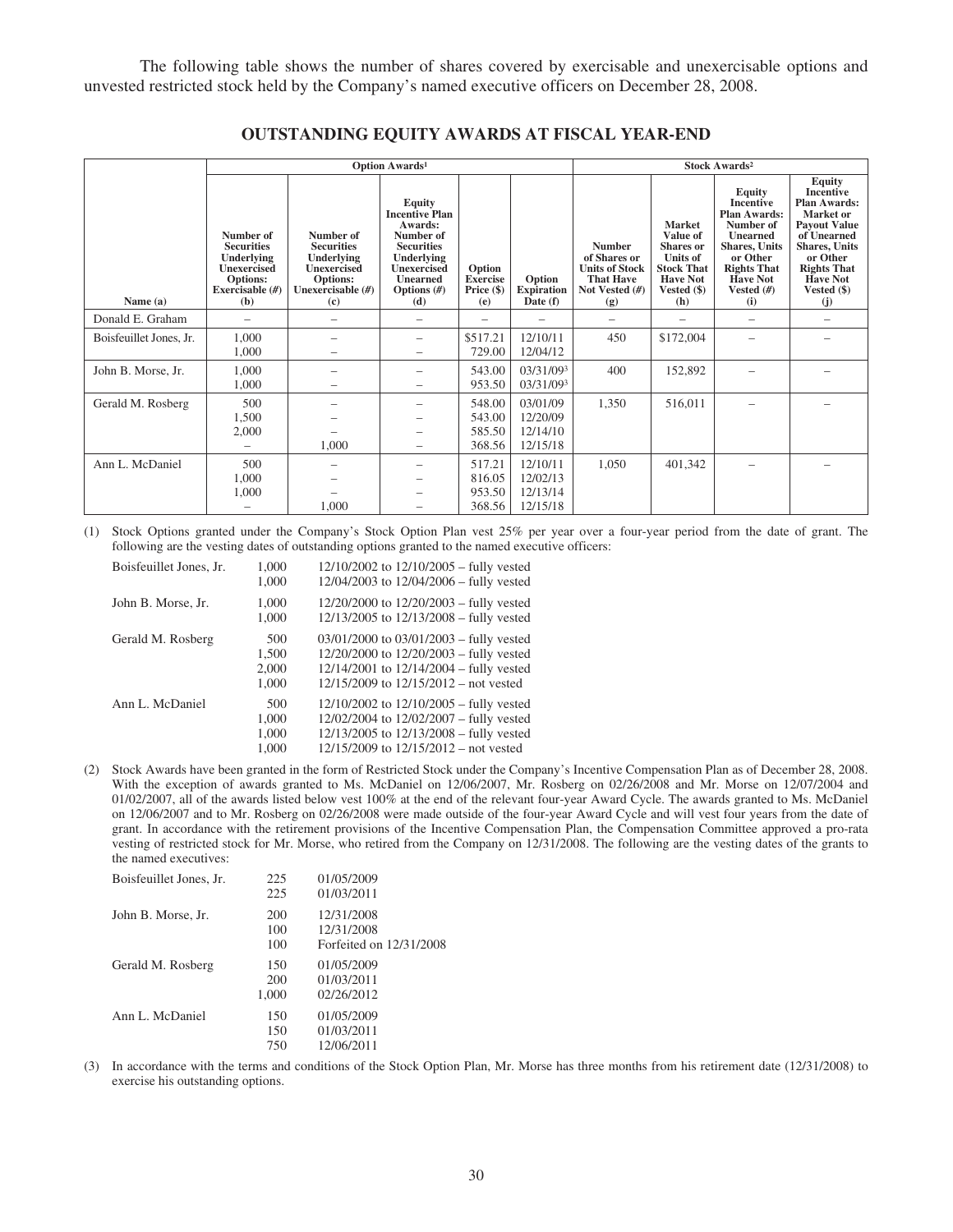The following table shows the number of Class B shares resulting from the exercise of options by named executive officers in fiscal year 2008 and the value realized upon exercise.

|--|

|                         | <b>Option Awards</b>                                             |                                                     | <b>Stock Awards</b>                                             |                                                      |
|-------------------------|------------------------------------------------------------------|-----------------------------------------------------|-----------------------------------------------------------------|------------------------------------------------------|
| Name $(a)$              | Number of<br><b>Shares</b><br>Acquired on<br>Exercise (#)<br>(b) | Value<br><b>Realized on</b><br>Exercise (\$)<br>(c) | Number of<br><b>Shares</b><br>Acquired on<br>Vesting (#)<br>(d) | Value<br><b>Realized on</b><br>Vesting $(\$)$<br>(e) |
| Donald E. Graham        |                                                                  |                                                     |                                                                 | -                                                    |
| Boisfeuillet Jones, Jr. |                                                                  |                                                     |                                                                 |                                                      |
| John B. Morse, Jr.      |                                                                  |                                                     |                                                                 |                                                      |
| Gerald M. Rosberg       | 1,000                                                            | \$137,260                                           |                                                                 |                                                      |
| Ann L. McDaniel         | -                                                                |                                                     |                                                                 |                                                      |

#### **PENSION BENEFITS**

The Pension Benefits table includes information related to the Company's tax-qualified defined benefit plan, The Retirement Plan for Washington Post Companies (the "Retirement Plan"), as well as the associated non-qualified plan, The Washington Post Company Supplemental Executive Retirement Plan ("SERP"). The Retirement Plan covers most full-time non-bargained employees of the Company and provides benefits that are based on formulas that take into account base salary and service. Such formulas are contained in individual affiliate benefits schedules, including the TWPC Retirement Benefits Schedule and the Newsweek Retirement Benefits Schedule. Benefits under the Retirement Plan become vested after three or five years of service, depending on which schedules cover the individual employee. All of the named executive officers are fully vested in their benefits under the Retirement Plan. The SERP provides benefits that are calculated based on the formulas in the Retirement Plan, but including bonuses under the Incentive Compensation Plan, rather than just base salary and without regard to (i) the salary limitation applicable to tax-qualified plans (currently \$245,000) or (ii) the benefit limitation applicable to tax-qualified plans (currently \$195,000 per year commencing at age 65). The SERP provides benefits only to the extent that the benefit described above exceeds the benefit in the Retirement Plan.

#### **Retirement Plan Benefits under the TWPC Retirement Benefit Schedule**

Mr. Graham, Mr. B. Jones, Mr. Morse, Mr. Rosberg and Ms. McDaniel are participants in the TWPC Retirement Benefits Schedule. Benefits payable under this Schedule include the following, subject to the limitations on tax-qualified plans mentioned above:

- An annual pension (payable one-twelfth each month) equal to (a) 1.75% of the average annual salary for the 60-month period producing the highest average; multiplied by (b) years of credited service (up to 30 years); reduced by (c), an offset to partially reflect Social Security benefits to the extent funded by the Company. The Social Security offset is calculated by multiplying "covered compensation" by the "offset percentage." Covered compensation in this context is the average Social Security Taxable Wage Base over the 35-year period prior to the year in which a participant reaches Social Security retirement age. The offset percentage is a percentage ranging from 0.54% to 0.60% (depending on the year of the participant's birth), multiplied by years of credited service (up to 30 years).
- An annual Cash Pension Supplement equal to \$200 multiplied by years of credited service (up to 30 years).
- A temporary Pre-age 65 supplement of \$250 per month payable until age 65 to employees retiring after age 55 with ten years of service.

Benefits under the Retirement Plan are payable in the form of a single life annuity. In addition, several optional forms are available that continue benefits to the employee's spouse or beneficiary with the monthly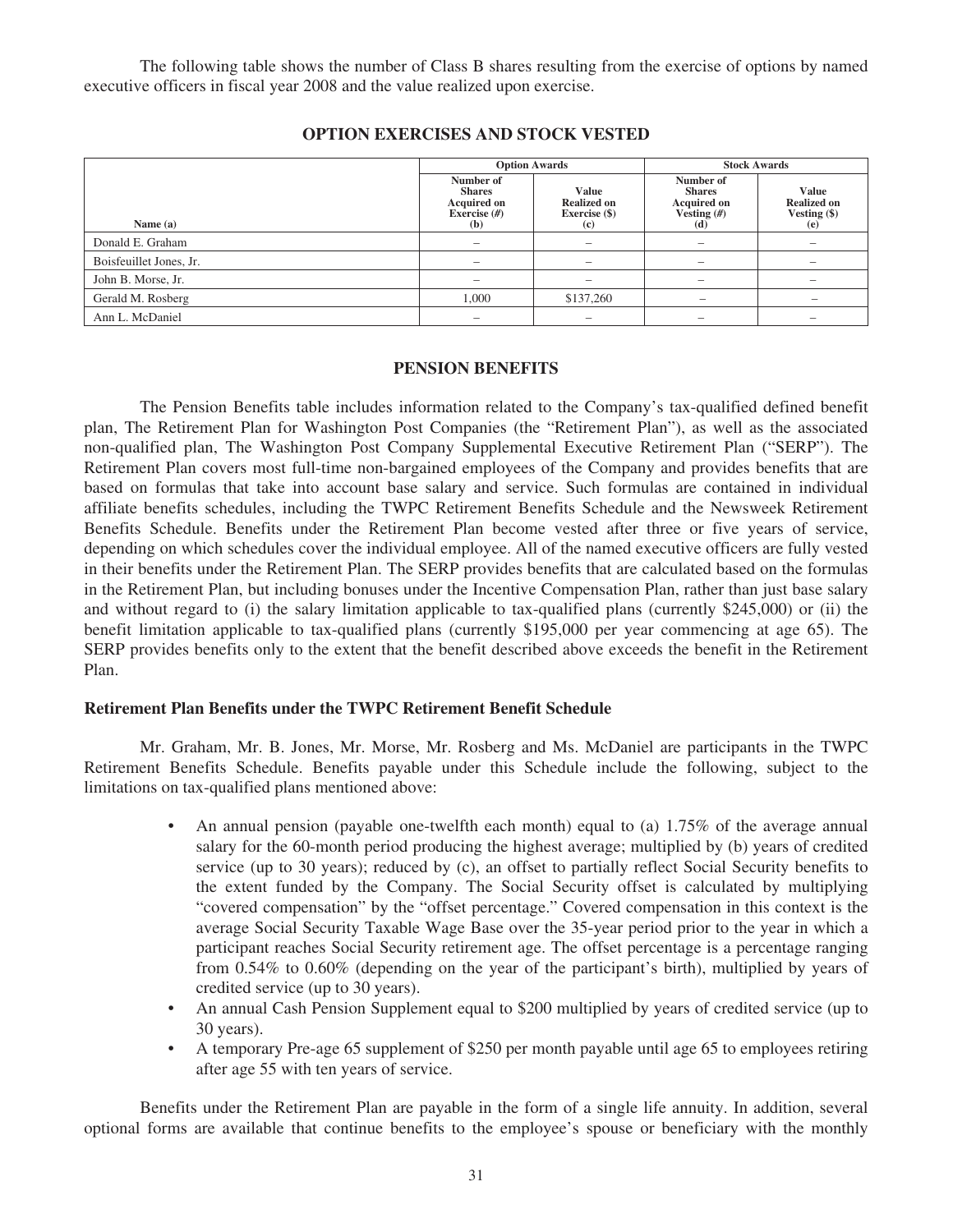benefit amount reduced so that the resulting pension is actuarially equivalent to the single life annuity. The Retirement Plan's normal retirement age is 65. The TWPC Retirement Benefits Schedule provides a reduced benefit beginning at age 55. The reduction is a percentage based on age at retirement. For example, at age 55 with ten years of service the reduction is 60%, and at age 58 the reduction is 26%. However, if the employee's age plus years of service at retirement is at least 90, then there is no reduction for early payment.

#### **Retirement Plan Benefits under the Newsweek Retirement Benefits Schedule**

A portion of Ms. McDaniel's pension benefit was earned under the Newsweek Retirement Benefits Schedule. Benefits payable under this Schedule include the following, subject to the limitations on tax-qualified plans mentioned above:

- An annual pension (payable one-twelfth each month) equal to 1.1% of the highest average compensation multiplied by years of credited service with Newsweek after 1982 (with a slightly different formula for service before 1983).
- An annual Cash Pension Supplement equal to \$150 multiplied by years of credited service (up to 30 years).

The Newsweek Retirement Benefits Schedule permits early retirement with full benefits at various combinations of age and service. Ms. McDaniel is presently entitled to an unreduced early retirement benefit.

#### **SERP Benefits**

As explained above, the SERP provides benefits to each of the named executive officers under the formulas outlined above, counting bonuses in addition to salary and without regard to the limits on compensation and benefits, to the extent that the resulting total benefit exceeds the benefits payable under the Retirement Plan. Benefits under the SERP are paid at retirement or age 55, if later, and are payable either in the form of a life annuity or an actuarially equivalent optional form of benefit in the Retirement Plan provided that any benefits otherwise payable before the first day of the seventh month following retirement will be withheld until such date.

|                         |                                                                    | Number of<br><b>Years of</b><br><b>Credited</b> | Present<br>Value of<br>Accumulated | <b>Payments</b><br>During<br>Last |
|-------------------------|--------------------------------------------------------------------|-------------------------------------------------|------------------------------------|-----------------------------------|
| <b>Name</b><br>(a)      | <b>Plan Name</b><br>(b)                                            | <b>Service</b><br>$(c)$ <sup>1</sup>            | Benefit (\$)<br>(d) <sup>2</sup>   | <b>Fiscal Year</b><br>(e)         |
| Donald E. Graham        | The Retirement Plan for Washington Post Companies                  | 38                                              | \$1,169,184                        |                                   |
|                         | The Washington Post Company Supplemental Executive Retirement Plan | 38                                              | 1,038,387                          |                                   |
|                         | <b>Total Pension Plan Benefits</b>                                 | 38                                              | 2,207,571                          |                                   |
| Boisfeuillet Jones, Jr. | The Retirement Plan for Washington Post Companies                  | 29                                              | 1,192,982                          |                                   |
|                         | The Washington Post Company Supplemental Executive Retirement Plan | 29                                              | 4,607,271                          |                                   |
|                         | <b>Total Pension Plan Benefits</b>                                 | 29                                              | 5,800,253                          |                                   |
| John B. Morse, Jr.      | The Retirement Plan for Washington Post Companies                  | 20                                              | 1,199,032                          |                                   |
|                         | The Washington Post Company Supplemental Executive Retirement Plan | 20                                              | 3,321,211                          |                                   |
|                         | <b>Total Pension Plan Benefits</b>                                 | 20                                              | 4,520,243                          |                                   |
| Gerald M. Rosberg       | The Retirement Plan for Washington Post Companies                  | 13                                              | 397,033                            |                                   |
|                         | The Washington Post Company Supplemental Executive Retirement Plan | 13                                              | 996,729                            |                                   |
|                         | <b>Total Pension Plan Benefits</b>                                 | 13                                              | 1,393,762                          |                                   |
| Ann L. McDaniel         | The Retirement Plan for Washington Post Companies                  | 25                                              | 658,315                            |                                   |
|                         | The Washington Post Company Supplemental Executive Retirement Plan | 25                                              | 1,060,783                          |                                   |
|                         | <b>Total Pension Plan Benefits</b>                                 | 25                                              | 1,719,098                          |                                   |

#### **Pension Benefits**

(1) Data in this column represent the number of years of credited service earned by the named executive officer as of December 31, 2008. Mr. Graham's total years of credited service are shown even though the pension formula limits credited service to 30 years. This limitation is reflected in the calculated amounts in column (d). Ms. McDaniel has prior service with Newsweek, which is included in this column.

(2) Amounts in this column represent the actuarial present value of the named executive officer's accumulated benefits under the plan as of December 31, 2008. The benefits valued for Ms. McDaniel include The Washington Post Company and Newsweek amounts. The benefits for Mr. Morse reflect his enhanced benefits due to the early retirement window offered to certain employees of The Washington Post Company. The assumptions used in determining the present value of accumulated benefits are the 1994 Group Annuity Mortality Table for males and females, and a 6% discount rate. The benefits valued reflect service and earnings through December 31, 2008, and are valued as payable on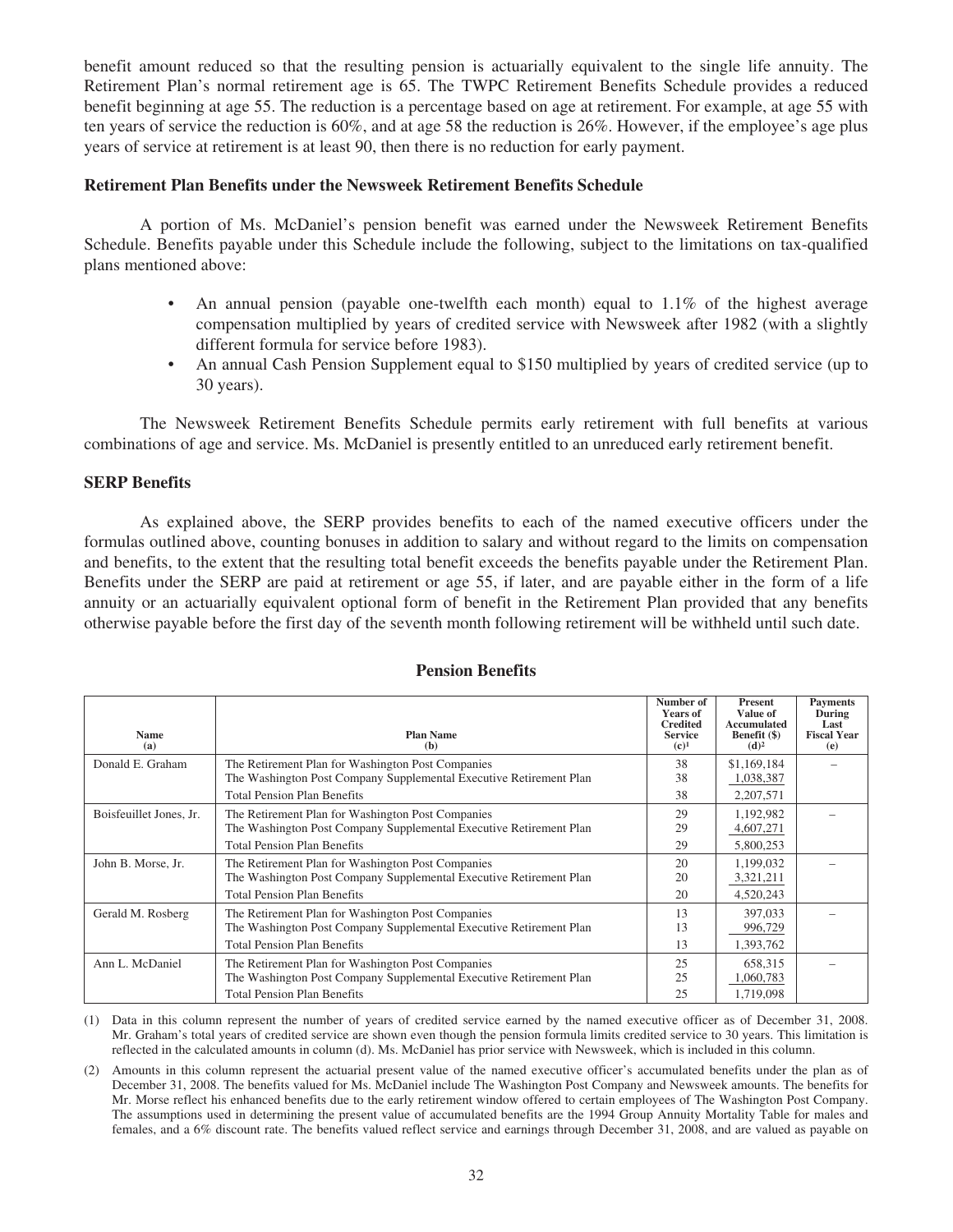the date at which they are unreduced. Mr. Graham, Mr. B. Jones and Mr. Rosberg are presently eligible for early retirement under the Retirement Plan. Mr. Morse retired under the Company's Voluntary Retirement Incentive Program in 2008. There can be no assurance that the amounts listed in this column will ever be fully paid out to the applicable named executive officer.

This table includes information related to the SERP and the Deferred Compensation Plan. Among the benefits provided under the SERP is a supplemental defined contribution plan benefit, which is equal to the applicable Company matching contribution percentage multiplied by a maximum of 4% of the participating executive's base salary in excess of the annual covered compensation limit applied to qualified plan benefits. The executive is required to make contributions to the SERP in order to receive the applicable matching Company credit each year. The Deferred Compensation Plan provides an opportunity for participants to elect to defer the receipt of all or a portion of cash awards under the annual and/or long-term components of the Incentive Compensation Plan. Elections to defer must be filed in advance of earning such awards. Deferred amounts under both plans will earn investment credits in accordance with the participant's elections from a choice of investment indexes. Amounts deferred under the SERP are payable on the first day of the seventh month following termination. Amounts deferred under the Deferred Compensation Plan are payable six months following the date of termination or such other future date as specified by the participant at the time of election.

#### **NON-QUALIFIED DEFERRED COMPENSATION**

| <b>Name</b><br>(a)      | <b>Executive</b><br><b>Contributions</b><br>in Last $FY($)$<br>$(b)$ <sup>1</sup> | Registrant<br><b>Contributions</b><br>in Last $FY($)$<br>(c) <sup>2</sup> | Aggregate<br><b>Earnings</b> in<br>Last $FY($)$<br>(d) <sup>3</sup> | Aggregate<br>Withdrawals/<br>Distributions (\$)<br>(e) <sup>4</sup> | Aggregate<br><b>Balance at</b><br>last $FYE$ (\$)<br>$(f)^5$ |
|-------------------------|-----------------------------------------------------------------------------------|---------------------------------------------------------------------------|---------------------------------------------------------------------|---------------------------------------------------------------------|--------------------------------------------------------------|
| Donald E. Graham        |                                                                                   |                                                                           |                                                                     |                                                                     |                                                              |
| Boisfeuillet Jones, Jr. | \$17,932                                                                          | \$23,312                                                                  | (\$1,123,776)                                                       |                                                                     | \$2,970,420                                                  |
| John B. Morse, Jr.      | 15,800                                                                            | 20,540                                                                    | (174, 298)                                                          |                                                                     | 1,801,996                                                    |
| Gerald M. Rosberg       | 501,900                                                                           | 14.820                                                                    | (307, 788)                                                          |                                                                     | 2,374,799                                                    |
| Ann L. McDaniel         | 51.928                                                                            | 12.480                                                                    | (36, 653)                                                           | $($ \$493,941)                                                      | 133,427                                                      |

(1) Amounts in this column represent contributions by the named executive officer to the SERP and to the Deferred Compensation Plan as follows: Mr. B. Jones – \$17,932 to the SERP; Mr. Morse – \$15,800 to the SERP; Mr. Rosberg – \$11,400 to the SERP and \$490,500 to Deferred Compensation; Ms. McDaniel – \$9,600 to the SERP and \$42,328 to Deferred Compensation.

(2) Company matching credits to the SERP are included in column (h) in the Summary Compensation Table for fiscal year 2008.

- (3) Amounts in this column represent investment losses to the SERP and to the Deferred Compensation Plans based on the named executive officer's investment elections as follows: Mr. B. Jones – (\$137,274) to the SERP and (\$986,502) to Deferred Compensation Plan; Mr. Morse – (\$86,983) to the SERP and (\$87,315) to Deferred Compensation Plan; Mr. Rosberg – (\$68,867) to the SERP and (\$238,921) to Deferred Compensation Plan; Ms. McDaniel – (\$33,486) to the SERP and (\$3,167) to Deferred Compensation Plan. These losses are not included in the Summary Compensation Table; the losses reflect market performance of investment funds selected by the named executive officer.
- (4) Amounts in this column represent payments from the Deferred Compensation Plan.
- (5) Amounts in this column represent balances at December 31, 2008 for the SERP and Deferred Compensation Plan as follows: Mr. B. Jones \$420,679 in the SERP and \$2,549,741 in deferred compensation; Mr. Morse – \$330,495 in the SERP and \$1,471,501 in deferred compensation; Mr. Rosberg – \$160,909 in the SERP and \$2,213,890 in deferred compensation; Ms. McDaniel – \$90,315 in the SERP and \$43,112 in deferred compensation. The following amounts were previously reported as compensation to the named executive officers in the Salary column of the Summary Compensation Table for 2006 and 2007: Mr. Morse – \$29,600 in SERP employee contributions; Mr. Rosberg – \$18,200 in SERP employee contributions; and Ms. McDaniel – \$15,000 in SERP employee contributions. Additionally, the following amounts were previously reported as compensation to the named executive officers in the Non-Equity Incentive Plan Compensation column of the Summary Compensation Table for 2006 and 2007: Mr. Morse – \$419,615 in deferred compensation; Mr. Rosberg – \$1,014,900 in deferred compensation; and Ms. McDaniel – \$42,328 in deferred compensation. In 2006 and 2007, the Company's contributions to the SERP were reported in the All Other Compensation column of the Summary Compensation Table as follows: Mr. Morse – \$38,480; Mr. Rosberg – \$23,660; and Ms. McDaniel – \$19,500.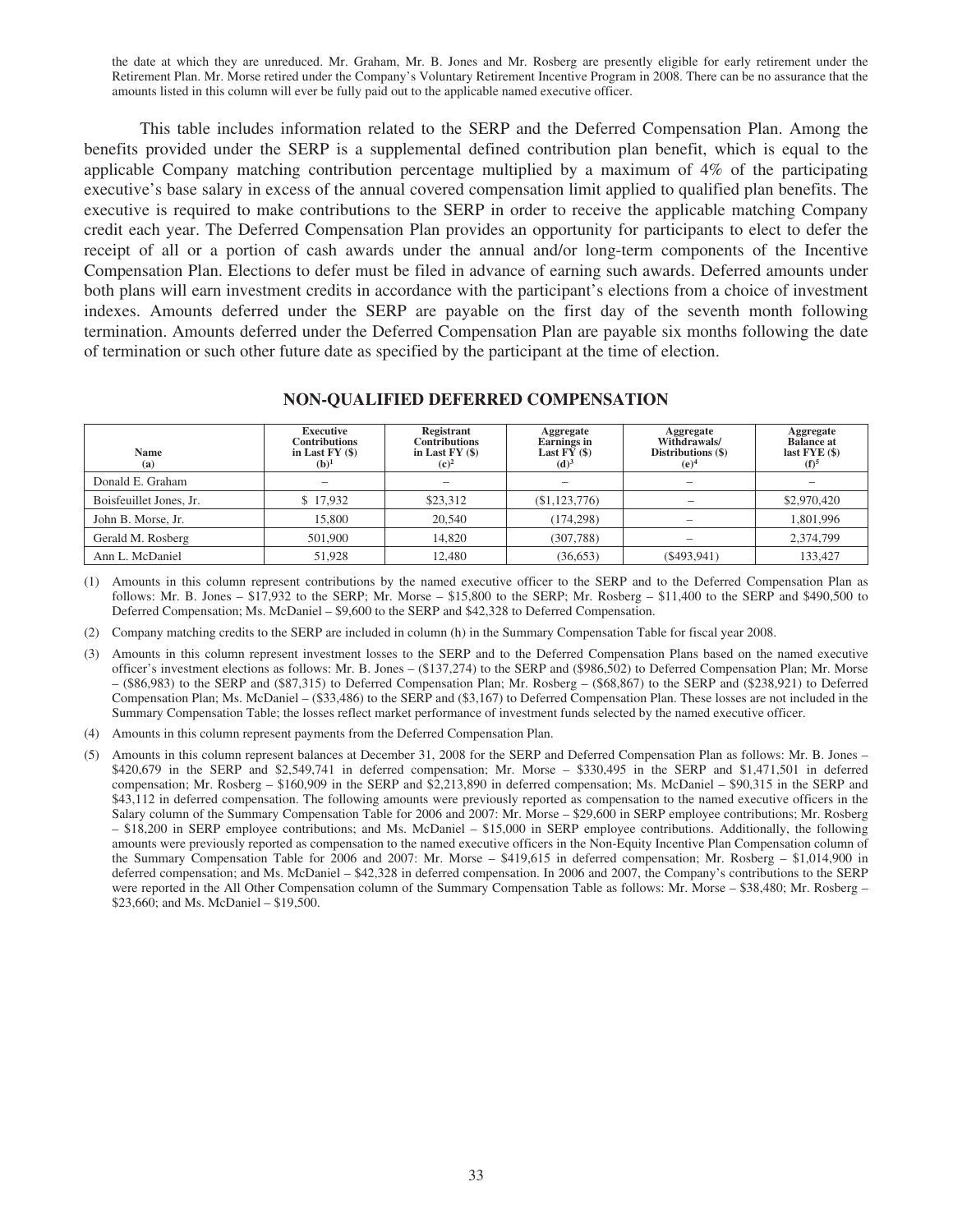#### **Equity Compensation Plan Information**

The following table and the note thereafter set forth certain information as of December 28, 2008, concerning compensation plans of the Company under which equity securities of the Company are authorized to be issued.

| <b>Plan category</b>                                          | Securities to be<br>issued upon exercise of<br>outstanding options,<br>warrants and rights $(H)$<br>(a) | Weighted-average<br>exercise price of<br>outstanding options,<br>warrants and rights (\$/share)<br>(b) | <b>Securities remaining</b><br>available for future<br>issuance under equity<br>compensation plans<br>[excluding securities]<br>reflected in column (a)] $(H)$<br>(c) |
|---------------------------------------------------------------|---------------------------------------------------------------------------------------------------------|--------------------------------------------------------------------------------------------------------|-----------------------------------------------------------------------------------------------------------------------------------------------------------------------|
| Equity compensation plans approved<br>by security holders     | 87,025                                                                                                  | \$581.17                                                                                               | 409.3151                                                                                                                                                              |
| Equity compensation plans not approved<br>by security holders |                                                                                                         |                                                                                                        |                                                                                                                                                                       |
| Total                                                         | 87,025                                                                                                  | 581.17                                                                                                 | 409.315                                                                                                                                                               |

(1) This figure is comprised of 275,500 shares available for future grants under the Washington Post Company Stock Option Plan and 133,815 shares available for future restricted stock awards under the Plan.

#### **AUDIT COMMITTEE REPORT**

One of the standing committees of the Board of Directors of the Company is the Audit Committee. Currently there are three non-employee members of the Board on the Audit Committee: Christopher C. Davis, John L. Dotson Jr. and Thomas S. Gayner, who serves as Chairman of the Audit Committee. The Audit Committee operates under a delegation of authority from the Board of Directors, which has determined that each Committee member is "independent" under the listing standards of the New York Stock Exchange. Specifically, the Board determined that none of the members of the Audit Committee (or any immediate family member) (i) had been employed by or affiliated with the Company within the past three years, (ii) received any compensation from the Company other than Director and committee fees and pension or other forms of deferred compensation (not contingent in any way on continued service), (iii) is an executive officer of a company that makes payments to or receives payments from the Company in an amount that exceeds the greater of \$1 million or 2% of such other company's consolidated gross revenues within the past three years or (iv) has a material relationship with the Company.

Management has the primary responsibility for the preparation of the Company's financial statements in accordance with generally accepted accounting principles and for the financial reporting process, including its system of internal control. The Company's independent auditor, PricewaterhouseCoopers LLP, is responsible for auditing those financial statements in accordance with the standards of the Public Company Accounting Oversight Board (United States) and for issuing a report thereon. In this context, the Audit Committee's responsibility is to monitor and review these processes, as well as the independence and performance of the Company's auditor. In undertaking its monitoring and reviewing responsibilities, without independent verification, the Audit Committee has relied on (i) management's representation that the financial statements have been prepared with integrity and objectivity and in conformity with generally accepted accounting principles in the United States of America and (ii) the representations of PricewaterhouseCoopers LLP included in their report on the Company's financial statements.

The Audit Committee has reviewed and discussed the audited fiscal year 2008 financial statements with the Company's management. In addition, the Audit Committee has discussed with PricewaterhouseCoopers LLP the matters required to be discussed by Statement on Auditing Standards No. 61, as amended (Communication with Audit Committees), as adopted by the Public Company Accounting Oversight Board in Rule 3200T. The Audit Committee has received the written disclosures and the letter from PricewaterhouseCoopers LLP required by applicable requirements of the Public Company Accounting Oversight Board regarding the firm's communications with the Audit Committee concerning independence, and has discussed with the independent auditor its independence from the Company and the Company's management. The Audit Committee has also considered whether PricewaterhouseCoopers LLP's provision of non-audit services to the Company is compatible with the independence of such firm.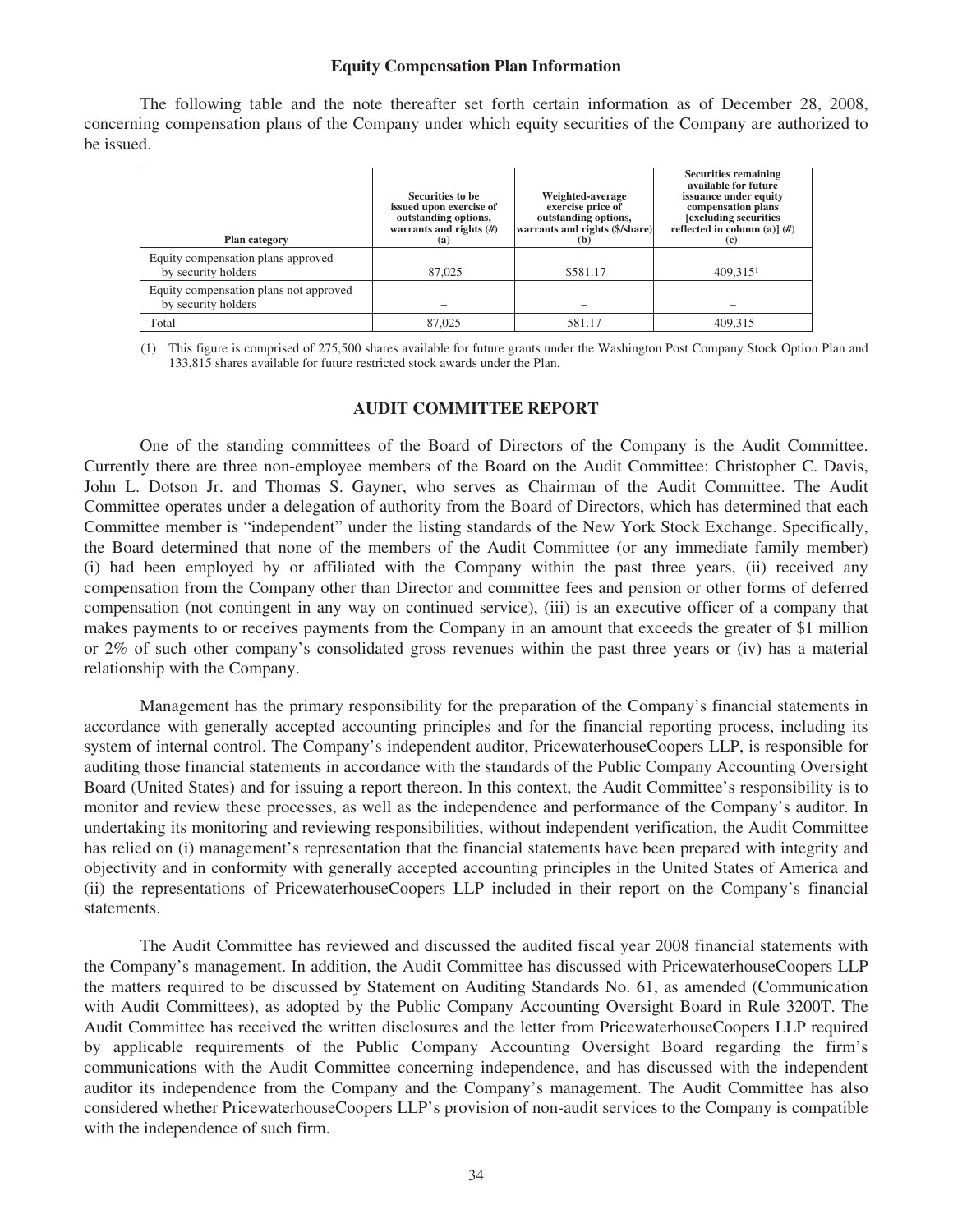The Audit Committee also continued to pay close attention and devoted time to reviewing and understanding the certification process on internal controls mandated under Section 404 of the Sarbanes-Oxley Act of 2002.

#### *Preapproval policy*

In 2008, the Audit Committee again reviewed and reauthorized its policies and procedures with regard to the preapproval of audit and non-audit services performed by the independent auditor in order to assure that the provision of such services does not impair the auditor's independence. Unless a type of service to be provided by the independent auditor has received preapproval, it will require specific preapproval by the Audit Committee. Any proposed services exceeding preapproved cost levels will require specific preapproval by the Audit Committee. The term of any preapproval is 12 months from the date of preapproval, unless the Audit Committee specifically provides for a different period. The Audit Committee will periodically review and preapprove the services that may be provided by the independent auditor without obtaining specific preapproval from the Chairman of the Audit Committee, as well as revise the list of preapproved services from time to time, based on subsequent determinations.

The Audit Committee will not delegate its responsibilities to preapprove services performed by the independent auditor to management. The Audit Committee may delegate preapproval authority to one or more of its members. The annual audit services engagement terms and fees will be subject to the specific preapproval of the Audit Committee. The Audit Committee will approve, if necessary, any changes in terms, conditions and fees resulting from changes in audit scope, Company structure or other matters. In addition to the annual audit services engagement specifically approved by the Audit Committee, the Audit Committee may grant preapproval for other audit services, which are those services that only the independent auditor reasonably can provide.

Audit-related services are assurance and related services that are reasonably related to the performance of the audit or review of the Company's financial statements or that are traditionally performed by the independent auditor. The Audit Committee believes that the provision of audit-related services does not impair the independence of the independent auditor.

The Audit Committee believes that the independent auditor can provide tax services to the Company, such as tax compliance, tax planning and tax advice, without impairing such auditor's independence. However, the Audit Committee will not permit the retention of the independent auditor in connection with a transaction initially recommended by the independent auditor, the purpose of which may be tax avoidance and the tax treatment of which may not be supported in the Internal Revenue Code and related regulations.

The Audit Committee may grant preapproval to those permissible non-audit services classified as "All Other" services that it believes are routine and recurring services and would not impair the independence of the auditor. Preapproval fee levels for all such services to be provided by the independent auditor will be established annually by the Audit Committee. Any proposed services exceeding these levels will require specific preapproval by the Audit Committee.

Requests or applications to provide services that require specific approval by the Audit Committee will be submitted to the Audit Committee by the Chief Financial Officer or Controller (or other designated officer) and must include a statement from that individual as to whether, in his or her view, the request or application is consistent with the Securities and Exchange Commission's rules on auditor independence.

In addition, the Audit Committee has established procedures for, and received periodic reports on, the receipt, retention and treatment of complaints received by the Company regarding accounting, internal accounting controls or auditing matters and the confidential, anonymous submission by employees of the Company of concerns regarding questionable accounting or auditing matters through the use of a third-party-managed telephone hotline.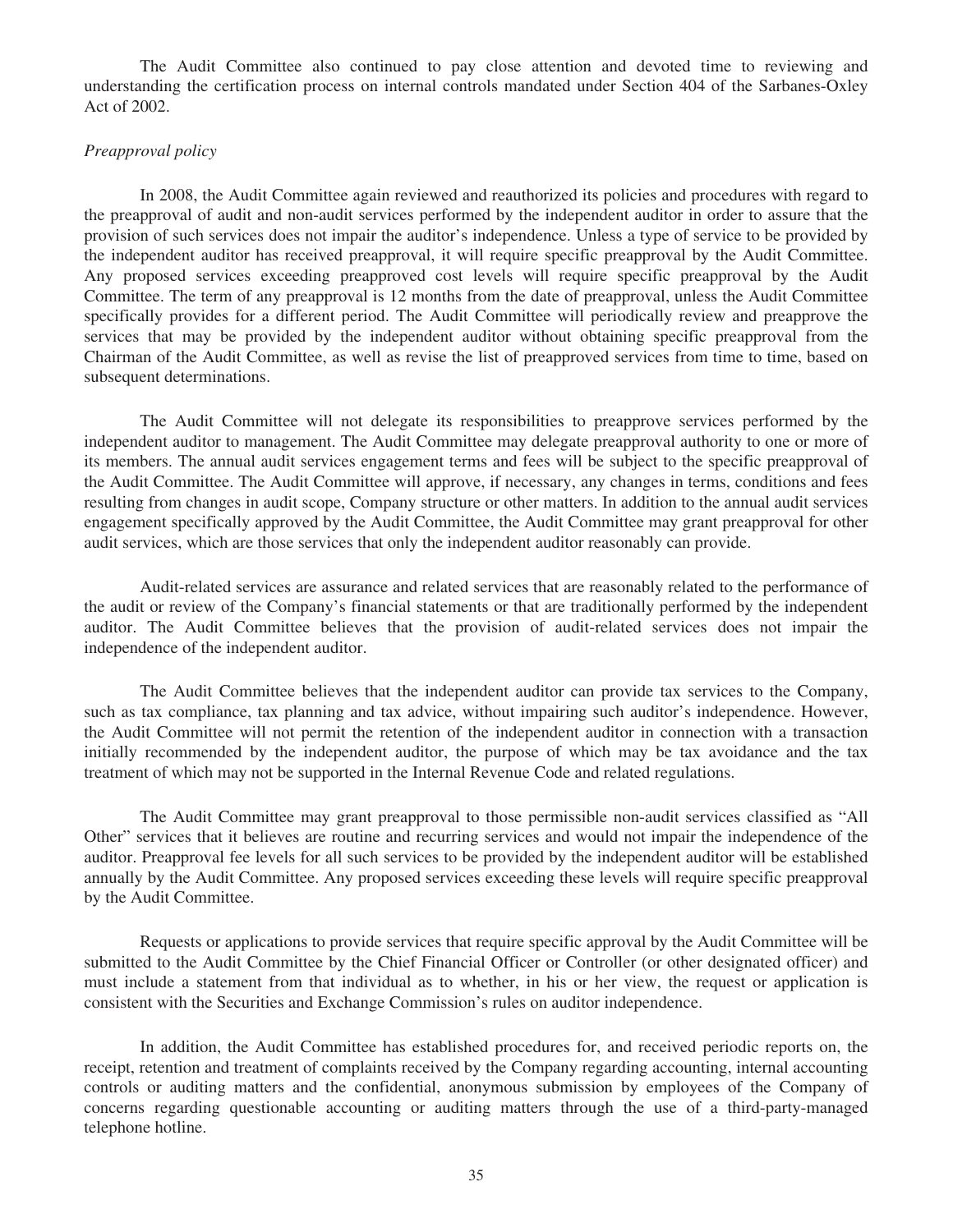#### *Audit Fees*

PricewaterhouseCoopers LLP's fees for the annual audit, statutory audits and reviews of financial statements included in the Company's quarterly filings, including reimbursable expenses, were \$3,793,700 in 2008 and \$3,590,914 in 2007, which fees were reviewed and approved by the Audit Committee.

#### *Audit-Related Fees*

PricewaterhouseCoopers LLP's fees for assurance and related services reasonably related to the performance of the audit or reviews of financial statements and not included under "Audit Fees" above, including reimbursable expenses, were \$87,500 in 2008 and \$406,900 in 2007, which fees were reviewed and approved by the Audit Committee. These fees were primarily for financial due diligence and transaction analysis, audits of employee retirement and savings plans and other audit-related reports.

### *Tax Fees*

PricewaterhouseCoopers LLP's fees for tax compliance, tax advice and tax planning, including reimbursable expenses, were \$920,800 in 2008 and \$767,733 in 2007, which fees were reviewed and approved by the Audit Committee. These fees were primarily for tax due diligence and transaction analysis, as well as federal, multistate and foreign tax consulting.

#### *All Other Fees*

PricewaterhouseCoopers LLP's fees for all other products and services provided by PricewaterhouseCoopers LLP were \$10,000 in 2008 and \$10,000 in 2007, which fees were reviewed and approved by the Audit Committee.

Based on such review and discussion and in reliance thereon, the Audit Committee recommended to the Board of Directors, and the Board has approved, that the audited financial statements be included in the Company's Annual Report on Form 10-K for the year ended December 28, 2008, for filing with the Securities and Exchange Commission.

> Thomas S. Gayner, Chairman Christopher C. Davis John L. Dotson Jr.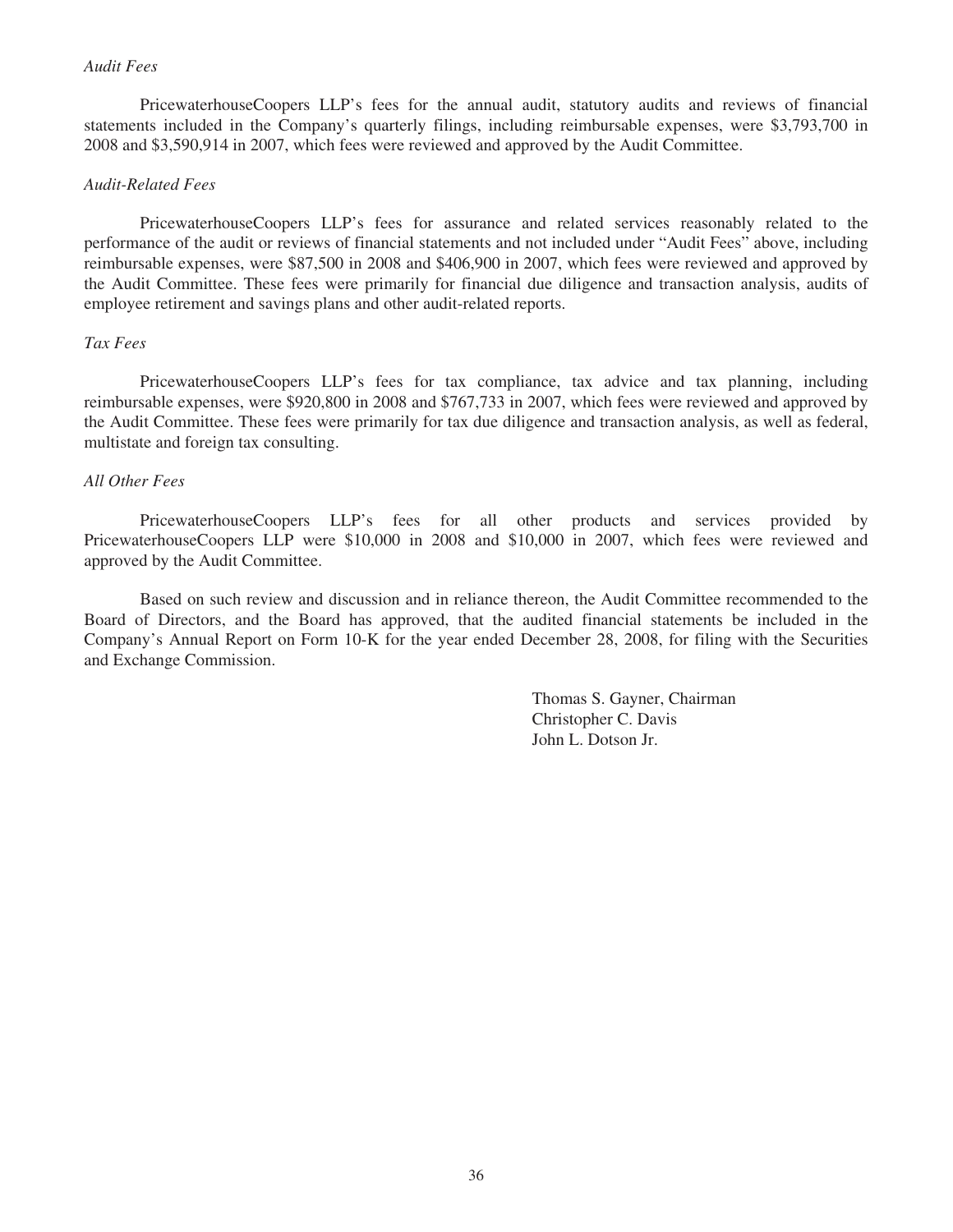#### **Transactions with Related Persons, Promoters and Certain Control Persons**

Mrs. Elizabeth G. Weymouth, the daughter of the late Mrs. Katharine Graham and the sister of Mr. Donald E. Graham, is employed full-time as Editor-at-Large at Newsweek magazine, and she received \$249,746 in compensation in 2008.

Katharine Weymouth, a granddaughter of the late Mrs. Katharine Graham, a daughter of Mrs. Elizabeth G. Weymouth and a niece of Mr. Donald E. Graham, is Publisher of The Washington Post newspaper and CEO of Washington Post Media. In 2008, Ms. Weymouth was paid \$500,000 in base salary and she received a bonus of \$33,274 based on the achievement of pre-established performance goals. She was awarded 100 shares of restricted stock and 1,000 Performance Units from the 2005-2008 Award Cycle and 200 shares of restricted stock and 2,400 Performance Units from the 2007-2010 Award Cycle. Ms. Weymouth's Performance Units from the 2005-2008 Award Cycle have a payout value of \$20,000.

#### **OTHER MATTERS THAT MAY COME BEFORE THE MEETING**

As of the date of this Proxy Statement, the only matters that the Board of Directors expects to present to the Meeting are those discussed herein. If any other matter or matters are properly brought before the Meeting or any adjournment thereof, it is the intention of the persons named in the accompanying form of Proxy to vote on those matters in accordance with their best judgment.

Upon the recommendation of the Audit Committee, the Board of Directors has selected PricewaterhouseCoopers LLP as the Company's independent registered accountant to audit and report on its financial statements for the fiscal year 2009. The same firm has acted as the Company's independent accountant continuously since the Company was organized in 1946. As in previous years, a representative of PricewaterhouseCoopers LLP will be present at the Annual Meeting, will have the opportunity to make any statement that he or she may desire with respect to the Company's financial statements for 2008 and the firm's relationship with the Company and will be available to respond to appropriate questions from shareholders.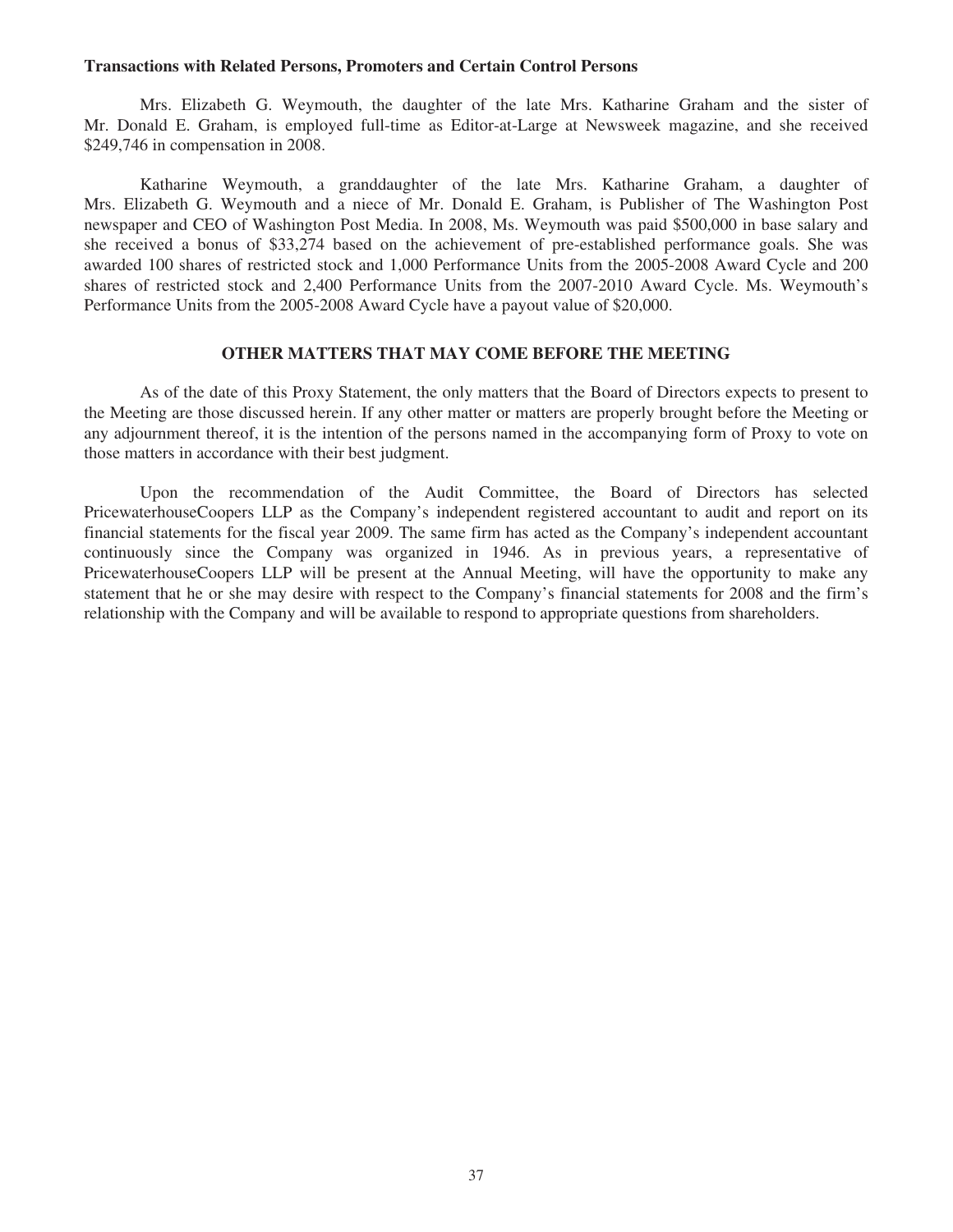# **THE WASHINGTON POST COMPANY INCENTIVE COMPENSATION PLAN**

## **As amended and restated May 11, 2006**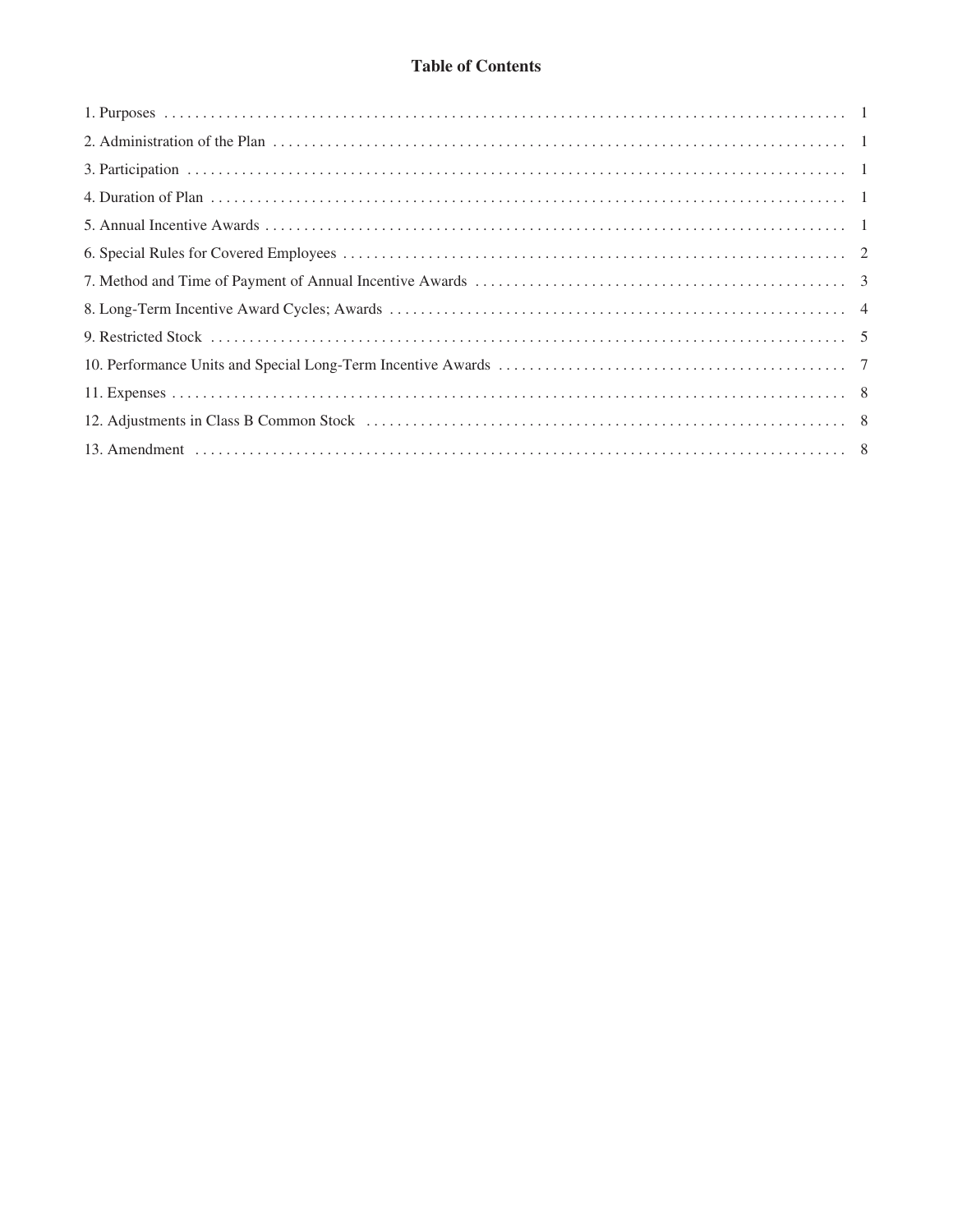#### **THE WASHINGTON POST COMPANY**

#### **INCENTIVE COMPENSATION PLAN**

#### **As Amended and Restated**

#### **through May 11, 2006**

#### 1. Purposes

The purposes of this Incentive Compensation Plan (hereinafter called the Plan) of The Washington Post Company, a Delaware corporation (hereinafter called the Company), are (a) to provide greater incentives to key employees to increase the profitability of the Company and its subsidiaries and (b) to strengthen the ability of the Company and its subsidiaries to attract, motivate and retain persons of merit and competence upon which, in large measure, continued growth and profitability depend.

#### 2. Administration of the Plan

The Plan shall be administered by the Compensation Committee of the Board of Directors of the Company (hereinafter called the Committee) as constituted from time to time by the Board of Directors. No member of the Committee shall be eligible to participate in the Plan. The Committee shall have full power and authority to make all decisions and determinations with respect to the Plan, including without limitation the power and authority to interpret and administer the Plan, adopt rules and regulations and establish terms and conditions, not inconsistent with the provisions of the Plan, for the administration of its business and the implementation of the Plan.

#### 3. Participation

(a) Participation in the Plan shall be extended to senior executives, key managers and key personnel of the Company and its subsidiaries who, in the opinion of the Committee, are mainly responsible for the management of the operations of the Company and its subsidiaries or who are otherwise in a position to make substantial contributions to the management, growth and/or success of the business of the Company.

(b) Directors, as such, shall not participate in the Plan, but the fact that an employee is also a Director of the Company or a subsidiary shall not prevent his or her participation.

(c) As used in the Plan, the term "Company" shall mean The Washington Post Company and any subsidiary thereof.

(d) The Plan shall not be deemed to preclude the making of any award pursuant to any other compensation, incentive, bonus or stock option plan which may be in effect from time to time.

#### 4. Duration of Plan

The Plan shall remain in effect until terminated by the Board of Directors; provided, however, that the termination of the Plan shall not affect the delivery or payment of any award made prior to the termination of the Plan.

#### 5. Annual Incentive Awards

(a) Regular annual incentive awards ("Annual Awards") for senior executives of the Company and its subsidiaries shall be made pursuant to the Plan, subject to paragraph 3(d) hereof. The aggregate amount of Annual Awards earned with respect to performance in any fiscal year shall not exceed the Maximum Incentive Credit (as hereinafter defined) for such fiscal year.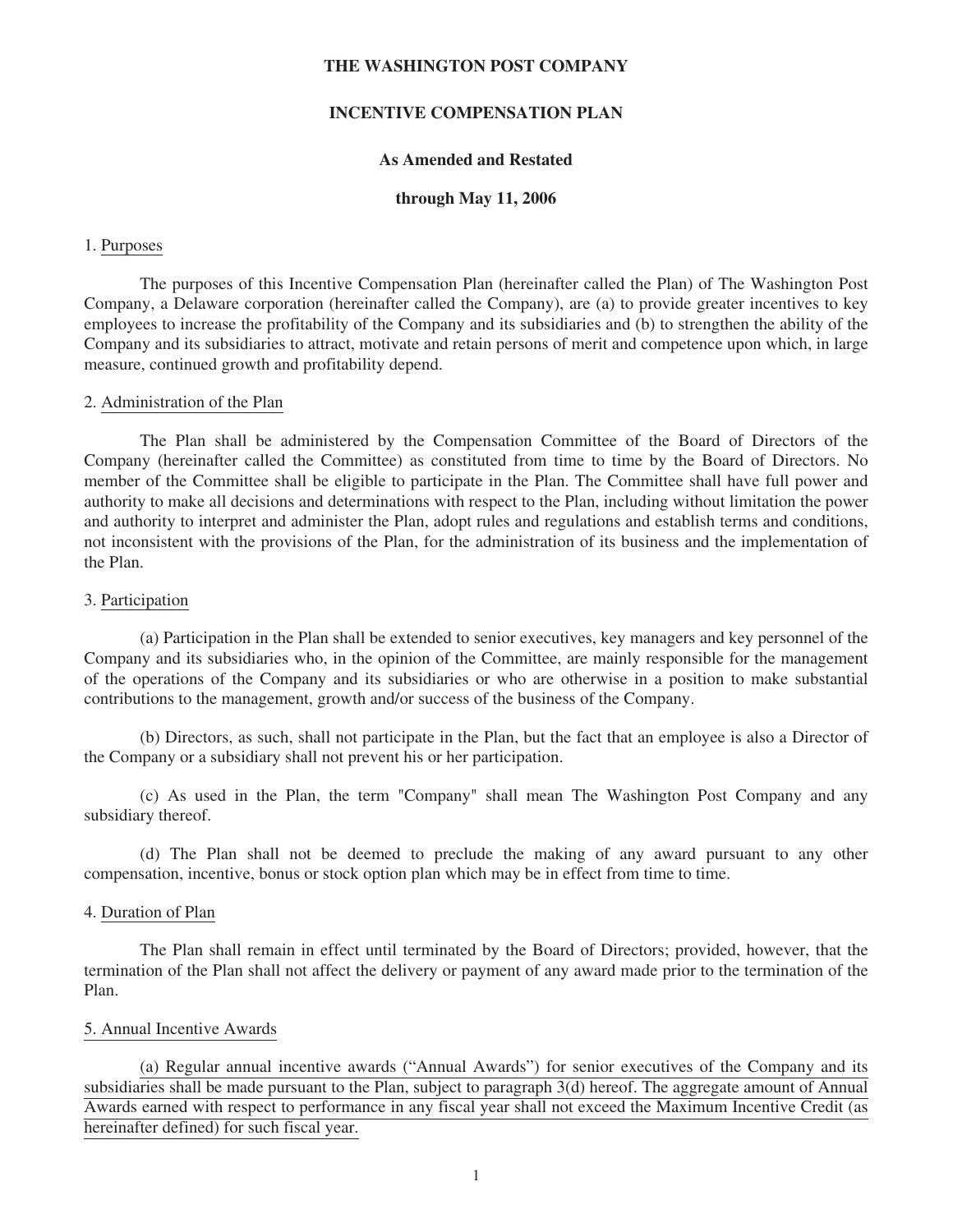(b) The "Maximum Incentive Credit" for a fiscal year shall be 20% of Adjusted Operating Income for such year. The term "Adjusted Operating Income," as used herein, shall mean an amount equal to the earnings of the Company before deduction for interest, taxes, depreciation and amortization and shall be exclusive of special credits and charges, and extraordinary items, all as determined by the Committee in its absolute discretion. The Committee may rely on the advice and assistance of the Company's independent public accountants in determining the amount of Adjusted Operating Income for any fiscal year.

(c) Subject to paragraph 6 hereof, during the last month of each fiscal year, the Senior Vice President-Finance of the Company shall advise the Committee of the estimated Maximum Incentive Credit for such fiscal year and the Committee shall determine the employees who are to receive Annual Awards for such fiscal year and the amount of each such Annual Award.

(d) Each Annual Award shall be subject to such clawback conditions as shall be set forth in the agreement or in any other communication evidencing such Annual Award, or in such other policy as the Company may adopt from time to time prior to the payment of such Annual Award, or as may be imposed by law.

(e) In addition to Annual Awards, the Committee may, in the case of individuals who have made or have the potential to make extraordinary contributions to the growth and profitability of the Company, grant special annual incentive awards ("Special Annual Incentive Awards," and, together with Annual Awards, "Annual Incentive Awards") with respect to any fiscal year. For purposes of clarity, Special Annual Incentive Awards shall not be taken into account in determining compliance with the limit set forth in paragraph 5(a) above.

#### 6. Special Rules for Covered Employees

This paragraph 6 shall govern Annual Incentive Awards made for a fiscal year to all participants who, at the beginning of such fiscal year, are "executive officers" of the Company (within the meaning of Rule 3b-7 under the Securities Exchange Act of 1934, as amended) (collectively, "162(m) Awards").

(i) Within 90 days after the beginning of each fiscal year, the Committee shall establish (a) performance goals and objectives ("Performance Targets") for such Performance Period and (b) schedules or other objective methods for determining the applicable payout amount for each 162(m) Award based on achievement relative to the Performance Targets.

(ii) Performance Targets shall be based on one or more of the following business criteria: operating income, cash flow, earnings per share, return on assets, return on equity, operating margins, economic value added (EVA), cash flow margins, shareholder return, cost control and/ revenue growth measurements, which may be in respect of the Company, as a whole, or any business unit thereof, which will have to be achieved if such executive officer is to receive payment for an Annual Award. Any Performance Target may be used to measure the performance of  $(x)$  the Company or a subsidiary of the Company as a whole or any business unit, or any combination thereof, as the Committee may deem appropriate, or (x) any of the above Performance Targets as compared to the performance of a group of comparator companies, or a published or special index that the Committee, in its sole discretion, deems appropriate.

(iii) The measurement of any Performance Target may exclude the impact of charges for extraordinary, unusual or non-recurring items (including without limitation charges for restructurings and discontinued operations), and the cumulative effects of accounting changes, each as defined by generally accepted accounting principles and as identified in the Company's audited financial statements, including the notes thereof.

(iv) In the manner required by Section 162(m) of the Code, the Committee shall, promptly after the date on which the necessary financial and other information for a particular fiscal year becomes available, certify the extent to which Performance Targets have been achieved.

(v) If expressly provided in the award agreement for any  $162(m)$  Award, the Committee may, in its discretion, reduce or eliminate the amount of any 162(m) Award based on such factors as the Committee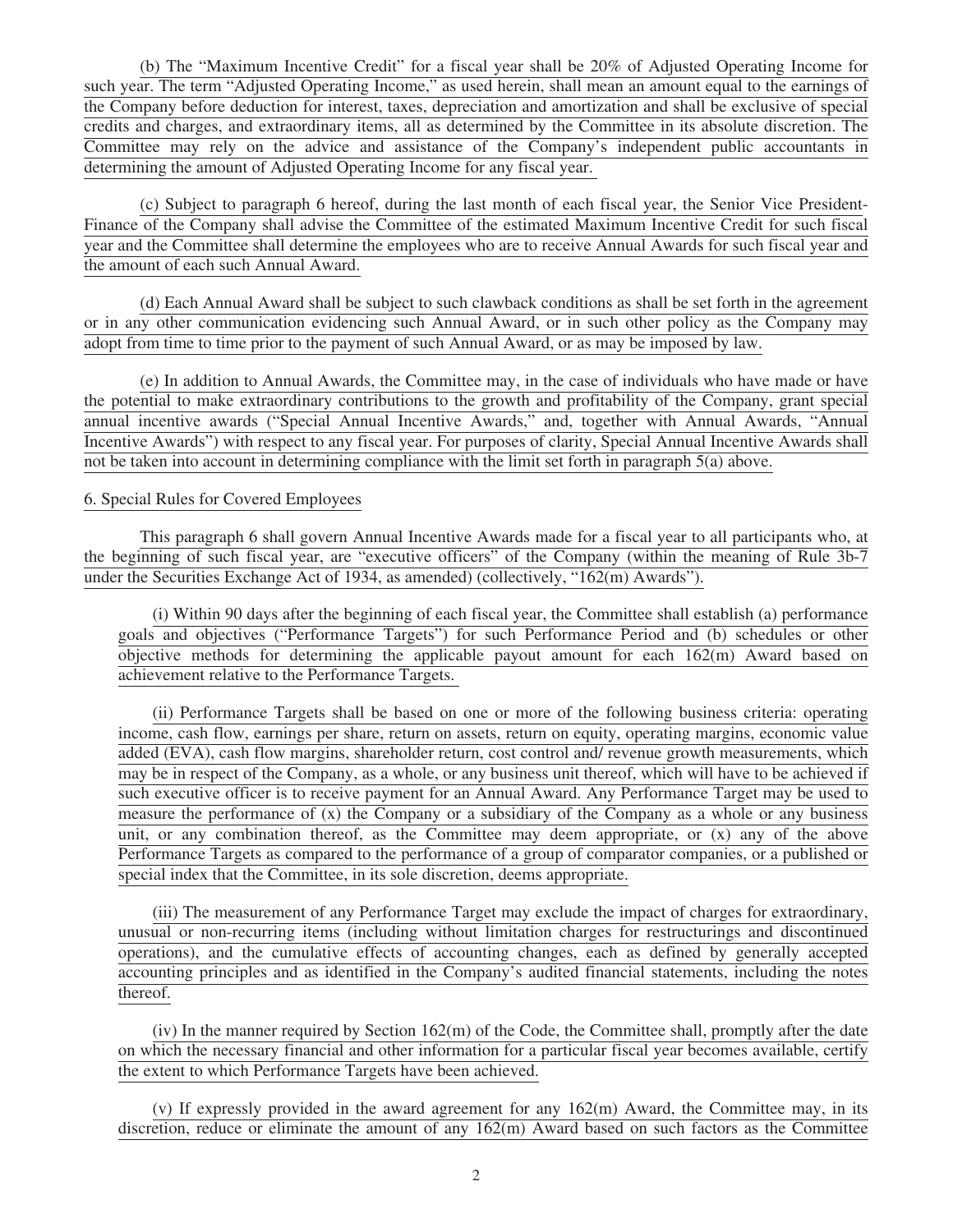may deem relevant, but the Committee may not increase the amount of any Award payable to any Participant above the amount established in accordance with the relevant Performance Targets. For purposes of clarity, the Committee may exercise the discretion provided for by the foregoing sentence in a non-uniform manner among participants.

(vi) The amount of the 162(m) Awards payable to any participant with respect to performance in any fiscal year shall not exceed \$10 million or, in the case of a participant who is the president or chief executive officer of a business unit of the Company, the greater of \$10 million and 1% of the revenues of such business unit for the fiscal year with respect to which such 162(m) Award is determined.

#### 7. Method and Time of Payment of Annual Incentive Awards

(a) All Annual Incentive Awards shall be paid in cash.

(b) All Annual Awards shall be paid in a lump sum as promptly as practicable in the calendar year that begins closest to the last day of the fiscal year to which the award relates, except as otherwise provided herein below.

(c) The Committee may, in its sole discretion, establish terms and conditions under which a participant may elect to defer the payment of Annual Incentive Awards in whole or in part pursuant to the terms of The Washington Post Company Deferred Compensation Plan (the "Deferred Compensation Plan").

#### 5. Annual Incentive Provision

(a) For each fiscal year and except as set forth in paragraph 5(f) below, the Committee may make annual incentive awards in an aggregate amount not to exceed the Maximum Incentive Credit (as hereinafter defined) for such year. All annual incentive awards granted under the Plan are hereinafter collectively referred to as "Annual Awards".

(b) The term 'Maximum Incentive Credit', as used herein, shall mean for any year an amount determined as follows: (i) there shall first be calculated an amount equal to twelve (12) percent of Stockholders' Equity (hereinafter called the 'Basic Return on Equity'); (ii) there shall then be deducted from Consolidated Profit Before Income Taxes an amount equal to the Basic Return on Equity, the excess (if any) being hereinafter called 'Incentive Profit'; (iii) the Maximum Incentive Credit shall be ten (10) percent of Incentive Profit. The term 'Consolidated Profit Before Income Taxes', as used herein, shall mean for any year the sum of (i) the profit before income taxes (exclusive of special credits and charges and extraordinary items) included in the Consolidated Statement of Income of the Company for such year and (ii) the amount of incentive compensation provided for in computing such profit before income taxes. The term 'Shareholders' Equity', as used herein, shall mean for any year the amount reported as stockholders' equity (or the comparable item, however designated) at the end of the preceding year as included in the Consolidated Balance Sheet of the Company for the preceding year, with appropriate pro rata adjustments, as approved by the Committee, for any change during the year arising from any increase or decrease in outstanding capital stock, less (effective January 1, 2007) the increase in shareholders' equity arising from the Company's recognition of the full over-funded status of its defined benefit pension plan in connection with a change in accounting (as required by Statement of Financial Accounting Standards No. 158, 'Employers' Accounting for Defined Benefit Pension and Other Postretirement Plans.')

(c) During the last month of each fiscal year, the Vice President-Finance of the Company shall advise the Committee of the estimated Maximum Incentive Credit for such fiscal year and the Committee shall determine the employees who are to receive awards for such fiscal year and the amount of each such award.

(d) As soon as practicable after the close of each fiscal year, the Company's independent public accountants shall calculate and certify to the Committee the Maximum Incentive Credit for such fiscal year.

(e) The amount determined and reported by the Company's independent auditors as the Maximum Incentive Credit for any fiscal year shall be final, conclusive and binding upon all parties, including the Company, its stockholders and employees, notwithstanding any subsequent special item or surplus charge or credit that may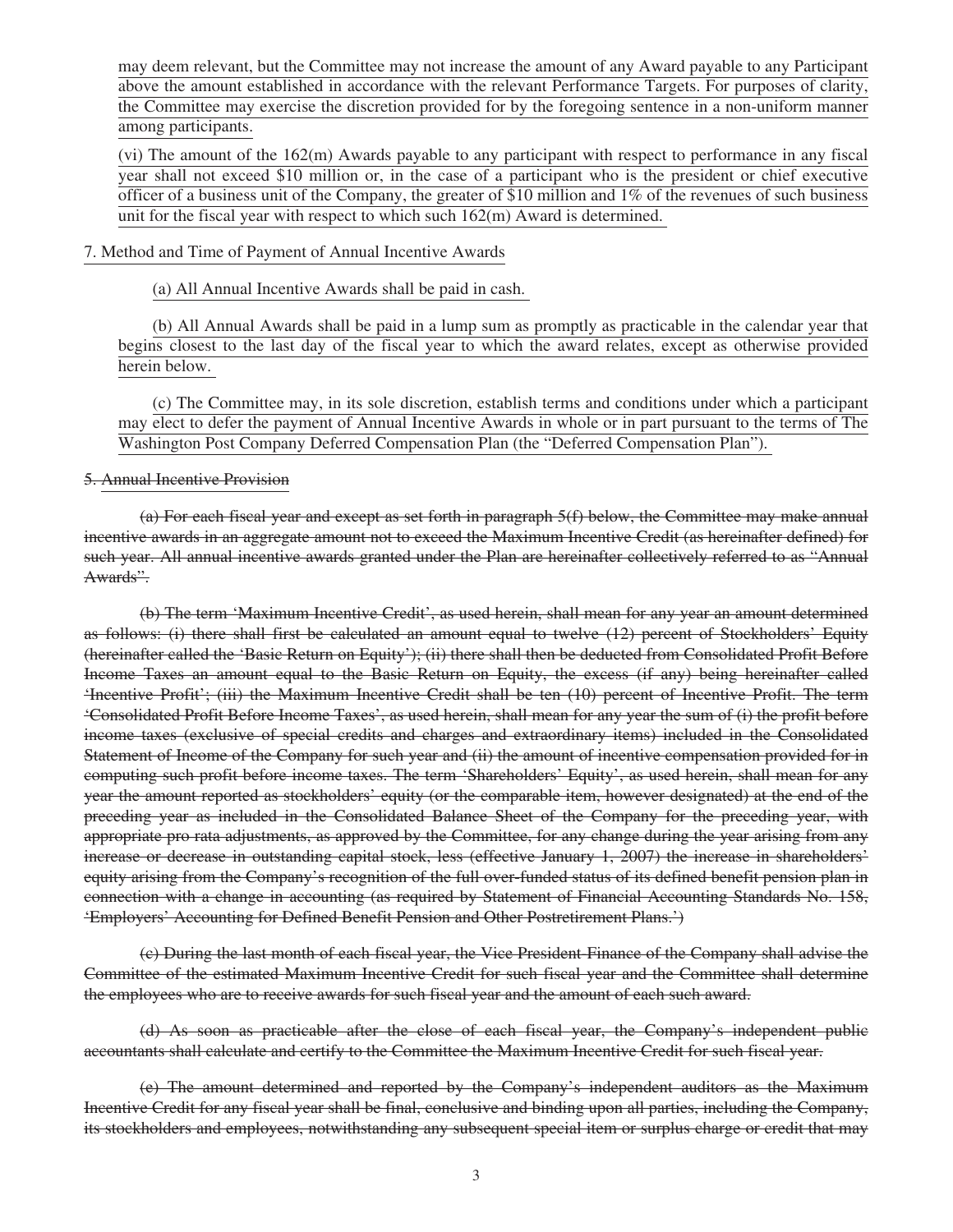be considered applicable in whole or in part to such fiscal year; provided that if the amount actually awarded for any fiscal year should later be determined by a court of competent jurisdiction to have exceeded the Maximum Incentive Credit for such fiscal year, the Maximum Incentive Credit for the fiscal year next succeeding such determination shall be reduced by the amount of such excess. Any such excess shall thus be corrected exclusively by adjustments of the amounts subsequently available for awards and not by recourse to the Company, the Board of Directors, the Committee, any participant or any other person.

(f) Notwithstanding the foregoing, prior to the commencement of each fiscal year the Committee may, in the case of certain individuals who have made or have the potential to make extraordinary contributions to the growth and profitability of the Company, grant special annual incentive awards for such coming fiscal year ("Special Annual Incentive Awards"), the payout value of which will be based entirely on goals established in writing by the Committee at the time of grant relating to one or more of the following factors: operating income, cash flow, earnings per share, return on assets, return on equity, operating margins, economic value added (EVA), cash flow margins, shareholder return, cost control and/or other quantitative revenue, growth or profitability measurements, which may be in respect of the Company as a whole, or of any business unit thereof. The payout value of any Special Annual Incentive Awards granted with respect to a fiscal year shall not be included in calculating the limit on the aggregate amount of Annual Awards otherwise payable for such fiscal year provided for in paragraph 5(a) above.

#### 6. Determination of Annual Awards

The Committee shall, consistent with all applicable provisions of the Plan, determine the participants to receive Annual Awards for each fiscal year, the amount and the form of each such award, and the other terms and conditions applicable thereto. The aggregate value of the Annual Awards (including the payout value of any Special Annual Incentive Award) payable to any participant with respect to any fiscal year shall not exceed in value the greater of 200% of a participant's base earnings in the fiscal year to which such awards apply or \$10 million or, in the case of a participant who is the president or chief executive officer of one of the Company's business units (not including the President or Chief Executive Officer of the Company), 1% of such business unit's revenue for the fiscal year with respect of which the award is to be paid.

In determining the terms and conditions of the Annual Award, the Committee shall, in the case of each participant who is an "executive officer" of the Company (for purposes of Item 402 of Regulation S-K under the Securities Exchange Act of 1934), establish in writing, not later than 90 days after the commencement of the fiscal year, performance goals relating to one or more of the following: operating income, cash flow, earnings per share, return on assets, return on equity, operating margins, economic value added (EVA), cash flow margins, shareholder return, cost control and/ revenue growth measurements, which may be in respect of the Company, as a whole, or any business unit thereof, which will have to be achieved if such executive officer is to receive payment for an Annual Award.

#### 7. Method Payment of Annual Awards and Time of Payment

#### (a) All Annual Awards shall be made in cash.

(b) All Annual Awards shall be paid in a lump sum as promptly as practicable in the calendar year that begins closest to the last day of the fiscal year to which the award relates, except as otherwise provided herein below.

(c) The Committee may, in its sole discretion, establish terms and conditions under which a participant may elect to defer the payment of an award in whole or in part pursuant to the terms of The Washington Post Company Deferred Compensation Plan (the "Deferred Compensation Plan").

#### 8. Long-Term Incentive Award Cycles; Awards

(a) During the term of the Plan, the Committee shall from time to time establish Award Cycles, each of which shall commence on a date specified by the Committee and shall terminate no earlier than the third anniversary date of the commencement of such Award Cycle or such other anniversary date as specified by the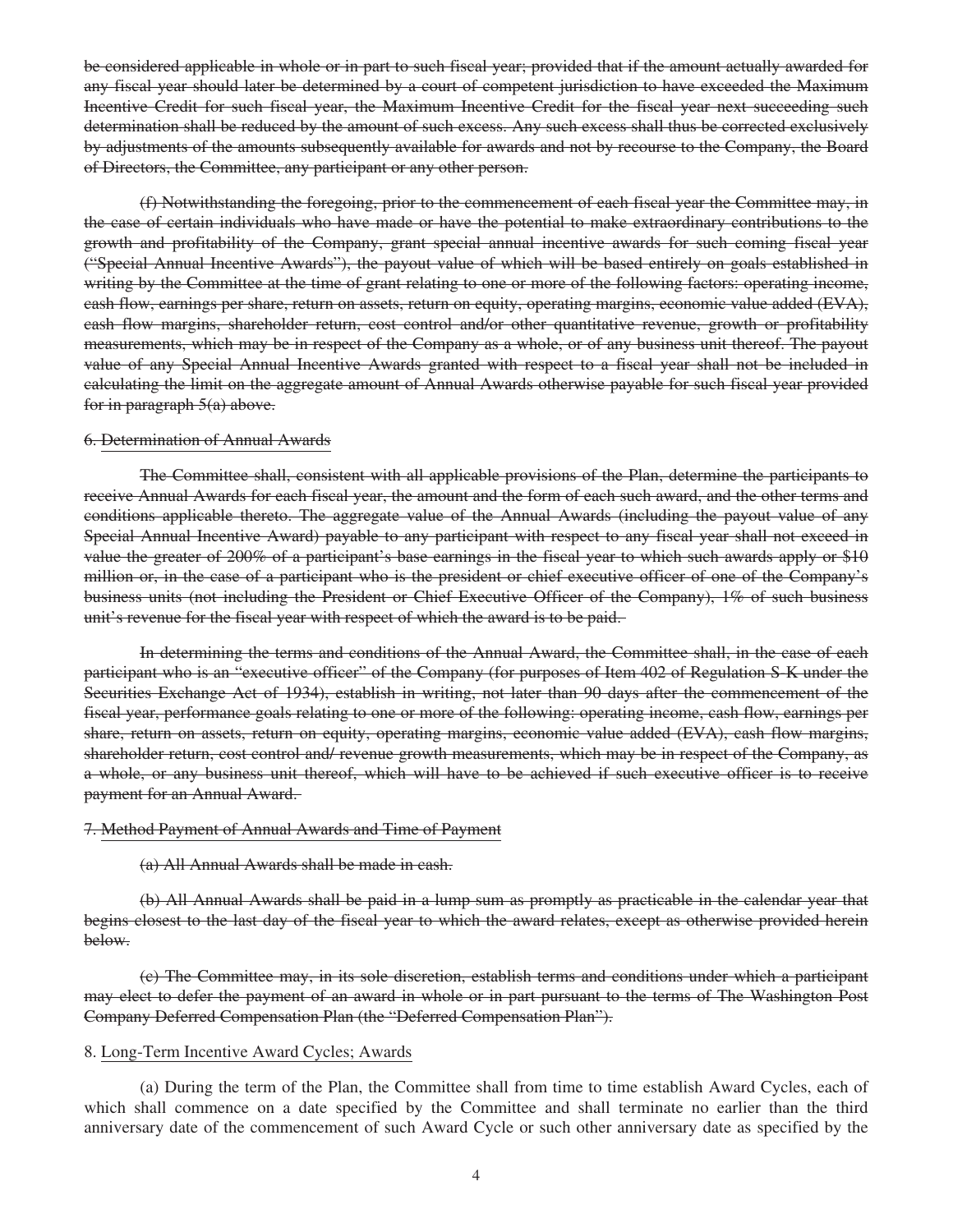Committee; provided, however, an Award Cycle shall (i) commence on the first day of a fiscal year of the Company, (ii) consist of not less than three nor more than four fiscal years of the Company, and (iii) at least two such fiscal years shall elapse between the beginning of consecutive Award Cycles.

- (b) For each Award Cycle, the Committee shall
- (i) designate, subject to paragraph 10(a), the participants who are to receive awards of Performance Units for such Award Cycle and the number of Performance Units awarded to each such participant, and
- (ii) establish, subject to paragraph 10(b), the method for determining at the end of such Award Cycle the value of a Performance Unit awarded at the beginning of such Award Cycle.

**(**c) In addition, from time to time the Committee may deem it desirable to grant long-term incentive awards not based on an Award Cycle established under paragraph 8(a) and the Committee shall have the discretion to (A) designate the participants who are to receive such awards and (B) establish such terms and conditions applicable to such long-term incentive awards ("Special Long Term Incentive Award").

#### 9. Restricted Stock

(a) During the term of the Plan, the Committee shall from time to time designate the participants who are to receive awards of restricted shares of the Class B Common Stock of the Company (such restricted shares being hereinafter called Restricted Stock), the number of shares of Restricted Stock awarded to each such participant, and the date on which full ownership of such shares of Restricted Stock will vest in such participant (such being hereinafter called the Vesting Date). In no case may the Vesting Date designated by the Committee be less than one year nor more than six years from the date of the award of Restricted Stock to which it relates. If the Committee so determines, a single award of Restricted Stock can provide for more than one Vesting Date with a portion of the full award to vest on each specified Vesting Date. To each participant designated to receive an award of Restricted Stock, there shall be (1) issued (subject to subparagraph (b) below) a stock certificate, registered in the name of such participant, or (2) a book entry made in the name of such participant, in each case representing such number of shares of Restricted Stock awarded to such participant; provided, however, that at any time, not more than 10,000 share of Restricted Stock may be awarded to any participant under all outstanding awards of Restricted Stock.

(b) Within 30 days after the effective date of a Restricted Stock award, each recipient of such an award shall deliver to the Company (i) an executed copy of a Restricted Stock Agreement containing the terms and provisions set forth in subparagraph (c) below and (ii) a stock power executed in blank. Upon receipt of such agreement and stock power executed by the participant, the Company shall cause the stock certificate referred to in subparagraph (a) above to be issued in the name of the participant and delivered to the Secretary of the Company in custody for such participant or the book entry referred to in subparagraph (a) above to be made in the name of the participant on the books of the Company. The failure of a participant to return such agreement and stock power within such 30-day period without cause shall result in cancellation of the Restricted Stock Award to such participant, and no stock certificate therefor shall be issued in the participant's name or book entry be made in the participant's name.

(c) Each Restricted Stock Agreement accompanying an award of Restricted Stock shall contain the following provisions, as applicable, together with such other provisions as the Committee shall determine:

- (i) Except as hereinafter provided, none of the shares of Restricted Stock subject thereto may be sold, transferred, assigned, pledged or otherwise disposed of before the Vesting Date(s) established in the applicable Restricted Stock Agreement.
- (ii) Except as provided below, if the participant is continuously employed by the Company until the occurrence of an applicable Vesting Date, the restriction set forth in subparagraph (c)(i) above shall terminate on such Vesting Date as to all the shares of Restricted Stock associated with that Vesting Date. In the event that the participant takes one or more unpaid leave(s) of absence where the leave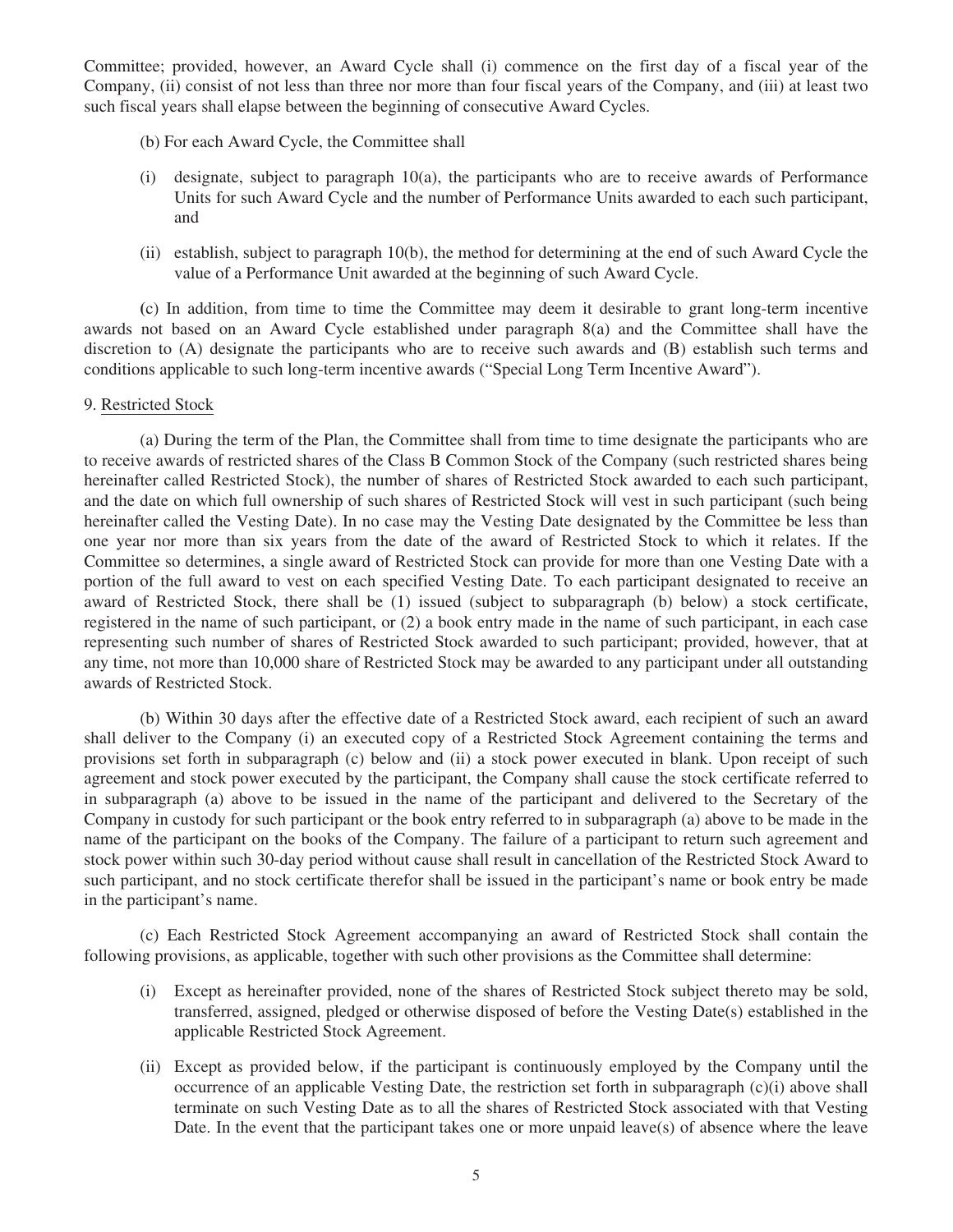is greater than 90 days in duration at any time before an award of Restricted Stock has vested, the Vesting Date or Dates for such grant shall be extended by a period equal to the aggregate number of days that the participant was out on such leave(s) of absence (the "Extended Vesting Date(s)") and the restrictions set forth in subparagraph (c)(i) above shall then terminate on such Extended Vesting Date or Dates.

Notwithstanding any of the foregoing, in the case of a participant who is an "executive officer" of the Company at the time of the award, the Committee shall, prior to the effective date of Restricted Stock Award, establish in writing a formula based on one or more of the following: cash flow, operating income, earnings per share, economic value added (EVA), return on assets, total return on equity of the Company, operating margins, cash flow margins, shareholder return, cost control and/ or quantitative revenue, growth or profitability measurements over the period of time it takes for the Restricted Stock Award to vest fully, which will have to be achieved if the restriction set forth in subparagraph  $(c)(i)$  above is to terminate as provided in this subparagraph  $(c)(ii)$ .

- (iii) If the participant's employment by the Company terminates for any reason (whether voluntary or involuntary and including death or disability) before the Vesting Date or Extended Vesting Date, as the case may be, the ownership of all shares of Restricted Stock shall revert to the Company, unless termination occurs two or more years from the effective date of the award and the Committee, in its sole discretion, approves the vesting of a percentage of the number of shares of Restricted Stock originally awarded (rounded to the nearest whole share), if any, provided, however, that the percentage determined by the Committee may not exceed the percentage calculated by dividing (i) the number of full months elapsed from the effective date of the award to the date of such termination (less the period of full months that a participant was on one or more unpaid leaves of absence where the leave is greater than 90 days during such period by (ii) the number of full months from such effective date to the Vesting Date for such award (such percentage being hereinafter called the Pro-Rated Percentage).
- (iv) Promptly after the restriction set forth in subparagraph (c)(i) above shall terminate as to any shares of Restricted Stock, the participant to whom such shares were awarded (or the participant's estate, as the case may be) shall pay to the Company the amount of all Federal, state and local withholding taxes payable on the compensation represented by such shares, and upon receipt of such payment the Company shall deliver to the participant a stock certificate or certificates for such shares. Alternatively, pursuant to rules established by the Compensation Committee, a participant may elect to receive all or a portion of the participant's award in the form of cash in lieu of shares, based on the fair market value (the mean between the high and low price per share on the New York Stock Exchange) of such shares on the date the restrictions set forth in subparagraph  $(c)(i)$  above shall terminate; and the Company will deduct the amount of all withholding taxes payable on the compensation represented by such shares from the cash value of the shares to be paid to the participant.
- (v) As long as shares of Restricted Stock remain registered in the name of a participant, such participant shall be entitled to all the attributes of ownership of such shares (subject to the restriction on transfer referred to above), including the right to vote such shares and to receive all dividends declared and paid on such shares.

(d) All shares of Common Stock issued to recipients of Restricted Stock awards shall be issued from previously issued and outstanding shares held in the Treasury of the Company.

(e) The total number of shares of Common Stock that may be awarded as Restricted Stock under the Plan shall not exceed 425,000 shares; provided, however, that effective November 1, 1991, shares which revert to the Company in accordance with paragraph  $9(c)(iii)$  shall be deemed to have been awarded as Restricted Stock for purposes of determining the number of shares of Restricted Stock remaining available to be awarded hereunder.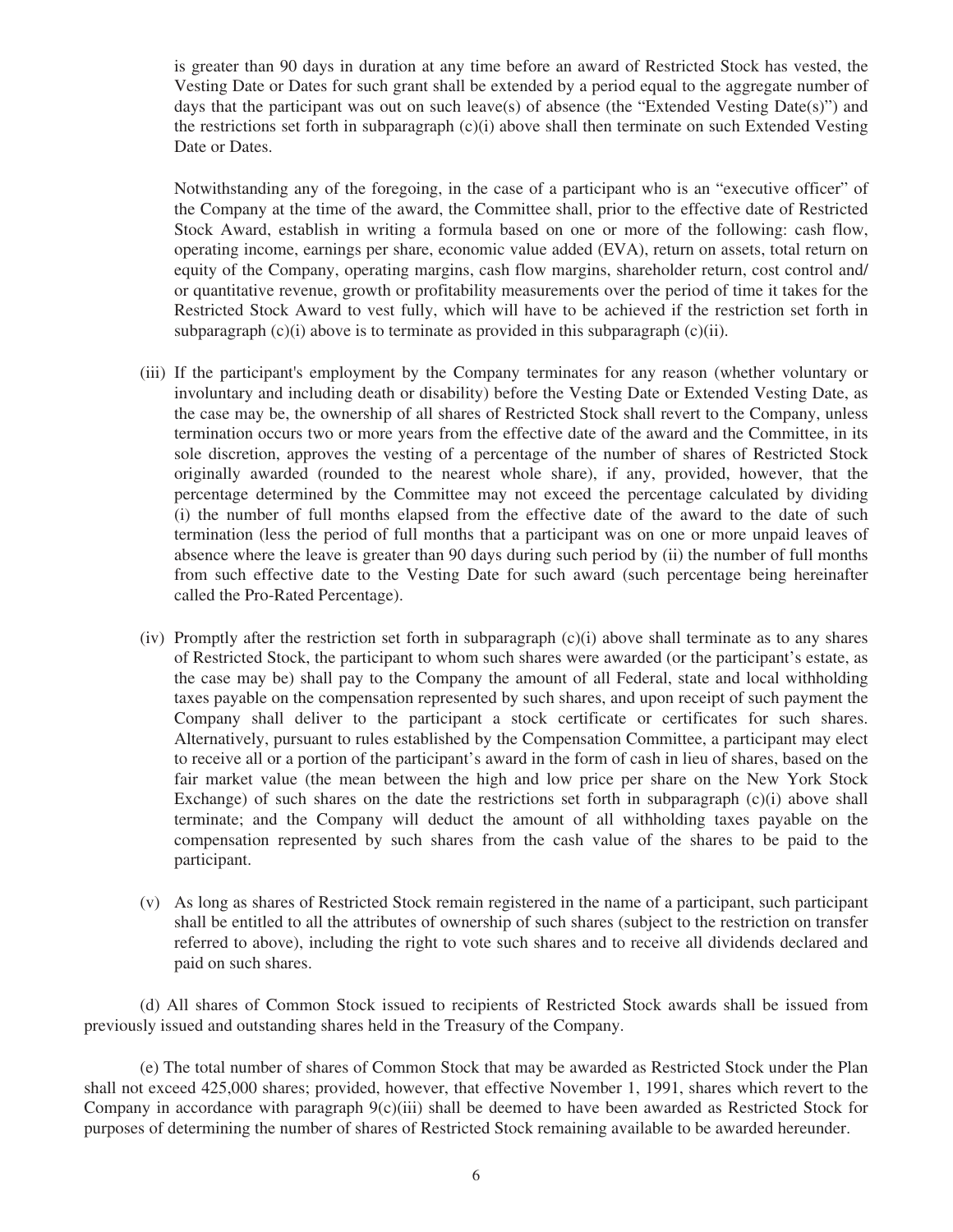#### 10. Performance Units and Special Long-Term Incentive Awards

(a) During the term of the Plan, the Committee shall from time to time designate the participants who are to receive awards of Performance Units and Special Long-Term Incentive Awards, the number of Performance Units or other terms and conditions as may be applicable, and the date on which the participant shall be entitled to payment under a Special Long-Term Incentive Award (such being hereinafter called the "Incentive Vesting Date"). In no case may the Incentive Vesting Date designated by the Committee be less than one year nor more than six years from the date of the award of the Special Long-Term Incentive Award to which it relates. If the Committee so determines, a single award of a Special Long-Term Incentive Award can provide for more than one Vesting Date with a portion of the full award to vest on each specified Vesting Date. To each participant designated to receive an award of Performance Units there shall be issued a Performance Unit Certificate representing such number of Performance Units with a nominal value of \$100 each as the Committee shall determine; provided, however, that the total nominal value of Performance Units awarded to a participant for any Award Cycle shall not exceed 300% of such participant's base salary at the date of such award.

(b) No later than 90 days after the beginning of each Award Cycle or the beginning of the applicable vesting period of a Special Long-Term Incentive Award**,** the Committee shall establish in writing a method for determining the earned value of (A) a Performance Unit at the end of such Award Cycle (hereinafter called the Payout Value) or (B) the Special Long-Term Incentive Award, in either case based on performance goals over the period of the Award Cycle or the vesting period in the case of a Special Long-Term Incentive Award related to one or more of the following: operating income, cash flow, shareholder return, earnings per share**,** return on assets, return on equity, operating margins, cost control, customer satisfaction, cash flow margins, economic value added (EVA) and/or other quantitative revenue, growth or profitability measurements, which may be in respect of the Company, as a whole, or any business unit thereof; provided, however, that such method shall provide that (i) no Payout Value may exceed \$200 and the payment of an award of Performance Units to any participant at the end of an Award Cycle shall be the lesser of \$5 million or the amount determined by multiplying the Payout Value times the number of Performance Units granted to such participant**,** (ii) the payment of a Special Long-Term Incentive Award to any participant at the end of the vesting period for such award shall not exceed \$5 million and (iii) the aggregate value of the Performance Units and any Special Long-Term Incentive Award payable to any participant with respect to any fiscal year shall not exceed \$10 million. Notwithstanding the foregoing, in the case of a participant who is the president or chief executive officer of one of the Company's business units (not including the President or Chief Executive Officer of the Company), the aggregate value of the Performance Units and any Special Long-Term Incentive Award payable to such participant with respect to any fiscal year shall not exceed in value 1% of such business unit's revenue for the for the fiscal year with respect of which the award is to be paid.

(c) If a participant's employment by the Company terminates for any reason (whether voluntary or involuntary and including death or disability) before the end of an Award Cycle for which the participant was granted Performance Units or before Incentive Vesting Date, the participant shall be entitled to such percentage of the Payout Value of said Performance Units or the payment due under said Special Long-Term Incentive Award, if any, as shall be determined after the end of such Award Cycle or the Incentive Vesting Date, in accordance with the following provisions:

- (i) if termination occurs two or more years after the effective date of the award, such percentage, if any (but not greater than the Pro-Rated Percentage), as the Committee may, in its sole discretion, determine; and
- (ii) if termination occurs within two years from the effective date of the award, no percentage of the Payout Value or payment under a Special Long-Term Incentive Award shall be paid.

(d) As promptly as practicable after (i) the end of each Award Cycle and in the calendar year that begins closest to the last day of the Award Cycle or (ii) the Incentive Vesting Date, but no later than 75 days after the end of the calendar year of the Incentive Vesting Date, the Payout Value of a Performance Unit awarded at the beginning of such Award Cycle or the payment due under the Special Long-Term Incentive Award, as the case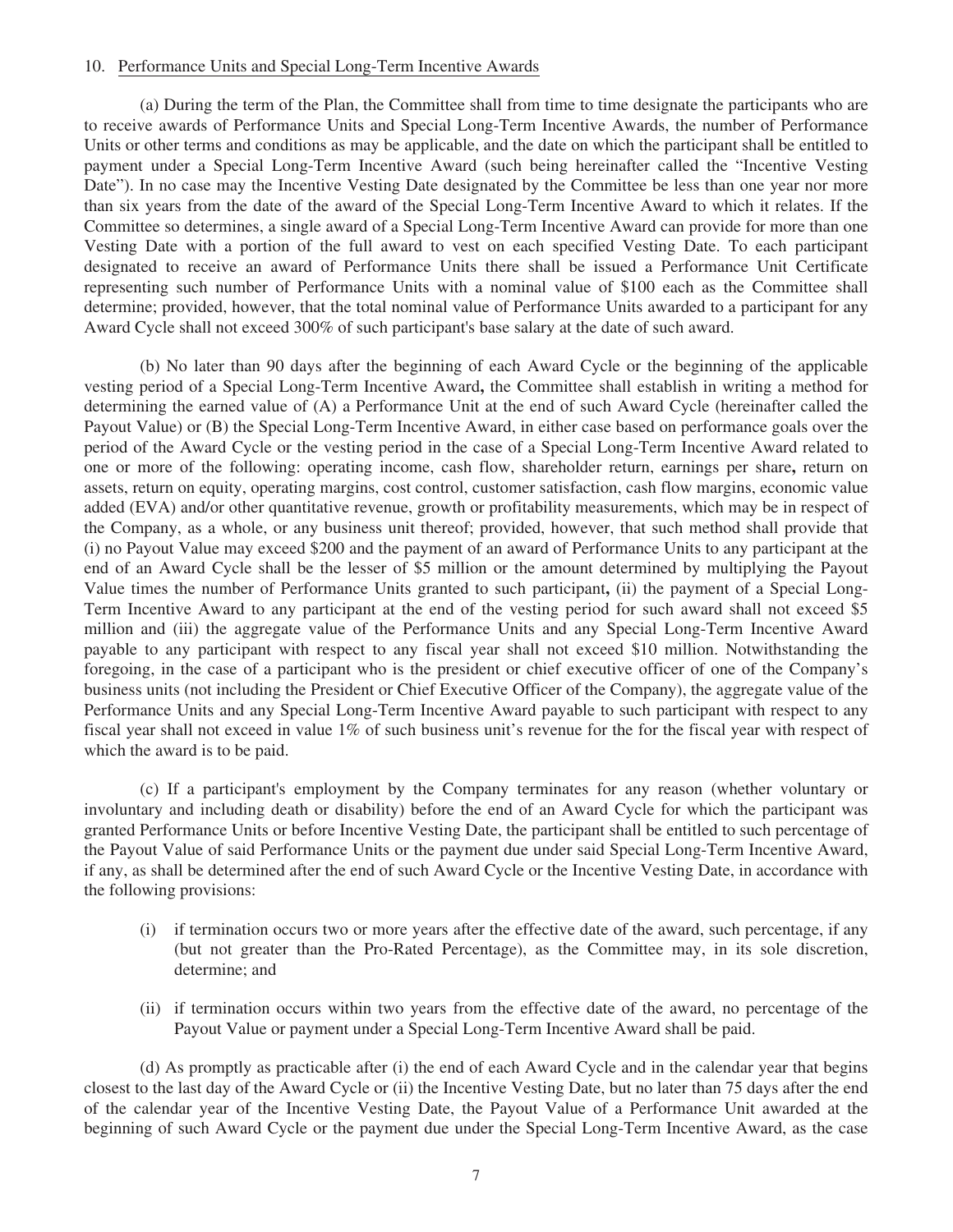may be, shall be calculated and paid (unless otherwise deferred as provided herein) in cash to the recipients awarded such awards after deduction of all Federal, state and local withholding taxes payable on the compensation represented thereby. In addition, the Committee may, in its sole discretion, establish terms and conditions under which a participant may elect to defer the payment of the Payout Value of a Performance Unit or the payment of the Special Long-Term Incentive Award in whole or in part pursuant to the terms of the Deferred Compensation Plan.

(e) For purposes of paragraphs 10(c) and 10(d), and notwithstanding any contrary terms thereof , in the event a participant takes one or more unpaid leave(s) of absence where the leave is greater than ninety (90) days in duration at any time during an Award Cycle or during the vesting period of a Special Long-Term Incentive Award, the payment of the Payout Value of the Performance Units or Special Long-Term Incentive Award payable to that participant shall be determined as if the duration of the Award Cycle or applicable the vesting period were extended by a period equal to the number of days that the participant was out on such leave(s) of absence and by not giving the participant credit for the period of employment during the Award Cycle or vesting period when the participant was on such leave of absence. Thus, for example, if a participant was away from work on a leave of absence for one year during a four-year Award Cycle, the percentage of the Payout Value of the Performance Units payable to that participant would be 100% only if the participant had at least one year of active employment after the end of the Award Cycle, and if such additional period of active employment was not completed, the Committee, in its exercise of discretion to determine a Pro-Rated Percentage under paragraph  $10(c)(i)$ , would make that determination in a manner consistent with paragraph  $9(c)(iii)(A)$ . In any such case, the Payout Value of the Performance Units or the payment of the Special Long-Term Incentive Award payable to the participant shall be paid as soon as practicable after the participant becomes entitled to payment by completing the additional period of active employment or by reason of the Committee's exercise of discretion under paragraph  $10(c)(i)$ , but no later than seventy-five (75) days after the end of the calendar year in which the participant attains such vested payment right.

(f) At the end of each Award Cycle, the Committee may, in its sole discretion, award to those senior executives of the Company and its subsidiaries who are not "executive officers" of the Company and whose performance during such Award Cycle the Committee believes merits special recognition cash bonuses in an aggregate amount not to exceed 10% of the aggregate Payout Value of all Performance Units that become vested and payable with respect to such Award Cycle.

## 11. Expenses

The expenses of administering this Plan shall be borne by the Company.

#### 12. Adjustments in Class B Common Stock

In the event of any change or changes in the outstanding shares of Common Stock by reason of any stock dividend, split-up, recapitalization, combination or exchange of shares, merger, consolidation, separation, reorganization, liquidation or the like, the class and aggregate number of shares that may be awarded as Restricted Stock under the Plan after any such change shall be appropriately adjusted by the Committee, whose determination shall be conclusive.

#### 13. Amendment

The Board of Directors of the Company shall have complete power and authority to amend, suspend or discontinue this Plan; provided, however, that the Board of Directors shall not, without the approval of the shareholders of the Company in accordance with the requirements of the law of the State of Delaware (A) increase either (i) the maximum number of shares of Restricted Stock that may be awarded under the Plan, (ii) the maximum number of shares of Restricted Stock or Performance Units that may be awarded to a participant, (iii) the maximum Payout Value of a Performance Unit or a Special Long-Term Incentive Award, or (iv) the percentage ceiling on the aggregate amount of bonuses which may be awarded pursuant to paragraph 10(f) or (B) make any amendment which would permit the incentive provision of any year provided in paragraph 6 hereof to exceed the limitations set forth in said paragraph.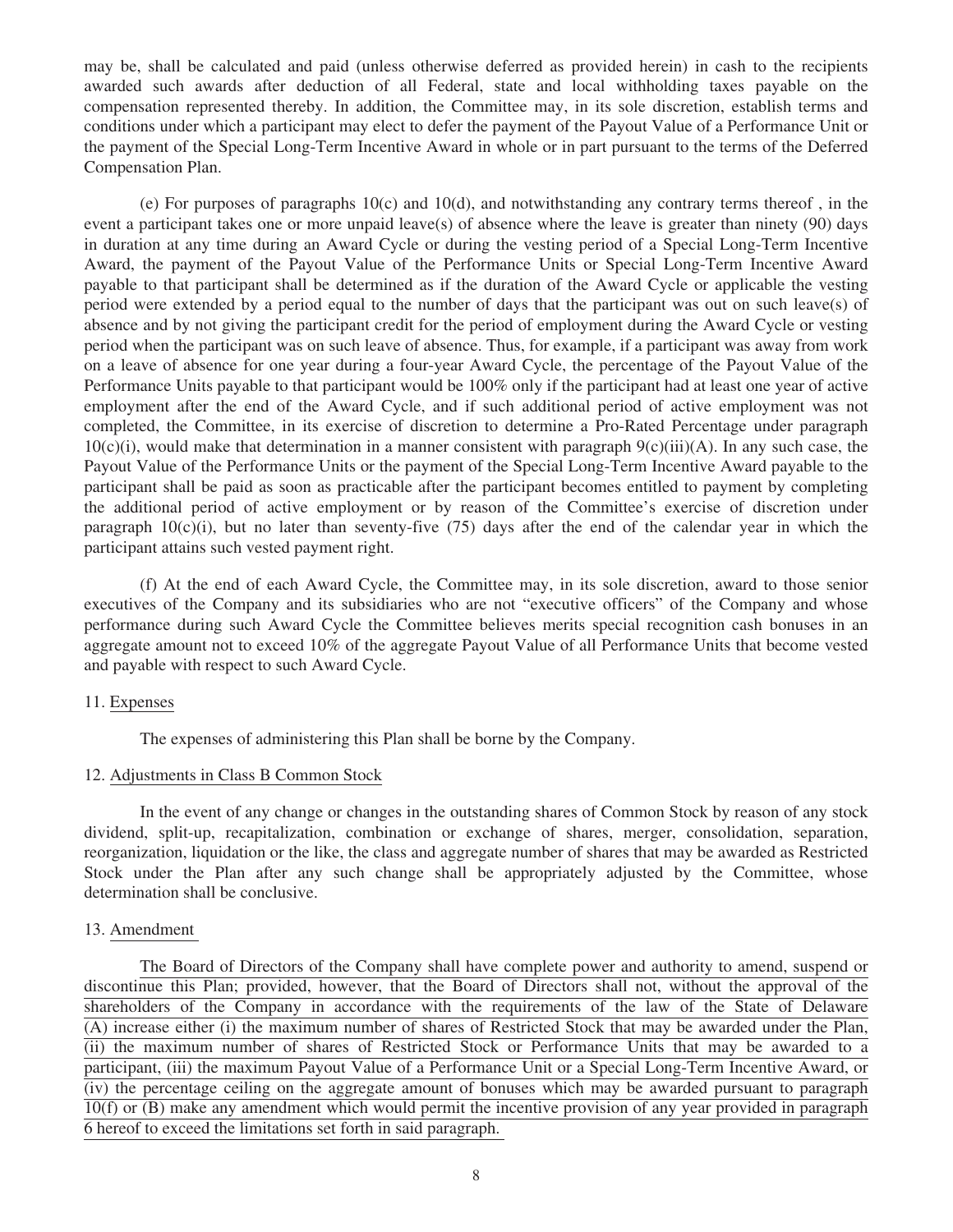#### 13. Amendment

The Board of Directors of the Company shall have complete power and authority to amend, suspend or discontinue this Plan; provided, however, that the Board of Directors shall not, without the approval of the holders of a majority of the voting stock of the Company entitled to vote thereon, (A) increase either (i) the maximum number of shares of Restricted Stock that may be awarded under the Plan, (ii) the maximum number of shares of Restricted Stock or Performance Units that may be awarded to a participant, (iii) the maximum Payout Value of a Performance Unit or a Special Long-Term Incentive Award, or (iv) the percentage ceiling on the aggregate amount of bonuses which may be awarded pursuant to paragraph 10(f) or (B) make any amendment which would permit the incentive provision of any year provided in paragraph 5 hereof to exceed the limitations set forth in said paragraph.